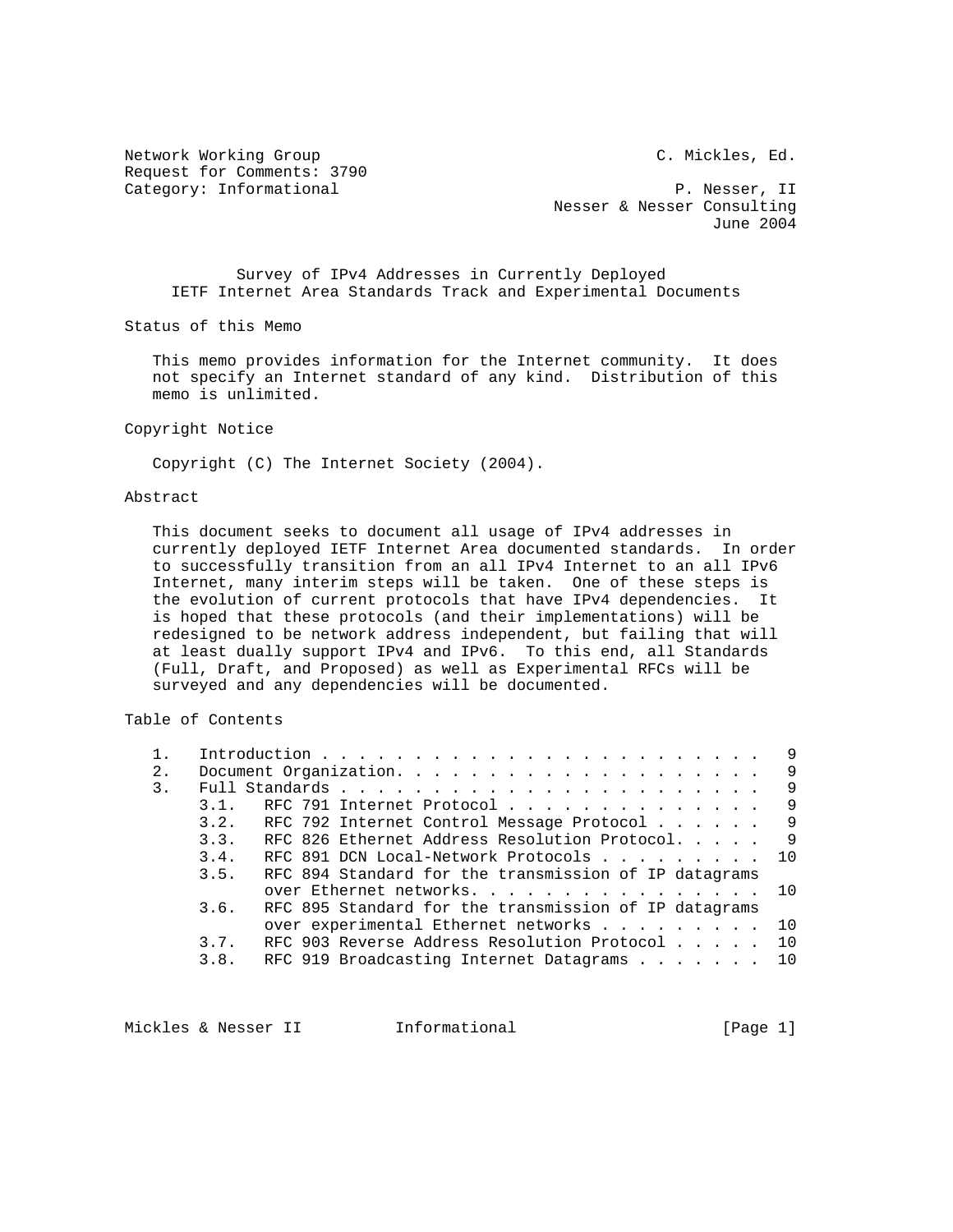|    | 3.9.  | RFC 922 Broadcasting Internet datagrams in the         |          |
|----|-------|--------------------------------------------------------|----------|
|    |       | presence of subnets 10                                 |          |
|    | 3.10. | RFC 950 Internet Standard Subnetting Procedure.        | 10       |
|    | 3.11. | RFC 1034 Domain Names: Concepts and Facilities. 10     |          |
|    | 3.12. | RFC 1035 Domain Names: Implementation and              |          |
|    |       |                                                        |          |
|    | 3.13. | RFC 1042 Standard for the transmission of IP datagrams |          |
|    |       | 802 networks<br>over IEEE                              | 13       |
|    | 3.14. | RFC 1044 Internet Protocol on Network System's         |          |
|    |       | HYPERchannel: Protocol Specification                   | 13       |
|    | 3.15. | RFC 1055 Nonstandard for transmission of IP datagrams  |          |
|    |       | over serial lines: SLIP                                | 13       |
|    | 3.16. | RFC 1088 Standard for the transmission of IP           |          |
|    |       | datagrams over NetBIOS networks                        | 13       |
|    | 3.17. | RFC 1112 Host Extensions for IP Multicasting.          | 13       |
|    | 3.18. | RFC 1132 Standard for the transmission of 802.2        |          |
|    |       | packets over IPX networks                              | 13       |
|    | 3.19. | RFC 1201 Transmitting IP traffic over ARCNET           |          |
|    |       |                                                        | 13       |
|    | 3.20. | RFC 1209 The Transmission of IP Datagrams over the     |          |
|    |       |                                                        | 14       |
|    | 3.21. | RFC 1390 Transmission of IP and ARP over FDDI          |          |
|    |       |                                                        | 14       |
|    | 3.22. | RFC 1661 The Point-to-Point Protocol (PPP).            | 14       |
|    | 3.23. | RFC 1662 PPP in HDLC-like Framing                      | 14       |
|    | 3.24. | RFC 2427 Multiprotocol Interconnect over Frame Relay.  | 14       |
| 4. |       |                                                        | 14       |
|    | 4.1.  | RFC 951 Bootstrap Protocol (BOOTP).                    | 14       |
|    | 4.2.  | RFC 1188 Proposed Standard for the Transmission of IP  |          |
|    |       | Datagrams over FDDI Networks.                          | 15       |
|    | 4.3.  | RFC 1191 Path MTU discovery                            | 15       |
|    | 4.4.  | RFC 1356 Multiprotocol Interconnect on X.25 and ISDN.  | 15       |
|    | 4.5.  | RFC 1534 Interoperation Between DHCP and BOOTP.        | 16       |
|    | 4.6.  | RFC 1542 Clarifications and Extensions for the         |          |
|    |       | Bootstrap Protocol.                                    | 16       |
|    | 4.7.  | RFC 1629 Guidelines for OSI NSAP Allocation in the     |          |
|    |       |                                                        | 16       |
|    | 4.8.  | RFC 1762 The PPP DECnet Phase IV Control Protocol      |          |
|    |       |                                                        | 16       |
|    | 4.9.  | RFC 1989 PPP Link Quality Monitoring.                  | 16       |
|    | 4.10. | RFC 1990 The PPP Multilink Protocol $(MP)$ .           | 16       |
|    | 4.11. | RFC 1994 PPP Challenge Handshake Authentication        |          |
|    |       |                                                        |          |
|    |       | RFC 2067 IP over HIPPI.                                | 17<br>17 |
|    | 4.12. |                                                        |          |
|    | 4.13. | RFC 2131 Dynamic Host Configuration Protocol.          | 17       |
|    | 4.14. | RFC 2132 DHCP Options and BOOTP Vendor Extensions      | 17       |
|    | 4.15. | RFC 2390 Inverse Address Resolution Protocol.          | 17       |

Mickles & Nesser II 1nformational 11 and [Page 2]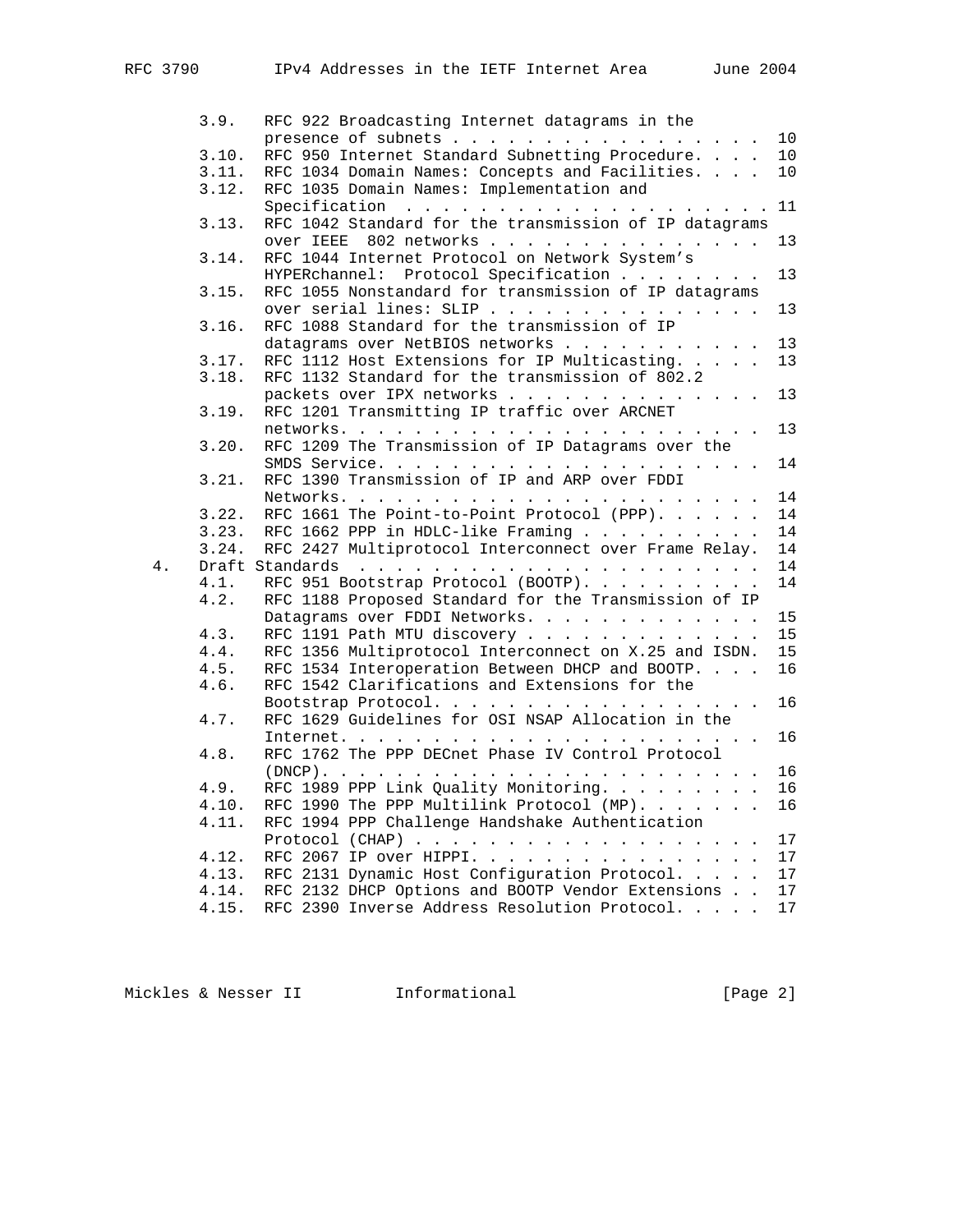|    | 4.16. | RFC 2460 Internet Protocol, Version 6 (IPv6)          |    |
|----|-------|-------------------------------------------------------|----|
|    |       |                                                       | 17 |
|    | 4.17. | RFC 2461 Neighbor Discovery for IP Version 6 (IPv6).  | 18 |
|    | 4.18. | RFC 2462 IPv6 Stateless Address Autoconfiguration     | 18 |
|    | 4.19. | RFC 2463 Internet Control Message Protocol (ICMPv6)   |    |
|    |       | for the Internet Protocol Version 6 (IPv6)            |    |
|    |       |                                                       | 18 |
|    | 4.20. | RFC 3596 DNS Extensions to support IP version 6       | 18 |
| 5. |       |                                                       | 18 |
|    | 5.1.  | RFC 1234 Tunneling IPX traffic through IP networks    | 18 |
|    | 5.2.  | RFC 1256 ICMP Router Discovery Messages               | 19 |
|    | 5.3.  | RFC 1277 Encoding Network Addresses to Support        |    |
|    |       | Operation over Non-OSI Lower Layers                   | 19 |
|    | 5.4.  | RFC 1332 The PPP Internet Protocol Control Protocol   |    |
|    |       |                                                       | 19 |
|    | 5.5.  | RFC 1377 The PPP OSI Network Layer Control Protocol   |    |
|    |       |                                                       | 20 |
|    | 5.6.  | RFC 1378 The PPP AppleTalk Control Protocol (ATCP)    | 20 |
|    | 5.7.  | RFC 1469 IP Multicast over Token-Ring Local Area      |    |
|    |       |                                                       | 20 |
|    | 5.8.  | RFC 1552 The PPP Internetworking Packet Exchange      |    |
|    |       | Control Protocol (IPXCP).                             | 20 |
|    | 5.9.  | RFC 1570 PPP LCP Extensions                           | 20 |
|    | 5.10. | RFC 1598 PPP in X.25 PPP-X25.                         | 20 |
|    | 5.11. | RFC 1618 PPP over ISDN.                               | 20 |
|    | 5.12. | RFC 1663 PPP Reliable Transmission.                   | 20 |
|    | 5.13. | RFC 1752 The Recommendation for the IP Next           |    |
|    |       | Generation Protocol                                   | 20 |
|    | 5.14. | RFC 1755 ATM Signaling Support for IP over ATM.       | 20 |
|    | 5.15. | RFC 1763 The PPP Banyan Vines Control Protocol (BVCP) | 21 |
|    | 5.16. | RFC 1764 The PPP XNS IDP Control Protocol (XNSCP)     | 21 |
|    | 5.17. | RFC 1973 PPP in Frame Relay                           | 21 |
|    | 5.18. | RFC 1981 Path MTU Discovery for IP version 6.         | 21 |
|    | 5.19. | RFC 1982 Serial Number Arithmetic                     | 21 |
|    | 5.20. | 5.21 RFC 1995 Incremental Zone Transfer in DNS.       | 21 |
|    | 5.21. | RFC 1996 A Mechanism for Prompt Notification of Zone  |    |
|    |       | Changes (DNS NOTIFY).                                 | 21 |
|    | 5.22. | RFC 2003 IP Encapsulation within IP                   | 21 |
|    | 5.23. | RFC 2004 Minimal Encapsulation within IP.             | 21 |
|    | 5.24. | RFC 2005 Applicability Statement for IP Mobility      |    |
|    |       |                                                       | 21 |
|    | 5.25. | RFC 2022 Support for Multicast over UNI 3.0/3.1 based |    |
|    |       |                                                       | 22 |
|    | 5.26. | RFC 2043 The PPP SNA Control Protocol (SNACP)         | 22 |
|    | 5.27. | RFC 2097 The PPP NetBIOS Frames Control Protocol      |    |
|    |       |                                                       | 22 |
|    | 5.28. | RFC 2113 IP Router Alert Option                       | 22 |
|    |       |                                                       |    |

Mickles & Nesser II 1nformational 11 and 1980 [Page 3]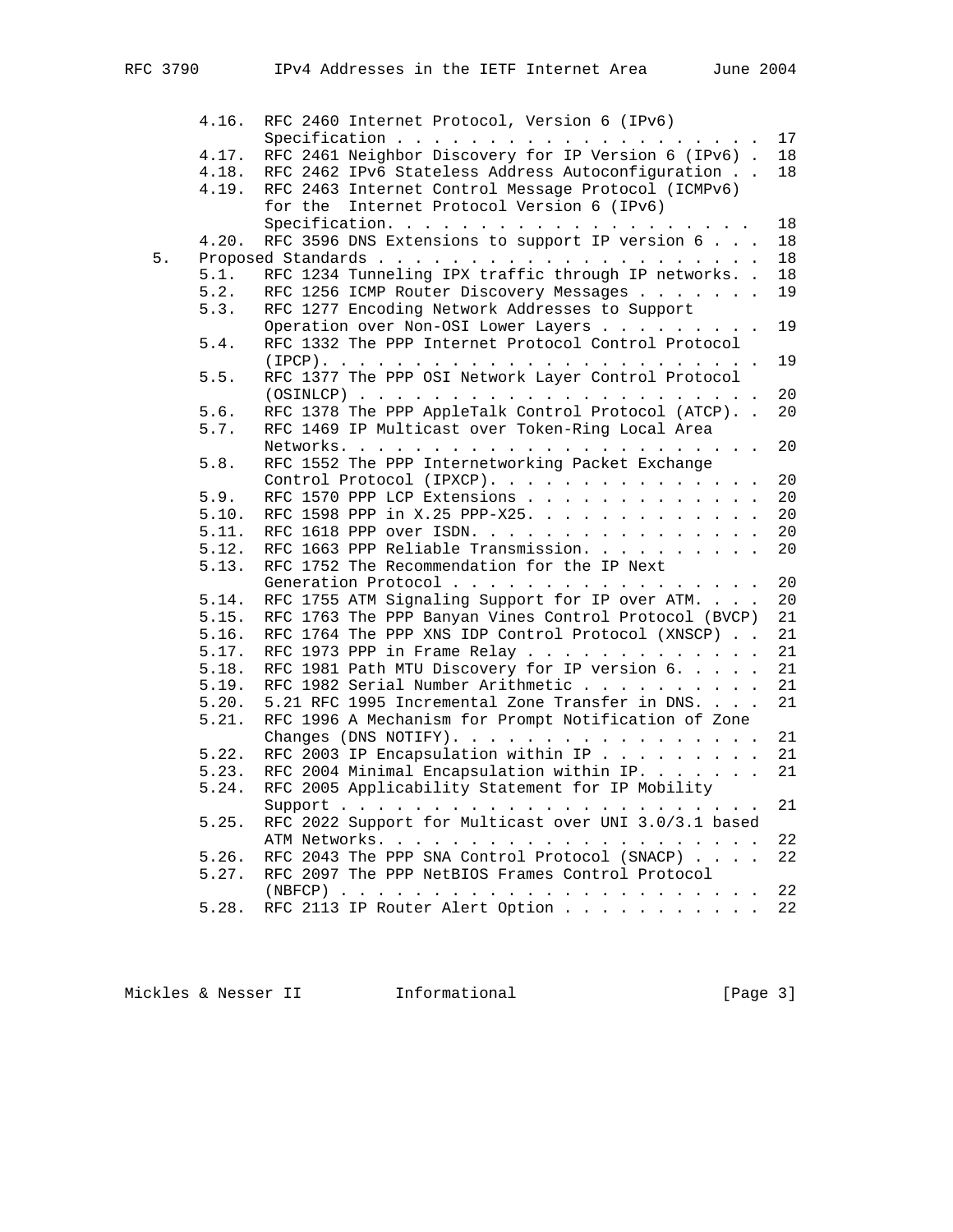| 5.29. | RFC 2125 The PPP Bandwidth Allocation Protocol (BAP)        |
|-------|-------------------------------------------------------------|
|       | / The PPP Bandwidth Allocation Control Protocol             |
|       |                                                             |
| 5.30. | RFC 2136 Dynamic Updates in the Domain Name System          |
|       | 22                                                          |
| 5.31. | RFC 2181 Clarifications to the DNS Specification.<br>22     |
| 5.32. | RFC 2225 Classical IP and ARP over ATM.<br>22               |
| 5.33. | RFC 2226 IP Broadcast over ATM Networks<br>23               |
| 5.34. | RFC 2241 DHCP Options for Novell Directory Services .<br>23 |
| 5.35. | RFC 2242 NetWare/IP Domain Name and Information<br>23       |
| 5.36. | RFC 2290 Mobile-IPv4 Configuration Option for PPP           |
|       | 24                                                          |
| 5.37. | RFC 2308 Negative Caching of DNS Queries (DNS NCACHE)<br>24 |
| 5.38. | RFC 2331 ATM Signaling Support for IP over ATM - UNI        |
|       | 24<br>Signaling 4.0 Update.                                 |
| 5.39. | RFC 2332 NBMA Next Hop Resolution Protocol (NHRP)<br>24     |
| 5.40. | RFC 2333 NHRP Protocol Applicability.<br>24                 |
| 5.41. | RFC 2335 A Distributed NHRP Service Using SCSP.<br>24       |
| 5.42. | RFC 2363 PPP Over FUNI.<br>24                               |
| 5.43. | RFC 2364 PPP Over AAL5.<br>24                               |
| 5.44. | RFC 2371 Transaction Internet Protocol Version 3.0          |
|       | 25<br>RFC 2464 Transmission of IPv6 Packets over Ethernet   |
| 5.45. | 26                                                          |
| 5.46. | RFC 2467 Transmission of IPv6 Packets over FDDI             |
|       | 26                                                          |
| 5.47. | RFC 2470 Transmission of IPv6 Packets over Token Ring       |
|       | 26                                                          |
| 5.48. | RFC 2472 IP Version 6 over PPP.<br>26                       |
| 5.49. | RFC 2473 Generic Packet Tunneling in IPv6                   |
|       | 26                                                          |
| 5.50. | RFC 2484 PPP LCP Internationalization Configuration         |
|       | 26                                                          |
| 5.51. | RFC 2485 DHCP Option for The Open Group's User              |
|       | Authentication Protocol<br>27                               |
| 5.52. | 27<br>RFC 2486 The Network Access Identifier.               |
| 5.53. | RFC 2491 IPv6 over Non-Broadcast Multiple Access            |
|       | 27                                                          |
| 5.54. | RFC 2492 IPv6 over ATM Networks<br>27                       |
| 5.55. | RFC 2497 Transmission of IPv6 Packets over ARCnet           |
|       | 27                                                          |
| 5.56. | RFC 2507 IP Header Compression.<br>27                       |
| 5.57. | RFC 2526 Reserved IPv6 Subnet Anycast Addresses<br>27       |
| 5.58. | RFC 2529 Transmission of IPv6 over IPv4 Domains             |
|       | without Explicit Tunnels. 27                                |
| 5.59. | RFC 2563 DHCP Option to Disable Stateless                   |
|       | Auto-Configuration in IPv4 Clients. 27                      |
|       |                                                             |

Mickles & Nesser II 1nformational 11 and [Page 4]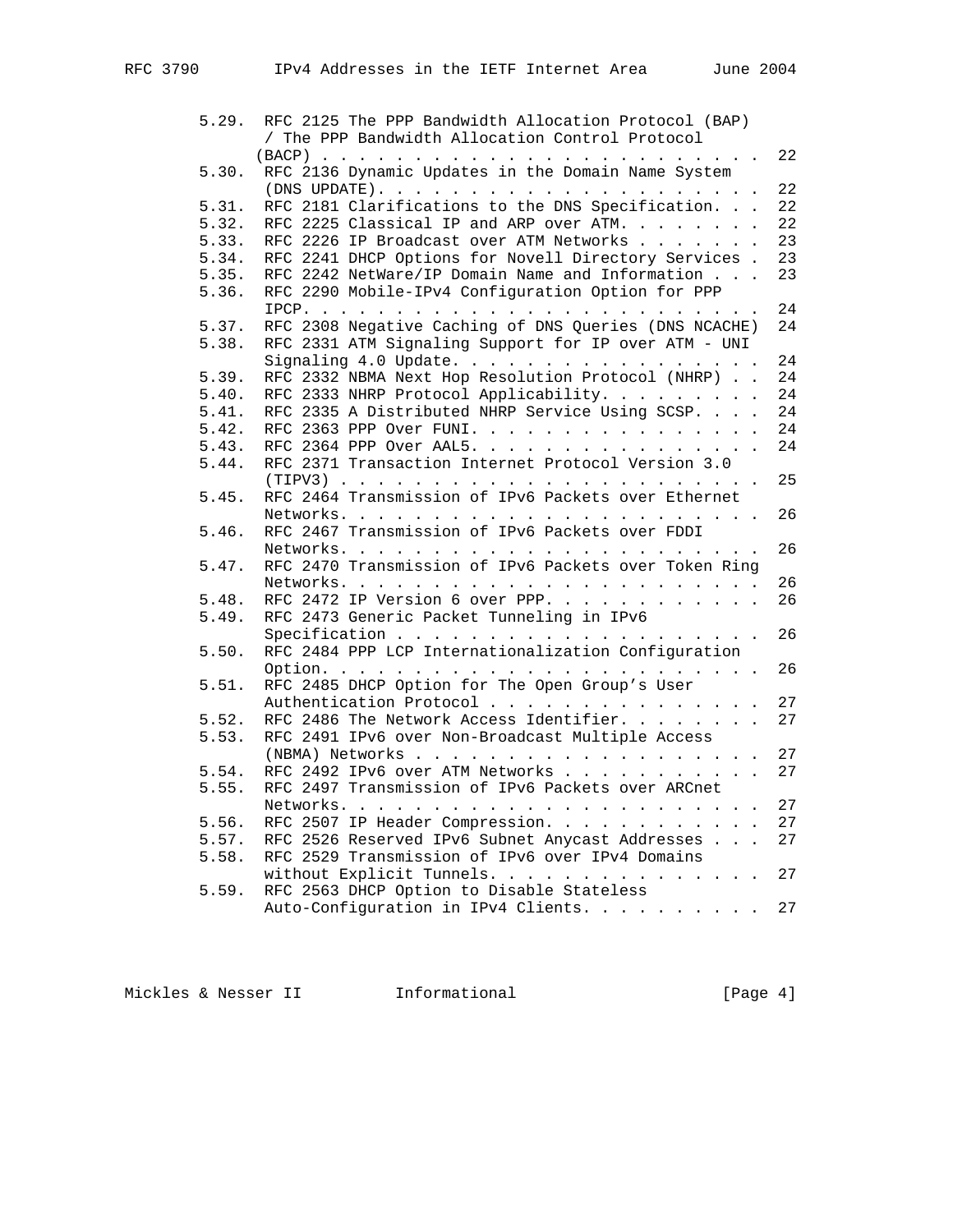| 5.60. | RFC 2590 Transmission of IPv6 Packets over Frame      |    |
|-------|-------------------------------------------------------|----|
|       | Relay Networks Specification.                         | 28 |
| 5.61. | RFC 2601 ILMI-Based Server Discovery for ATMARP       | 28 |
| 5.62. | RFC 2602 ILMI-Based Server Discovery for MARS         | 28 |
| 5.63. | RFC 2603 ILMI-Based Server Discovery for NHRP         | 28 |
| 5.64. | RFC 2610 DHCP Options for Service Location Protocol.  | 28 |
| 5.65. | RFC 2615 PPP over SONET/SDH                           | 28 |
| 5.66. | RFC 2625 IP and ARP over Fibre Channel. $\ldots$      | 28 |
| 5.67. | RFC 2661 Layer Two Tunneling Protocol (L2TP).         | 28 |
| 5.68. | RFC 2671 Extension Mechanisms for DNS (EDNS0)         | 28 |
| 5.69. | RFC 2672 Non-Terminal DNS Name Redirection.           | 29 |
| 5.70. | RFC 2673 Binary Labels in the Domain Name System.     | 29 |
| 5.71. | RFC 2675 IPv6 Jumbograms.                             | 29 |
| 5.72. | RFC 2684 Multiprotocol Encapsulation over ATM         |    |
|       | Adaptation Layer 5.                                   | 29 |
| 5.73. | RFC 2685 Virtual Private Networks Identifier.         | 29 |
| 5.74. | RFC 2686 The Multi-Class Extension to Multi-Link PPP. | 29 |
| 5.75. | RFC 2687 PPP in a Real-time Oriented HDLC-like        |    |
|       |                                                       | 29 |
| 5.76. | RFC 2688 Integrated Services Mappings for Low Speed   |    |
|       |                                                       | 29 |
| 5.77. | RFC 2710 Multicast Listener Discovery (MLD) for IPv6. | 29 |
| 5.78. | RFC 2711 IPv6 Router Alert Option                     | 29 |
| 5.79. | RFC 2728 The Transmission of IP Over the Vertical     |    |
|       | Blanking Interval of a Television Signal.             | 30 |
| 5.80. | RFC 2734 IPv4 over IEEE 1394.                         | 30 |
| 5.81. | RFC 2735 NHRP Support for Virtual Private Networks    | 30 |
| 5.82. | RFC 2765 Stateless IP/ICMP Translation Algorithm      |    |
|       |                                                       | 30 |
| 5.83. | RFC 2766 Network Address Translation - Protocol       |    |
|       | Translation (NAT-PT).                                 | 30 |
| 5.84. | RFC 2776 Multicast-Scope Zone Announcement Protocol   |    |
|       |                                                       | 31 |
| 5.85. | RFC 2782 A DNS RR for specifying the location of      |    |
|       |                                                       | 31 |
| 5.86. | RFC 2794 Mobile IP Network Access Identifier          |    |
|       | Extension for IPv4.                                   | 31 |
| 5.87. | RFC 2834 ARP and IP Broadcast over HIPPI-800.         | 31 |
| 5.88. | RFC 2835 IP and ARP over HIPPI-6400                   | 33 |
| 5.89. | RFC 2855 DHCP for IEEE 1394                           | 33 |
| 5.90. | RFC 2874 DNS Extensions to Support IPv6 Address       |    |
|       | Aggregation and Renumbering                           | 33 |
| 5.91. | RFC 2893 Transition Mechanisms for IPv6 Hosts and     |    |
|       |                                                       | 33 |
| 5.92. | RFC 2916 E.164 number and DNS                         | 33 |
| 5.93. | RFC 2937 The Name Service Search Option for DHCP.     | 33 |
| 5.94. | RFC 3004 The User Class Option for DHCP               | 33 |
| 5.95. | RFC 3011 The IPv4 Subnet Selection Option for DHCP. . | 33 |

Mickles & Nesser II 1nformational 11 and 1980 [Page 5]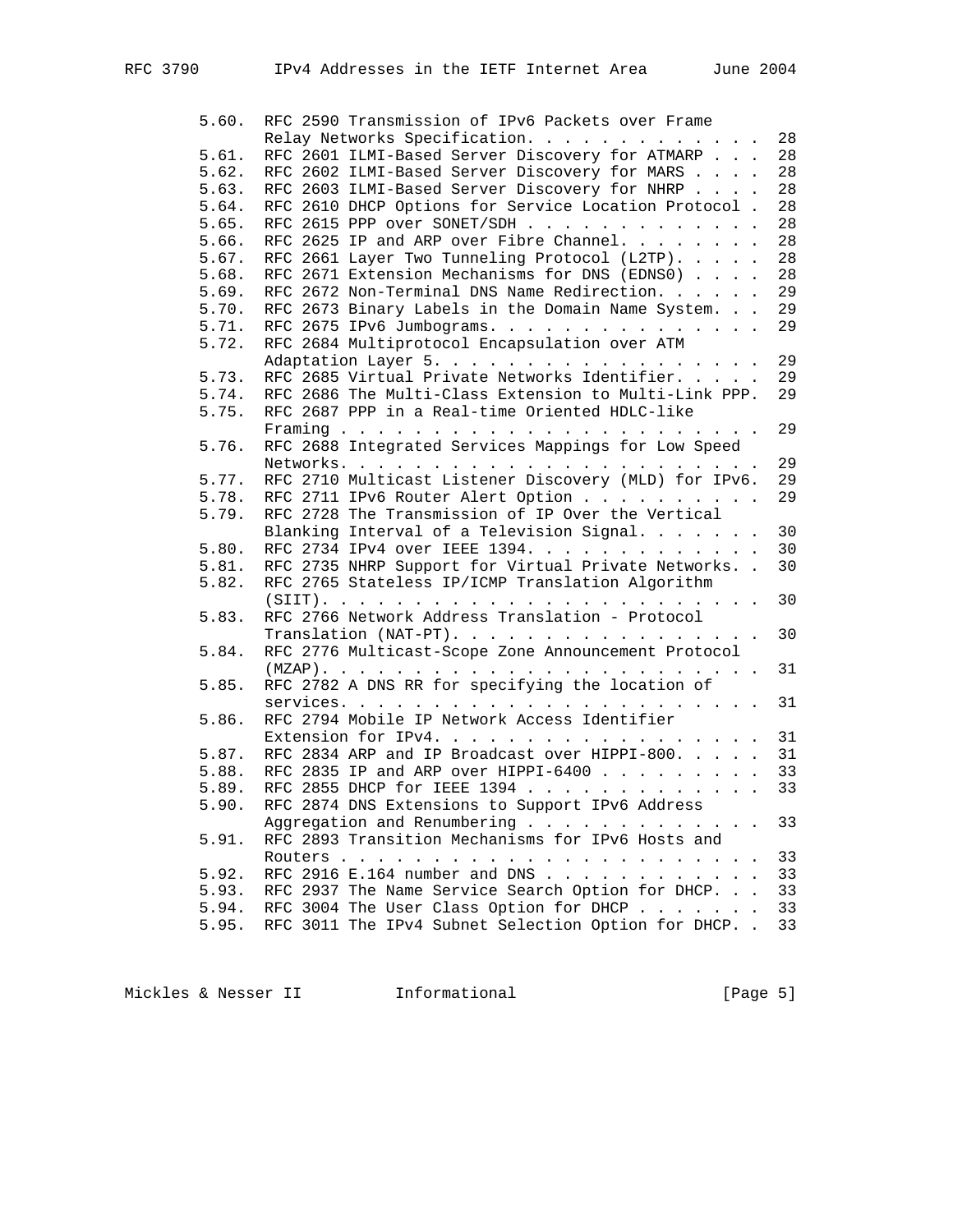|    | 5.96. | RFC 3021 Using 31-Bit Prefixes for IPv4 P2P Links          | 33 |
|----|-------|------------------------------------------------------------|----|
|    |       | 5.97. RFC 3024 Reverse Tunneling for Mobile IP, revised    | 34 |
|    |       | 5.98. RFC 3046 DHCP Relay Agent Information Option.        | 34 |
|    |       | 5.99. RFC 3056 Connection of IPv6 Domains via IPv4 Clouds. | 34 |
|    |       | 5.100. RFC 3068 An Anycast Prefix for 6to4 Relay Routers   | 34 |
|    |       | 5.101. RFC 3070 Layer Two Tunneling Protocol (L2TP) over   |    |
|    |       |                                                            | 34 |
|    |       | 5.102. RFC 3074 DHC Load Balancing Algorithm               | 34 |
|    |       | 5.103. RFC 3077 A Link-Layer Tunneling Mechanism for       |    |
|    |       | Unidirectional Links. 34                                   |    |
|    |       | 5.104. RFC 3115 Mobile IP Vendor/Organization-Specific     |    |
|    |       |                                                            | 34 |
|    |       | 5.105. RFC 3145 L2TP Disconnect Cause Information.         | 34 |
|    |       |                                                            |    |
|    |       | 5.106. RFC 3344 IP Mobility Support for IPv4               | 34 |
|    |       | 5.107. RFC 3376 Internet Group Management Protocol,        |    |
|    |       |                                                            | 35 |
|    |       | 5.108. RFC 3402 Dynamic Delegation Discovery System (DDDS) |    |
|    |       | Part Two: The Algorithm                                    | 35 |
|    |       | 5.109. RFC 3403 Dynamic Delegation Discovery System (DDDS) |    |
|    |       | Part Three: The Domain Name System (DNS) Database. .       | 35 |
|    |       | 5.110. RFC 3513 IP Version 6 Addressing Architecture       | 35 |
|    |       | 5.111. RFC 3518 Point-to-Point Protocol (PPP) Bridging     |    |
|    |       | Control Protocol (BCP).                                    | 35 |
| б. |       |                                                            | 35 |
|    | 6.1.  | RFC 1149 Standard for the transmission of IP               |    |
|    |       | datagrams on avian carriers 35                             |    |
|    | 6.2.  | RFC 1183 New DNS RR Definitions                            | 35 |
|    | 6.3.  | RFC 1226 Internet protocol encapsulation of AX.25          |    |
|    |       |                                                            | 36 |
|    | 6.4.  | RFC 1241 Scheme for an internet encapsulation              |    |
|    |       | protocol: Version 1                                        | 36 |
|    | 6.5.  | RFC 1307 Dynamically Switched Link Control Protocol . 36   |    |
|    | 6.6.  | RFC 1393 Traceroute Using an IP Option.                    | 36 |
|    | 6.7.  | RFC 1433 Directed ARP 36                                   |    |
|    | 6.8.  |                                                            |    |
|    |       | RFC 1464 Using the Domain Name System To Store             |    |
|    |       | Arbitrary String Attributes 37                             |    |
|    | 6.9.  | RFC 1475 TP/IX: The Next Internet 37                       |    |
|    | 6.10. | RFC 1561 Use of ISO CLNP in TUBA Environments 37           |    |
|    | 6.11. | RFC 1712 DNS Encoding of Geographical Location. 37         |    |
|    | 6.12. | RFC 1735 NBMA Address Resolution Protocol (NARP).          | 37 |
|    | 6.13. | RFC 1768 Host Group Extensions for CLNP Multicasting.      | 38 |
|    | 6.14. | RFC 1788 ICMP Domain Name Messages.                        | 38 |
|    | 6.15. | RFC 1797 Class A Subnet Experiment.                        | 38 |
|    | 6.16. | RFC 1819 Internet Stream Protocol Version 2 (ST2)          |    |
|    |       | Protocol Specification - Version ST2+                      | 39 |
|    | 6.17. | RFC 1868 ARP Extension - UNARP.                            | 39 |
|    | 6.18. | RFC 1876 A Means for Expressing Location Information       |    |
|    |       | in the Domain Name System                                  | 39 |
|    |       |                                                            |    |

Mickles & Nesser II 1nformational 11 and [Page 6]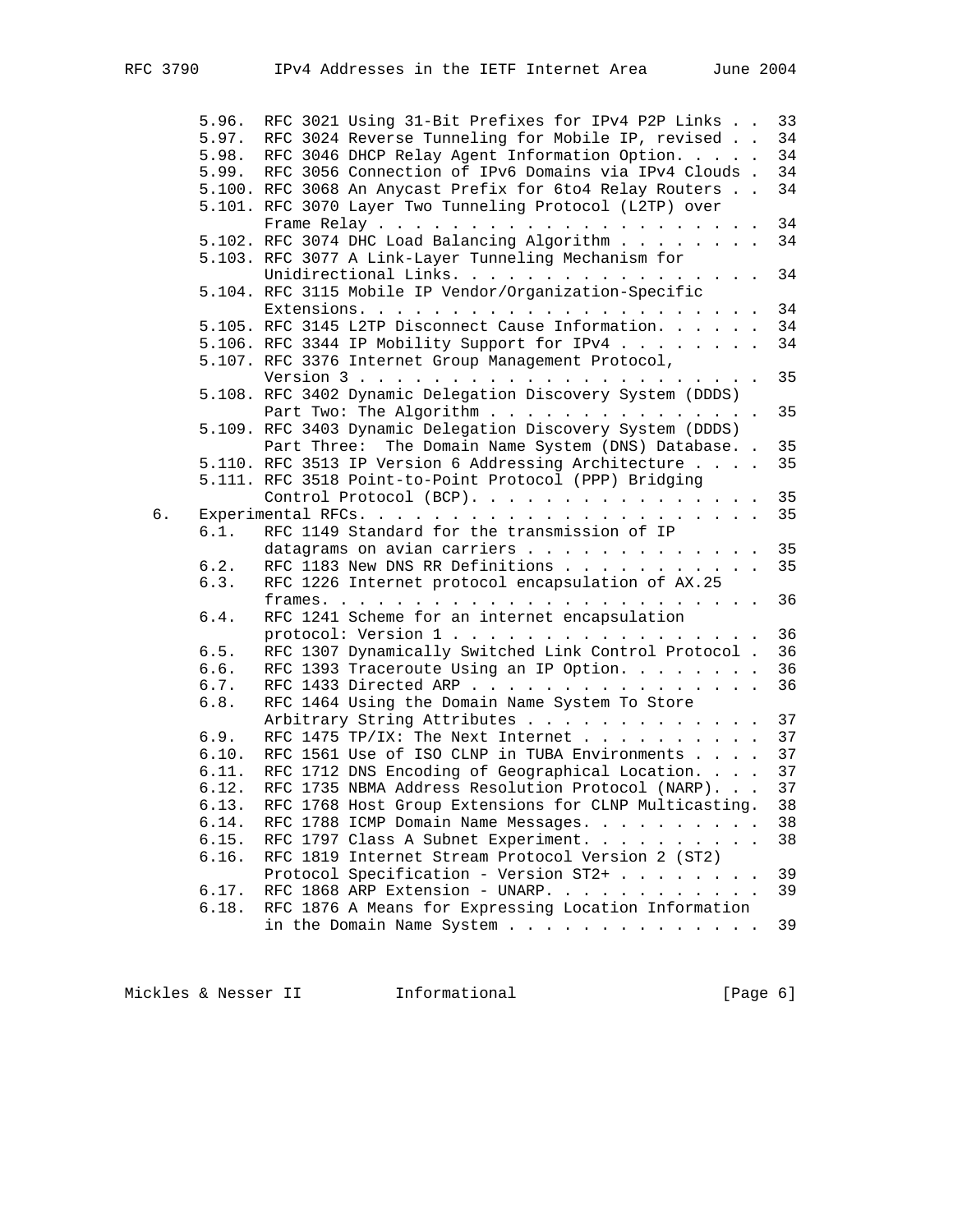|    | 6.19. | RFC 1888 OSI NSAPs and IPv6<br>39                           |
|----|-------|-------------------------------------------------------------|
|    | 6.20. | 39<br>RFC 2009 GPS-Based Addressin and Routing.             |
|    | 6.21. | 39<br>RFC 2143 Encapsulating IP with the SCSI               |
|    | 6.22. | 40<br>RFC 2345 Domain Names and Company Name Retrieval.     |
|    | 6.23. | 40<br>RFC 2443 A Distributed MARS Service Using SCSP.       |
|    | 6.24. | RFC 2471 IPv6 Testing Address Allocation.<br>40             |
|    | 6.25. | RFC 2520 NHRP with Mobile NHCs.<br>40                       |
|    | 6.26. | RFC 2521 ICMP Security Failures Messages.<br>40             |
|    | 6.27. | RFC 2540 Detached Domain Name System (DNS)                  |
|    |       | 40                                                          |
|    | 6.28. | RFC 2823 PPP over Simple Data Link (SDL) using              |
|    |       | SONET/SDH with ATM-like framing<br>40                       |
|    | 6.29. | RFC 3123 A DNS RR Type for Lists of Address Prefixes.<br>40 |
|    | 6.30. | RFC 3168 The Addition of Explicit Congestion                |
|    |       | 40<br>Notification (ECN) to IP                              |
|    | 6.31. | RFC 3180 GLOP Addressing in 233/8<br>40                     |
|    |       |                                                             |
| 7. |       | 41                                                          |
|    | 7.1.  | 41                                                          |
|    |       | 7.1.1.<br>RFC 791 Internet Protocol<br>41                   |
|    |       | 41<br>7.1.2.<br>RFC 792 Internet Control Message Protocol   |
|    |       | RFC 891 DCN Networks.<br>7.1.3.<br>41                       |
|    |       | RFC 894 IP over Ethernet.<br>7.1.4.<br>41                   |
|    |       | 7.1.5.<br>RFC 895 IP over experimental Ethernets.<br>41     |
|    |       | RFC 922 Broadcasting Internet Datagrams in<br>7.1.6.        |
|    |       | the Presence of Subnets<br>41                               |
|    |       | RFC 950 Internet Standard Subnetting<br>7.1.7.              |
|    |       | 42<br>Procedure.                                            |
|    |       | RFC 1034 Domain Names: Concepts and<br>7.1.8.               |
|    |       | 42<br>Facilities.                                           |
|    |       | RFC 1035 Domain Names: Implementation and<br>7.1.9.         |
|    |       | 42<br>Specification                                         |
|    |       | 7.1.10. RFC 1042 IP over IEEE 802<br>42                     |
|    |       | 42<br>7.1.11. RFC 1044 IP over HyperChannel                 |
|    |       | 42<br>7.1.12. RFC 1088 IP over NetBIOS.                     |
|    |       | 7.1.13. RFC 1112 Host Extensions for IP Multicast<br>42     |
|    |       | 7.1.14. RFC 1122 Requirements for Internet Hosts.<br>42     |
|    |       | 7.1.15. RFC 1201 IP over ARCNET<br>42                       |
|    |       | 7.1.16. RFC 1209 IP over SMDS<br>43                         |
|    |       | 7.1.17. RFC 1390 Transmission of IP and ARP over FDDI       |
|    |       | Networks.<br>43                                             |
|    | 7.2.  | 43                                                          |
|    |       | 7.2.1.<br>RFC 951 Bootstrap Protocol (BOOTP).<br>43         |
|    |       | 7.2.2.<br>43<br>RFC 1191 Path MTU Discovery                 |
|    |       | 7.2.3.<br>RFC 1356 Multiprotocol Interconnect on X.25       |
|    |       | and ISDN.<br>43<br>the contract of the contract of the      |
|    |       | 7.2.4.<br>RFC 1990 The PPP Multilink Protocol (MP).<br>43   |
|    |       | 7.2.5.<br>43                                                |
|    |       | RFC 2067 IP over HIPPI.                                     |
|    |       | 7.2.6.<br>RFC 2131 DHCP<br>43                               |

Mickles & Nesser II 1nformational 11 and [Page 7]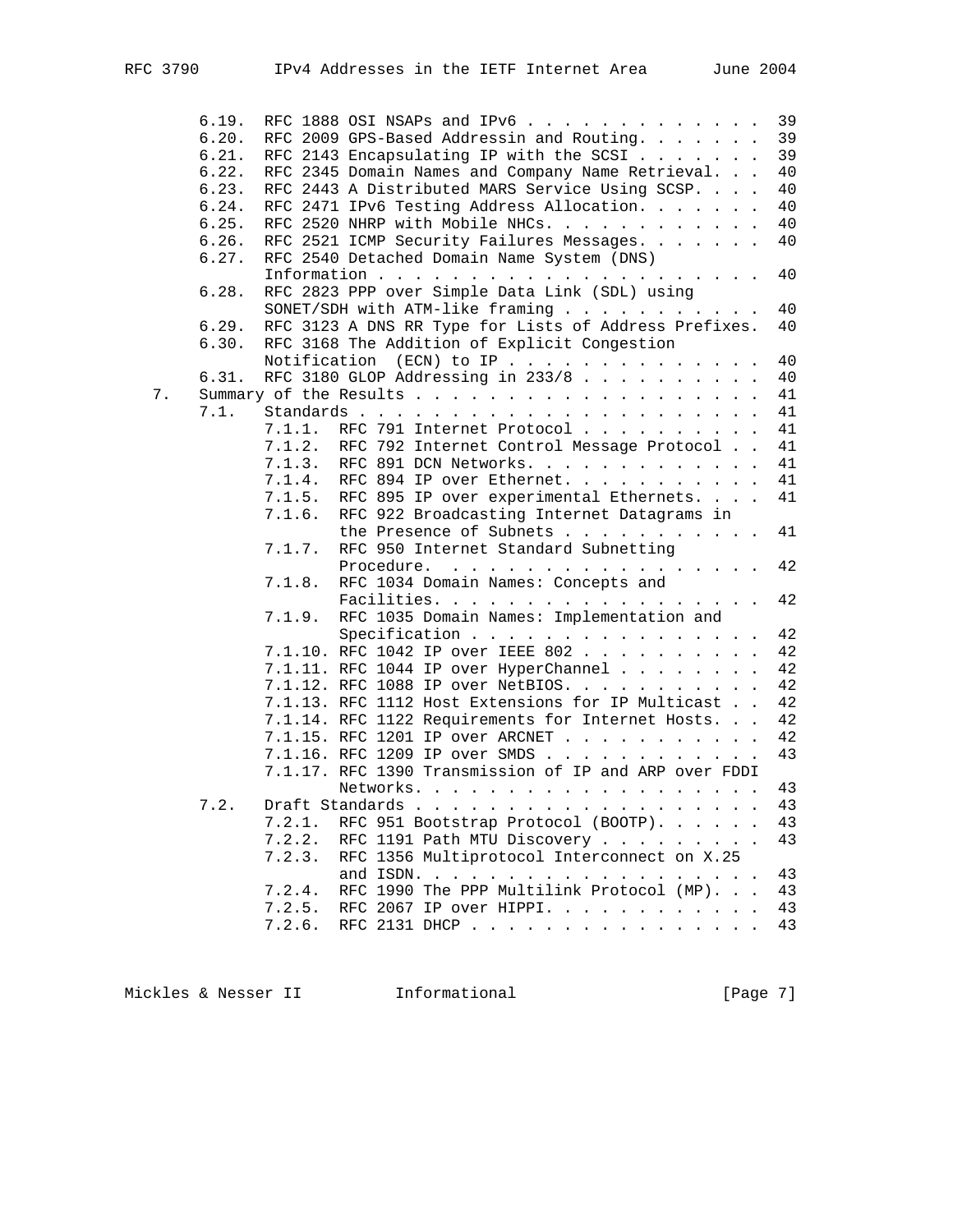|     | 7.3.  |        | Proposed Standards.<br>44                                   |
|-----|-------|--------|-------------------------------------------------------------|
|     |       | 7.3.1. | RFC 1234 Tunneling IPX over IP.<br>44                       |
|     |       | 7.3.2. | 44<br>RFC 1256 ICMP Router Discovery.                       |
|     |       | 7.3.3. | RFC 1277 Encoding Net Addresses to Support                  |
|     |       |        | 44<br>Operation Over Non OSI Lower Layers                   |
|     |       | 7.3.4. | RFC 1332 PPP Internet Protocol Control                      |
|     |       |        | 44<br>Protocol (IPCP) $\ldots$ ,                            |
|     |       | 7.3.5. | 44<br>RFC 1469 IP Multicast over Token Ring                 |
|     |       | 7.3.6. | 44<br>RFC 2003 IP Encapsulation within IP                   |
|     |       | 7.3.7. | 44<br>RFC 2004 Minimal Encapsulation within IP.             |
|     |       | 7.3.8. | RFC 2022 Support for Multicast over UNI                     |
|     |       |        | 44<br>3.0/3.1 based ATM Networks.                           |
|     |       | 7.3.9. | 45<br>RFC 2113 IP Router Alert Option                       |
|     |       |        | 7.3.10. RFC 2165 SLP.<br>45                                 |
|     |       |        | 7.3.11. RFC 2225 Classical IP & ARP over ATM.<br>45         |
|     |       |        | 7.3.12. RFC 2226 IP Broadcast over ATM.<br>45               |
|     |       |        | 45<br>7.3.13. RFC 2371 Transaction IPv3                     |
|     |       |        | 7.3.14. RFC 2625 IP and ARP over Fibre Channel.<br>45       |
|     |       |        | 7.3.15. RFC 2672 Non-Terminal DNS Redirection<br>45         |
|     |       |        | 45<br>7.3.16. RFC 2673 Binary Labels in DNS                 |
|     |       |        | 7.3.17. IP over Vertical Blanking Interval of a TV          |
|     |       |        | Signal (RFC 2728)<br>45                                     |
|     |       |        | 7.3.18. RFC 2734 IPv4 over IEEE 1394.<br>45                 |
|     |       |        | 7.3.19. RFC 2834 ARP & IP Broadcasts Over HIPPI 800.<br>46  |
|     |       |        | 7.3.20. RFC 2835 ARP & IP Broadcasts Over HIPPI 6400.<br>46 |
|     |       |        | 46<br>7.3.21. RFC 3344 Mobility Support for IPv4.           |
|     |       |        | 7.3.22. RFC 3376 Internet Group Management Protocol,        |
|     |       |        | 46<br>Version 3                                             |
|     | 7.4.  |        | 46<br>Experimental RFCs                                     |
|     |       | 7.4.1. | RFC 1307 Dynamically Switched Link Control                  |
|     |       |        | 46<br>Protocol.                                             |
|     |       | 7.4.2. | RFC 1393 Traceroute using an IP Option.<br>46               |
|     |       | 7.4.3. | RFC 1735 NBMA Address Resolution Protocol                   |
|     |       |        | 46                                                          |
|     |       | 7.4.4. | RFC 1788 ICMP Domain Name Messages.<br>46                   |
|     |       | 7.4.5. | RFC 1868 ARP Extension - UNARP.<br>47                       |
|     |       | 7.4.6. | RFC 2143 IP Over SCSI<br>47                                 |
|     |       | 7.4.7. | RFC 3180 GLOP Addressing in 233/8<br>47                     |
| 8.  |       |        | 47                                                          |
| 9.  |       |        | 47                                                          |
| 10. |       |        | 47                                                          |
|     | 10.1. |        | Normative References.<br>47                                 |
|     | 10.2. |        | Informative References<br>48                                |
| 11. |       |        | 48                                                          |
| 12. |       |        | Full Copyright Statement<br>49                              |
|     |       |        |                                                             |

Mickles & Nesser II 1nformational 11 Informational [Page 8]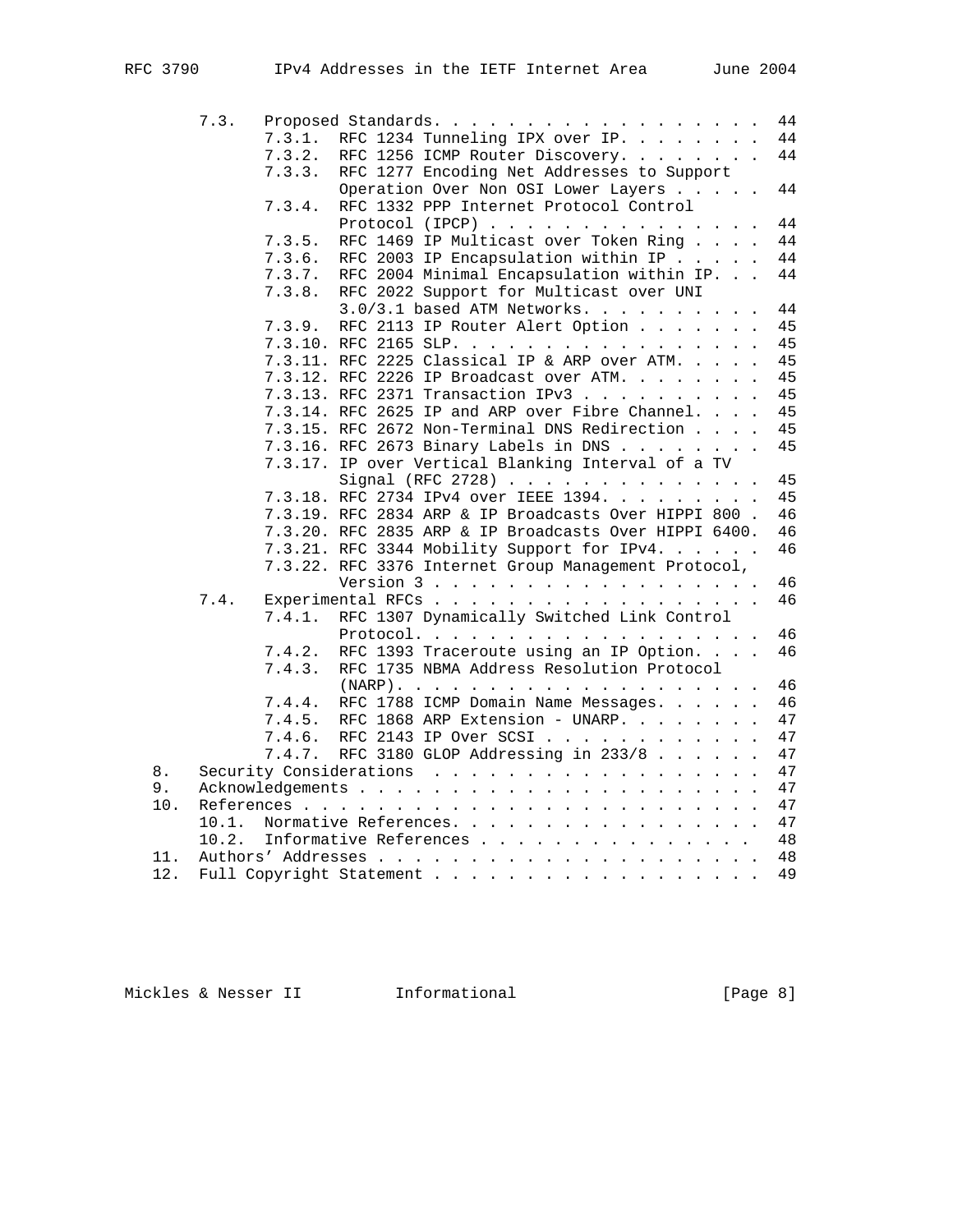1. Introduction

 This document is part of a document set aiming to document all usage of IPv4 addresses in IETF standards. In an effort to have the information in a manageable form, it has been broken into 7 documents conforming to the current IETF areas (Application, Internet, Management & Operations, Routing, Security, Sub-IP and Transport).

 This specific document focuses on usage of IPv4 addresses within the Internet area.

For a full introduction, please see the introduction [1] document.

2. Document Organization

 The following sections 3, 4, 5, and 6 each describe the raw analysis of Full, Draft, and Proposed Standards, and Experimental RFCs. Each RFC is discussed in turn starting with RFC 1 and ending in (about) RFC 3100. The comments for each RFC are "raw" in nature. That is, each RFC is discussed in a vacuum and problems or issues discussed do not "look ahead" to see if any of the issues raised have already been fixed.

 Section 7 is an analysis of the data presented in Sections 3, 4, 5, and 6. It is here that all of the results are considered as a whole and the problems that have been resolved in later RFCs are correlated.

3. Full Standards

 Full Internet Standards (most commonly simply referred to as "Standards") are fully mature protocol specification that are widely implemented and used throughout the Internet.

3.1. RFC 791 Internet Protocol

 This specification defines IPv4; IPv6 has been specified in separate documents.

3.2. RFC 792 Internet Control Message Protocol

This specification defines ICMP, and is inherently IPv4 dependent.

3.3. RFC 826 Ethernet Address Resolution Protocol

There are no IPv4 dependencies in this specification.

Mickles & Nesser II 1nformational 11 and [Page 9]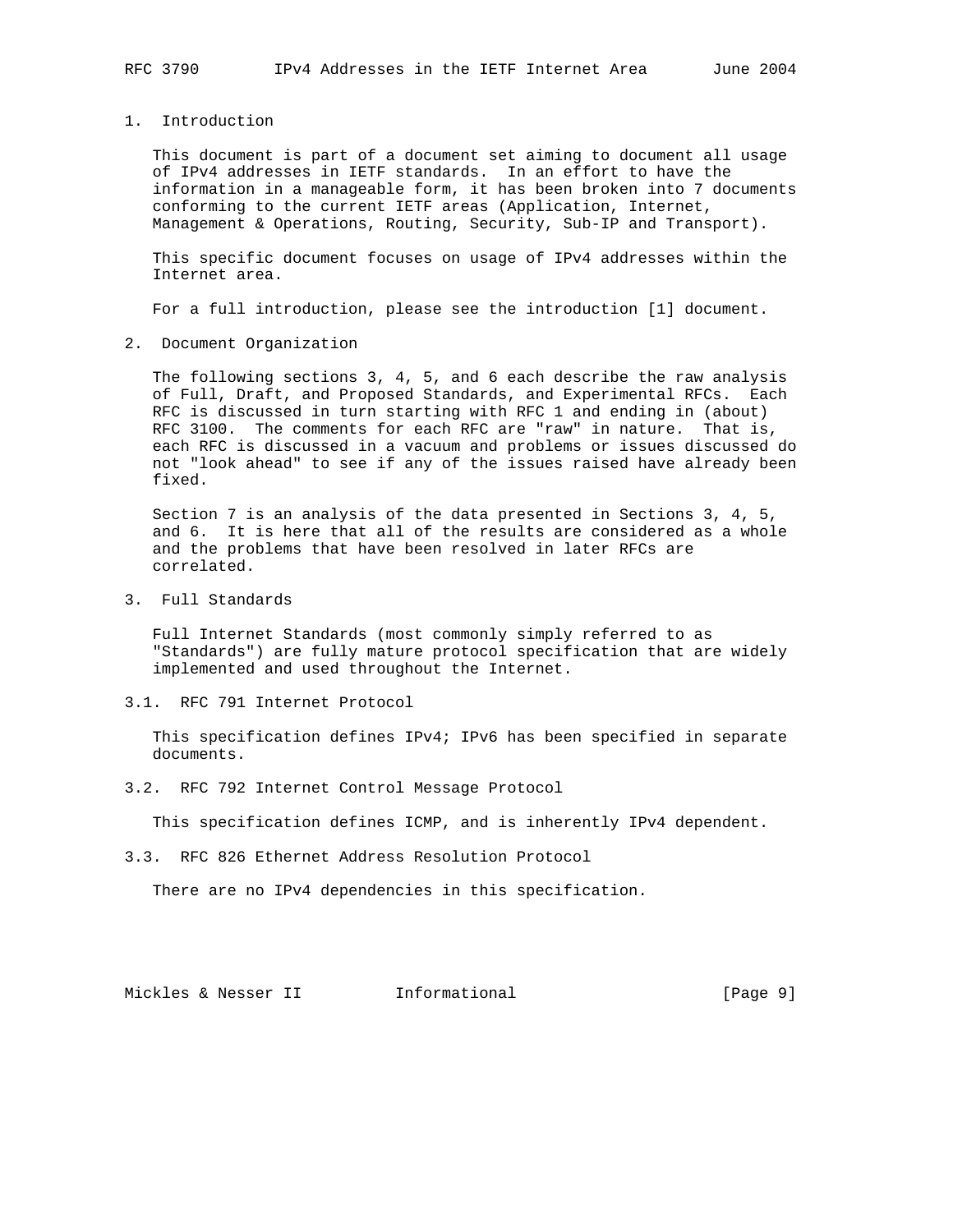3.4. RFC 891 DCN Local-Network Protocols

 There are many implicit assumptions about the use of IPv4 addresses in this document.

3.5. RFC 894 Standard for the transmission of IP datagrams over Ethernet networks

 This specification specifically deals with the transmission of IPv4 packets over Ethernet.

3.6. RFC 895 Standard for the transmission of IP datagrams over experimental Ethernet networks

 This specification specifically deals with the transmission of IPv4 packets over experimental Ethernet.

3.7. RFC 903 Reverse Address Resolution Protocol

There are no IPv4 dependencies in this specification.

3.8. RFC 919 Broadcasting Internet Datagrams

 This specification defines broadcasting for IPv4; IPv6 uses multicast so this is not applicable.

3.9. RFC 922 Broadcasting Internet datagrams in the presence of subnets

 This specification defines how broadcasts should be treated in the presence of subnets. IPv6 uses multicast so this is not applicable.

3.10. RFC 950 Internet Standard Subnetting Procedure

 This specification defines IPv4 subnetting; similar functionality is part of IPv6 addressing architecture to begin with.

3.11. RFC 1034 Domain Names: Concepts and Facilities

In Section 3.6, "Resource Records", the definition of A record is:

 RDATA which is the type and sometimes class dependent data which describes the resource:

A For the IN class, a 32 bit IP address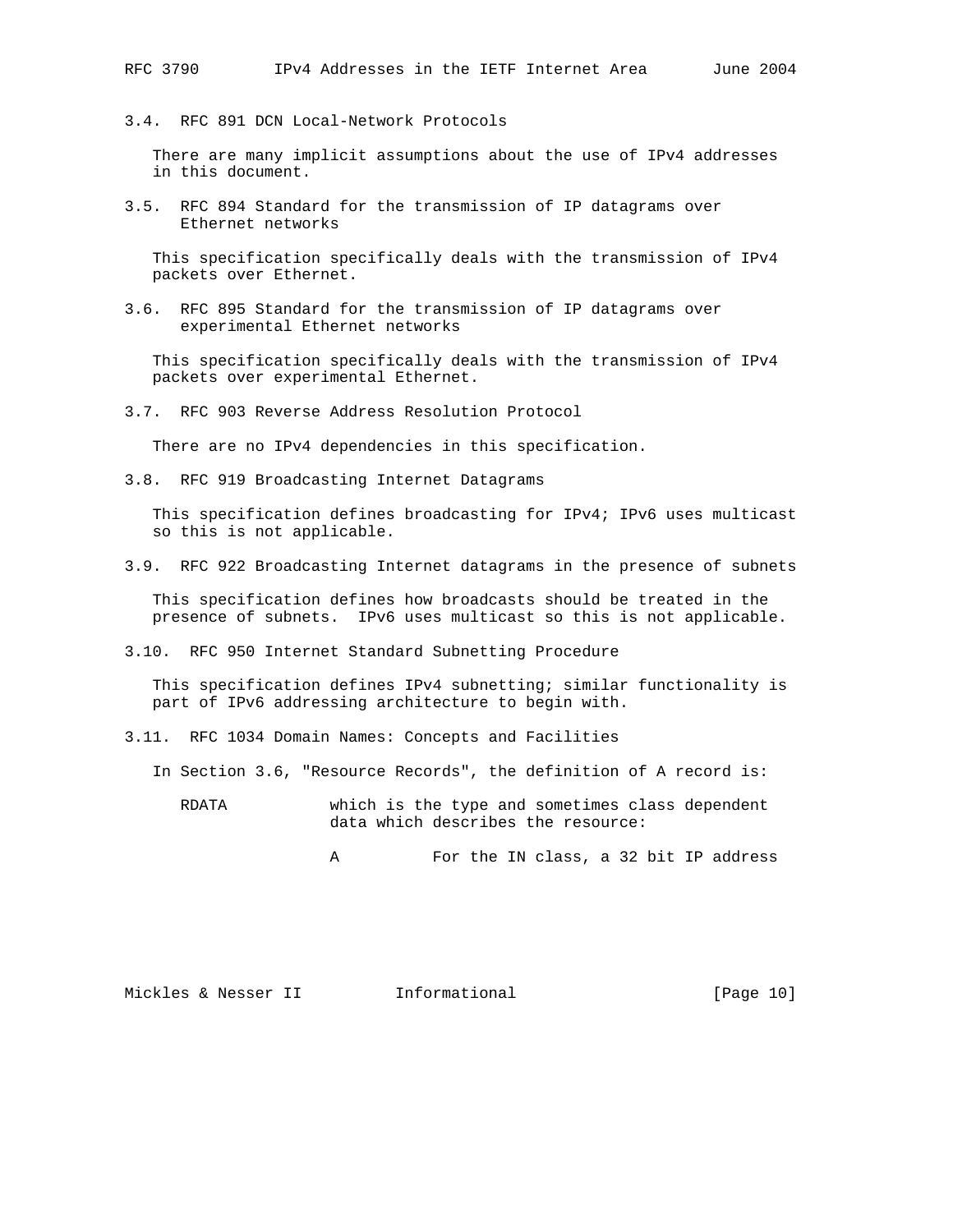And Section 5.2.1, "Typical functions" defines:

1. Host name to host address translation.

 This function is often defined to mimic a previous HOSTS.TXT based function. Given a character string, the caller wants one or more 32 bit IP addresses. Under the DNS, it translates into a request for type A RRs. Since the DNS does not preserve the order of RRs, this function may choose to sort the returned addresses or select the "best" address if the service returns only one choice to the client. Note that a multiple address return is recommended, but a single address may be the only way to emulate prior HOSTS.TXT services.

2. Host address to host name translation

 This function will often follow the form of previous functions. Given a 32 bit IP address, the caller wants a character string. The octets of the IP address are reversed, used as name components, and suffixed with "IN-ADDR.ARPA". A type PTR query is used to get the RR with the primary name of the host. For example, a request for the host name corresponding to IP address 1.2.3.4 looks for PTR RRs for domain name "4.3.2.1.IN-ADDR.ARPA".

 There are, of course, numerous examples of IPv4 addresses scattered throughout the document.

3.12. RFC 1035 Domain Names: Implementation and Specification

Section 3.4.1, "A RDATA format", defines the format for A records:

 +--+--+--+--+--+--+--+--+--+--+--+--+--+--+--+--+ ADDRESS +--+--+--+--+--+--+--+--+--+--+--+--+--+--+--+--+

where:

ADDRESS A 32 bit Internet address.

 Hosts that have multiple Internet addresses will have multiple A records.

 A records cause no additional section processing. The RDATA section of an A line in a master file is an Internet address expressed as four decimal numbers separated by dots without any embedded spaces (e.g.,"10.2.0.52" or "192.0.5.6").

Mickles & Nesser II 1nformational [Page 11]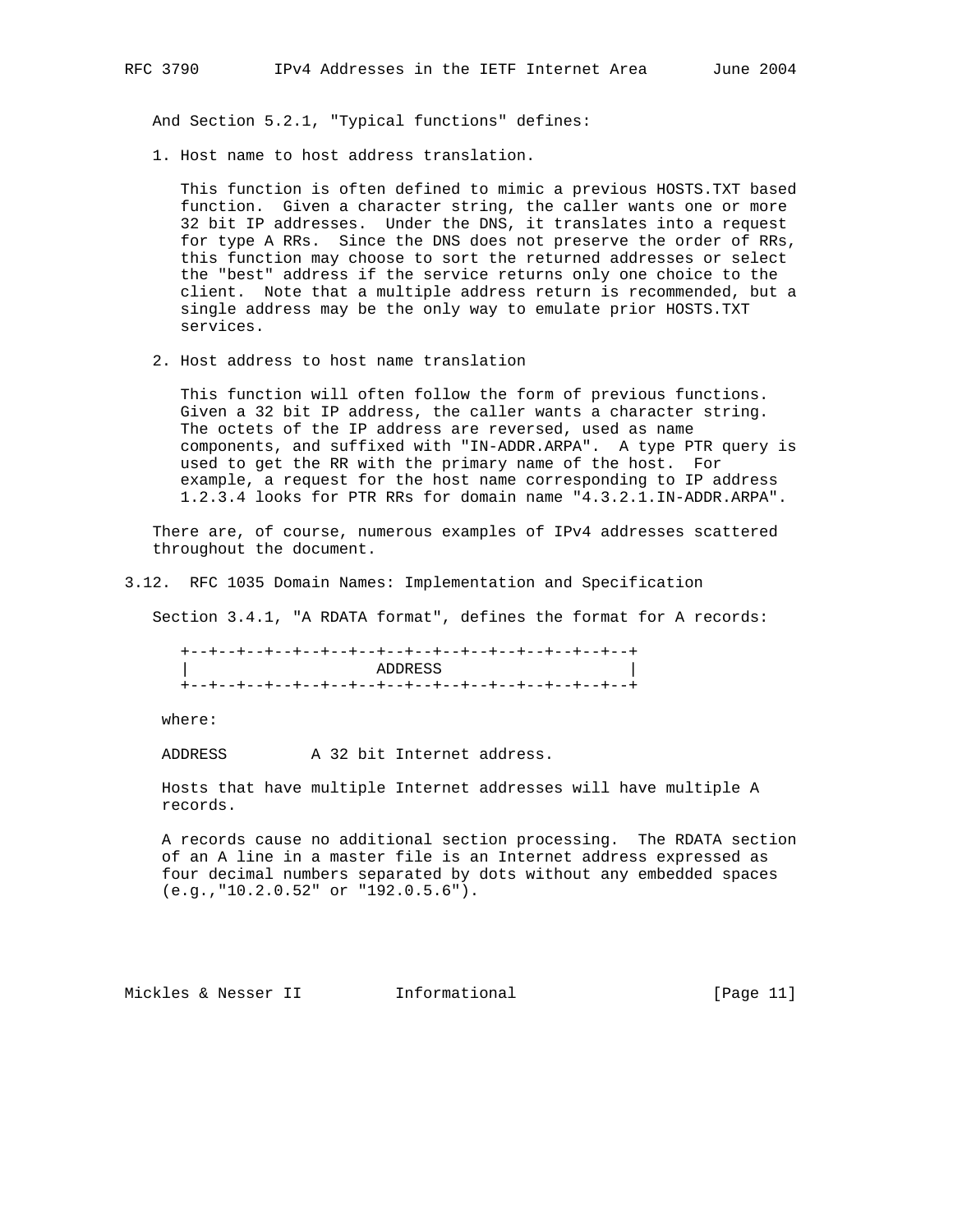And Section 3.4.2, "WKS RDATA", format is:

| PROTOCOL                  |                    |  |
|---------------------------|--------------------|--|
| +--+--+--+--+--+--+--+--+ |                    |  |
|                           |                    |  |
|                           | <bit map=""></bit> |  |

where:

ADDRESS An 32 bit Internet address

PROTOCOL An 8 bit IP protocol number

 <BIT MAP> A variable length bit map. The bit map must be a multiple of 8 bits long.

 The WKS record is used to describe the well known services supported by a particular protocol on a particular internet address. The PROTOCOL field specifies an IP protocol number, and the bit map has one bit per port of the specified protocol. The first bit corresponds to port 0, the second to port 1, etc. If the bit map does not include a bit for a protocol of interest, that bit is assumed zero. The appropriate values and mnemonics for ports and protocols are specified in RFC1010.

 For example, if PROTOCOL=TCP (6), the 26th bit corresponds to TCP port 25 (SMTP). If this bit is set, a SMTP server should be listening on TCP port 25; if zero, SMTP service is not supported on the specified address.

 The purpose of WKS RRs is to provide availability information for servers for TCP and UDP. If a server supports both TCP and UDP, or has multiple Internet addresses, then multiple WKS RRs are used.

WKS RRs cause no additional section processing.

 Section 3.5, "IN-ADDR.ARPA domain", describes reverse DNS lookups and is clearly IPv4 dependent.

 There are, of course, numerous examples of IPv4 addresses scattered throughout the document.

Mickles & Nesser II 1nformational [Page 12]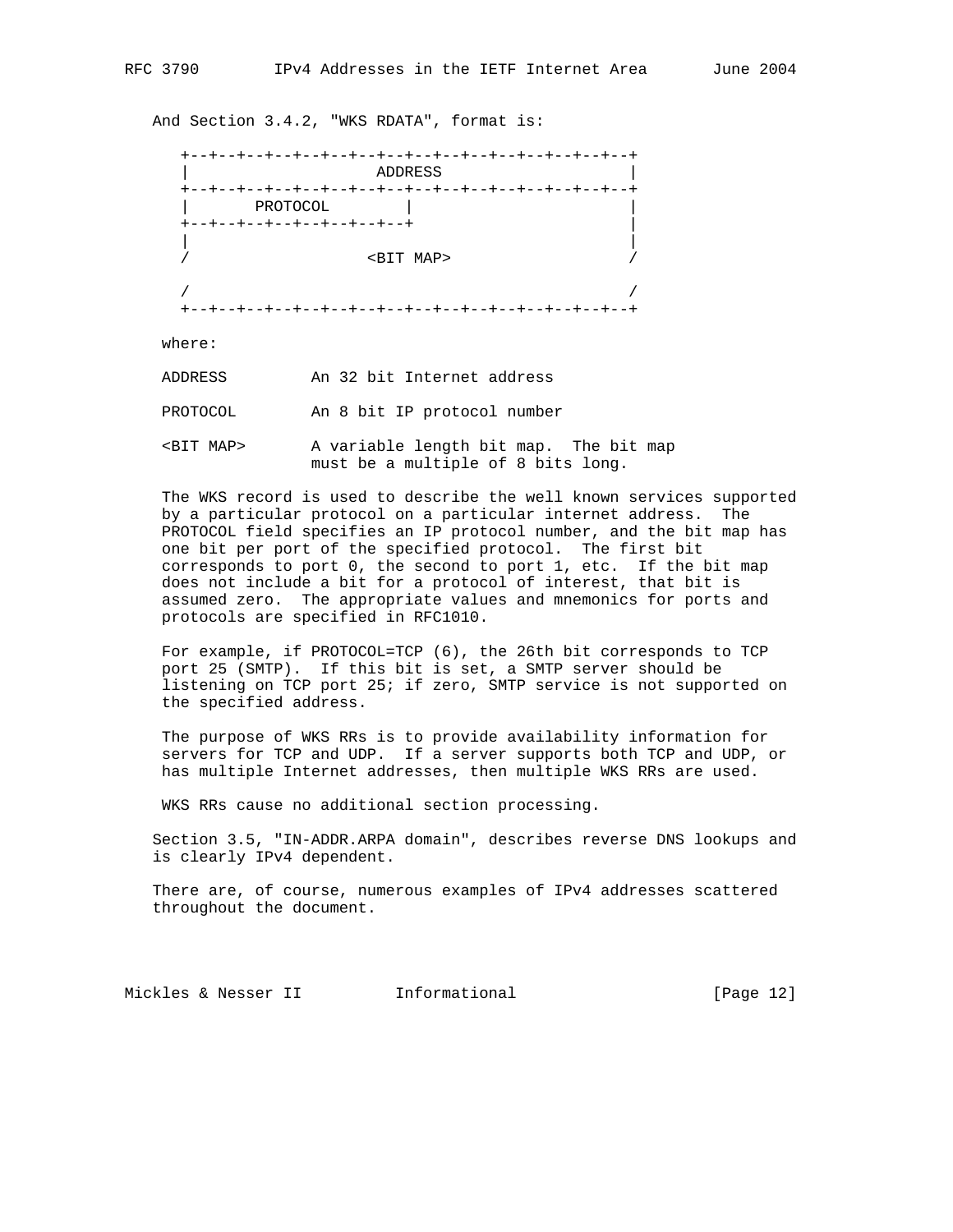3.13. RFC 1042 Standard for the transmission of IP datagrams over IEEE 802 networks

 This specification specifically deals with the transmission of IPv4 packets over IEEE 802 networks.

3.14. RFC 1044 Internet Protocol on Network System's HYPERchannel: Protocol Specification

 There are a variety of methods used in this standard to map IPv4 addresses to 32 bits fields in the HYPERchannel headers. This specification does not support IPv6.

3.15. RFC 1055 Nonstandard for transmission of IP datagrams over serial lines: SLIP

 This specification is more of an analysis of the shortcomings of SLIP which is unsurprising. The introduction of PPP as a general replacement of SLIP has made this specification essentially unused. No update need be considered.

3.16. RFC 1088 Standard for the transmission of IP datagrams over NetBIOS networks

 This specification documents a technique to encapsulate IP packets inside NetBIOS packets.

 The technique presented of using NetBIOS names of the form IP.XX.XX.XX.XX will not work for IPv6 addresses since the length of IPv6 addresses will not fit within the NetBIOS 15 octet name limitation.

3.17. RFC 1112 Host Extensions for IP Multicasting

 This specification defines IP multicast. Parts of the document are IPv4 dependent.

3.18. RFC 1132 Standard for the transmission of 802.2 packets over IPX networks

There are no IPv4 dependencies in this specification.

3.19. RFC 1201 Transmitting IP traffic over ARCNET networks

 The major concerns of this specification with respect to IPv4 addresses occur in the resolution of ARCnet 8bit addresses to IPv4 addresses in an "ARPlike" method. This is incompatible with IPv6.

Mickles & Nesser II 1nformational [Page 13]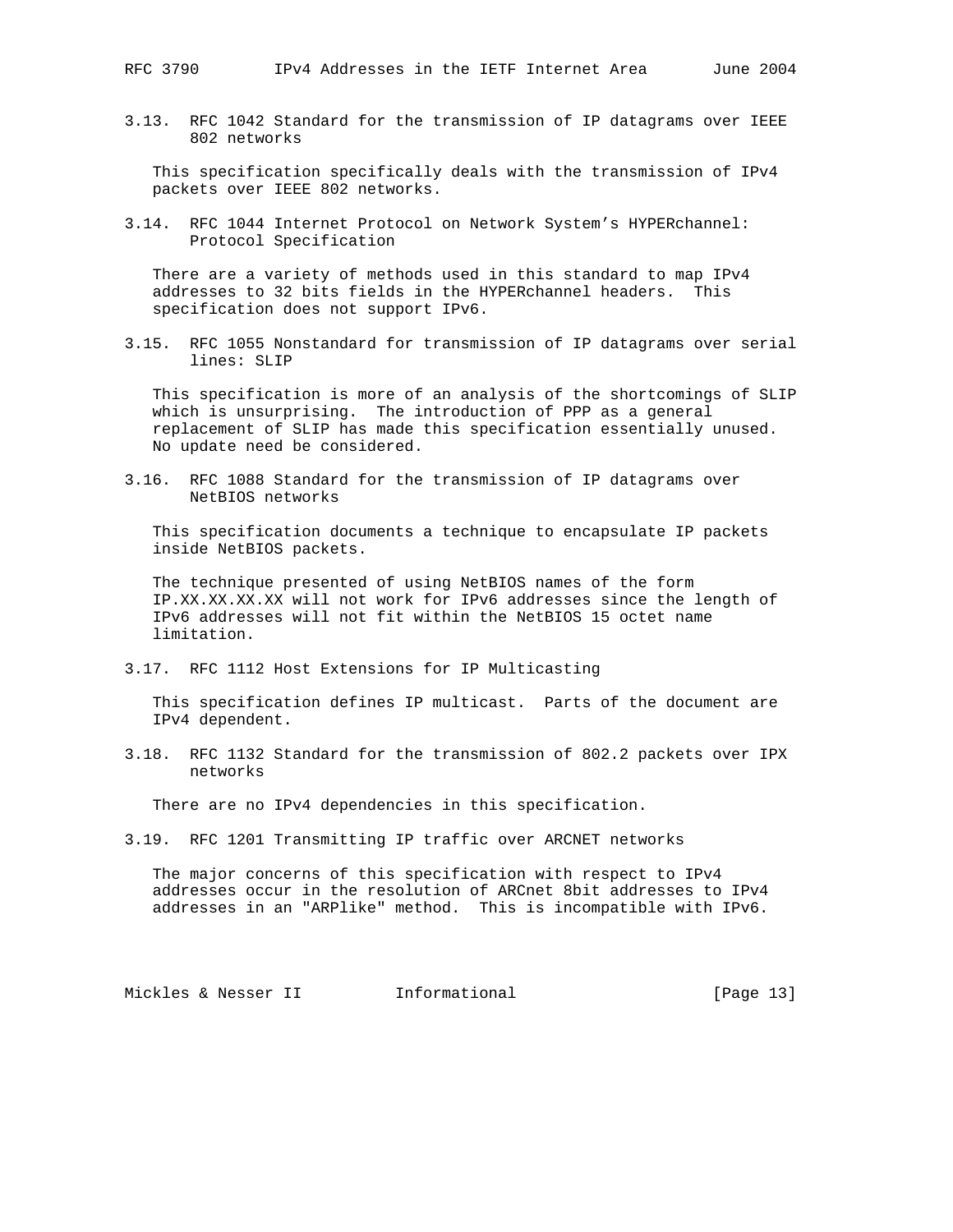3.20. RFC 1209 The Transmission of IP Datagrams over the SMDS Service

 This specification defines running IPv4 and ARP over SMDS. The methods described could easily be extended to support IPv6 packets.

3.21. RFC 1390 Transmission of IP and ARP over FDDI Networks

 This specification defines the use of IPv4 address on FDDI networks. There are numerous IPv4 dependencies in the specification.

 In particular the value of the Protocol Type Code (2048 for IPv4) and a corresponding Protocol Address length (4 bytes for IPv4) needs to be created. A discussion of broadcast and multicast addressing techniques is also included, and similarly must be updated for IPv6 networks. The defined MTU limitation of 4096 octets of data (with 256 octets reserved header space) should remain sufficient for IPv6.

3.22. RFC 1661 The Point-to-Point Protocol (PPP)

There are no IPv4 dependencies in this specification.

3.23. RFC 1662 PPP in HDLC-like Framing

There are no IPv4 dependencies in this specification.

3.24. RFC 2427 Multiprotocol Interconnect over Frame Relay

There are no IPv4 dependencies in this specification.

4. Draft Standards

 Draft Standards represent the penultimate standard level in the IETF. A protocol can only achieve draft standard when there are multiple, independent, interoperable implementations. Draft Standards are usually quite mature and widely used.

4.1. RFC 951 Bootstrap Protocol (BOOTP)

 This protocol is designed specifically for use with IPv4, for example:

Section 3. Packet Format

 All numbers shown are decimal, unless indicated otherwise. The BOOTP packet is enclosed in a standard IP UDP datagram. For simplicity it is assumed that the BOOTP packet is never fragmented. Any numeric fields shown are packed in 'standard network byte order', i.e., high order bits are sent first.

Mickles & Nesser II 1nformational [Page 14]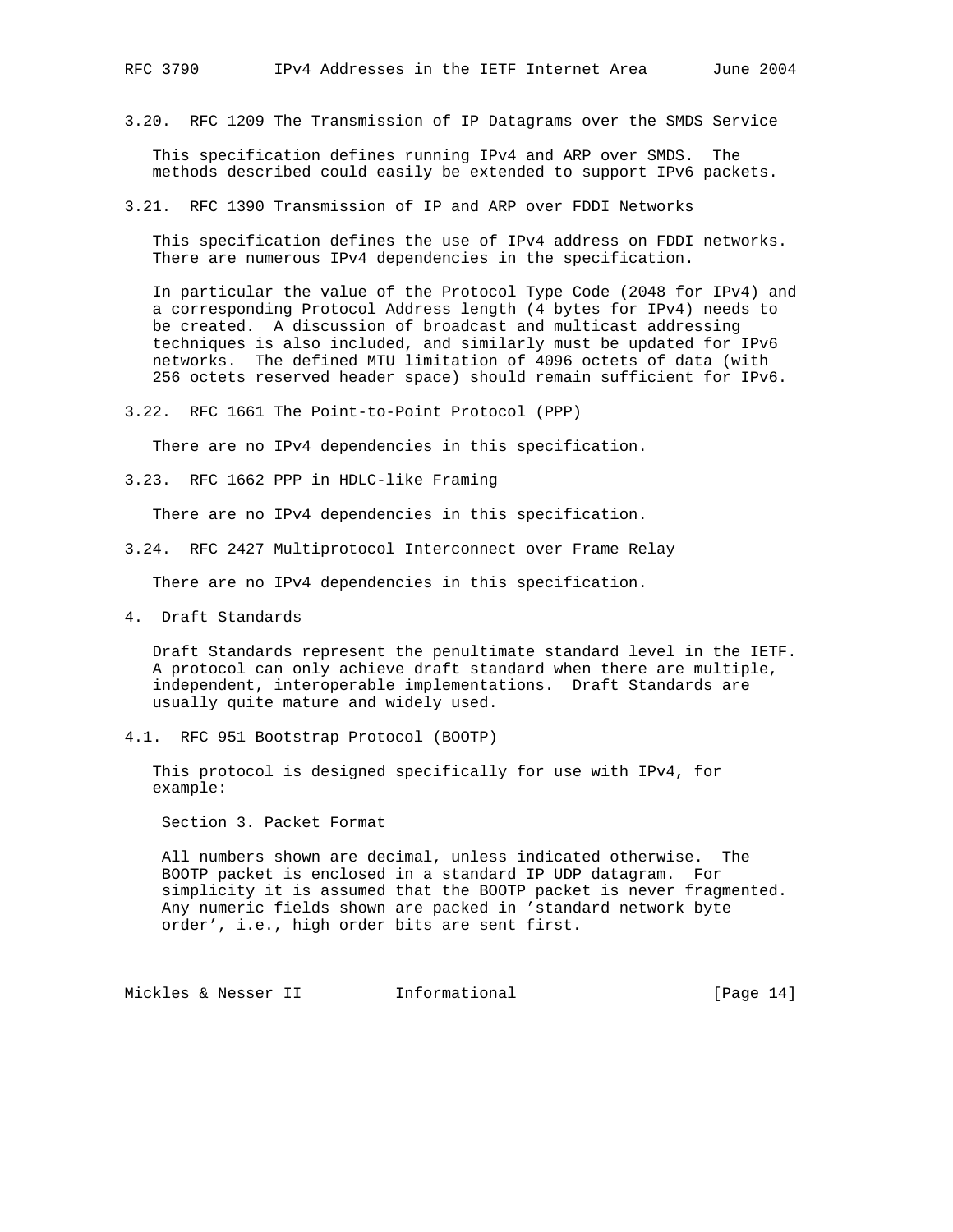In the IP header of a bootrequest, the client fills in its own IP source address if known, otherwise zero. When the server address is unknown, the IP destination address will be the 'broadcast address' 255.255.255.255. This address means 'broadcast on the local cable, (I don't know my net number)'.

 FIELD BYTES DESCRIPTION ----- ----- ---

[...]

- ciaddr 4 client IP address; filled in by client in bootrequest if known.
	- yiaddr 4 'your' (client) IP address; filled by server if client doesn't know its own address (ciaddr was 0).
	- siaddr 4 server IP address; returned in bootreply by server.
	- giaddr 4 gateway IP address, used in optional cross-gateway booting.

 Since the packet format is a fixed 300 bytes in length, an updated version of the specification could easily accommodate an additional 48 bytes (4 IPv6 fields of 16 bytes to replace the existing 4 IPv4 fields of 4 bytes).

4.2. RFC 1188 Proposed Standard for the Transmission of IP Datagrams over FDDI Networks

 This document is clearly informally superseded by RFC 1390, "Transmission of IP and ARP over FDDI Networks", even though no formal deprecation has been done. Therefore, this specification is not considered further in this memo.

4.3. RFC 1191 Path MTU discovery

 The entire process of PMTU discovery is predicated on the use of the DF bit in the IPv4 header, an ICMP message (also IPv4 dependent) and TCP MSS option. This is not compatible with IPv6.

4.4. RFC 1356 Multiprotocol Interconnect on X.25 and ISDN

Section 3.2 defines an NLPID for IP as follows:

 The value hex CC (binary 11001100, decimal 204) is IP. Conformance with this specification requires that IP be supported.

Mickles & Nesser II 1nformational [Page 15]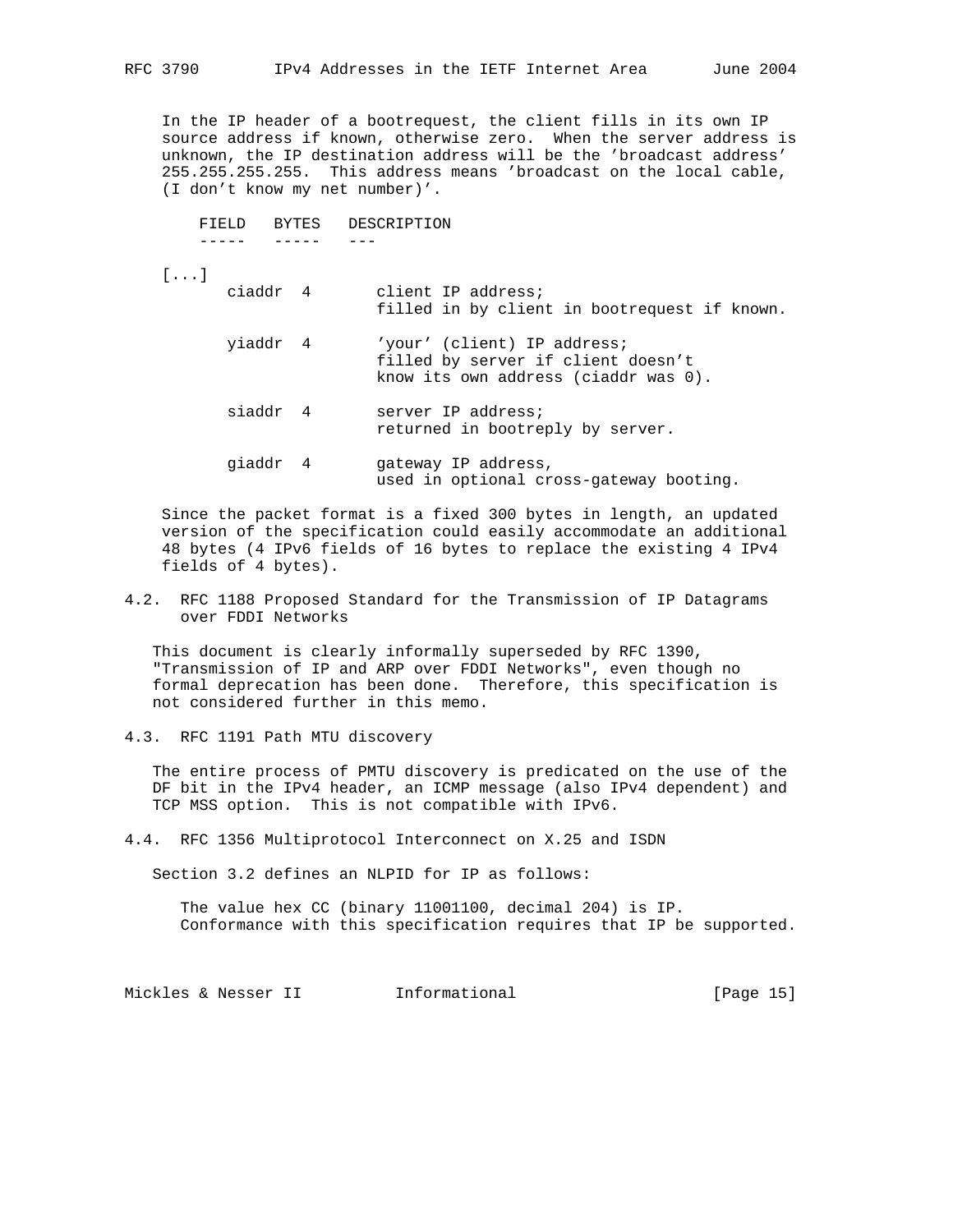See section 5.1 for a diagram of the packet formats.

Clearly a new NLPID would need to be defined for IPv6 packets.

4.5. RFC 1534 Interoperation Between DHCP and BOOTP

There are no IPv4 dependencies in this specification.

- 4.6. RFC 1542 Clarifications and Extensions for the Bootstrap Protocol There are no new issues other than those presented in Section 4.1.
- 4.7. RFC 1629 Guidelines for OSI NSAP Allocation in the Internet There are no IPv4 dependencies in this specification.
- 4.8. RFC 1762 The PPP DECnet Phase IV Control Protocol (DNCP) There are no IPv4 dependencies in this specification.
- 4.9. RFC 1989 PPP Link Quality Monitoring

There are no IPv4 dependencies in this specification.

4.10. RFC 1990 The PPP Multilink Protocol (MP)

 Section 5.1.3, "Endpoint Discriminator Option", defines a Class header field:

Class

 The Class field is one octet and indicates the identifier address space. The most up-to-date values of the LCP Endpoint Discriminator Class field are specified in the most recent "Assigned Numbers" RFC. Current values are assigned as follows:

- 0 Null Class
- 1 Locally Assigned Address
- 2 Internet Protocol (IP) Address
- 3 IEEE 802.1 Globally Assigned MAC Address
- 4 PPP Magic-Number Block
- 5 Public Switched Network Directory Number

A new class field needs to be defined by the IANA for IPv6 addresses.

Mickles & Nesser II 1nformational [Page 16]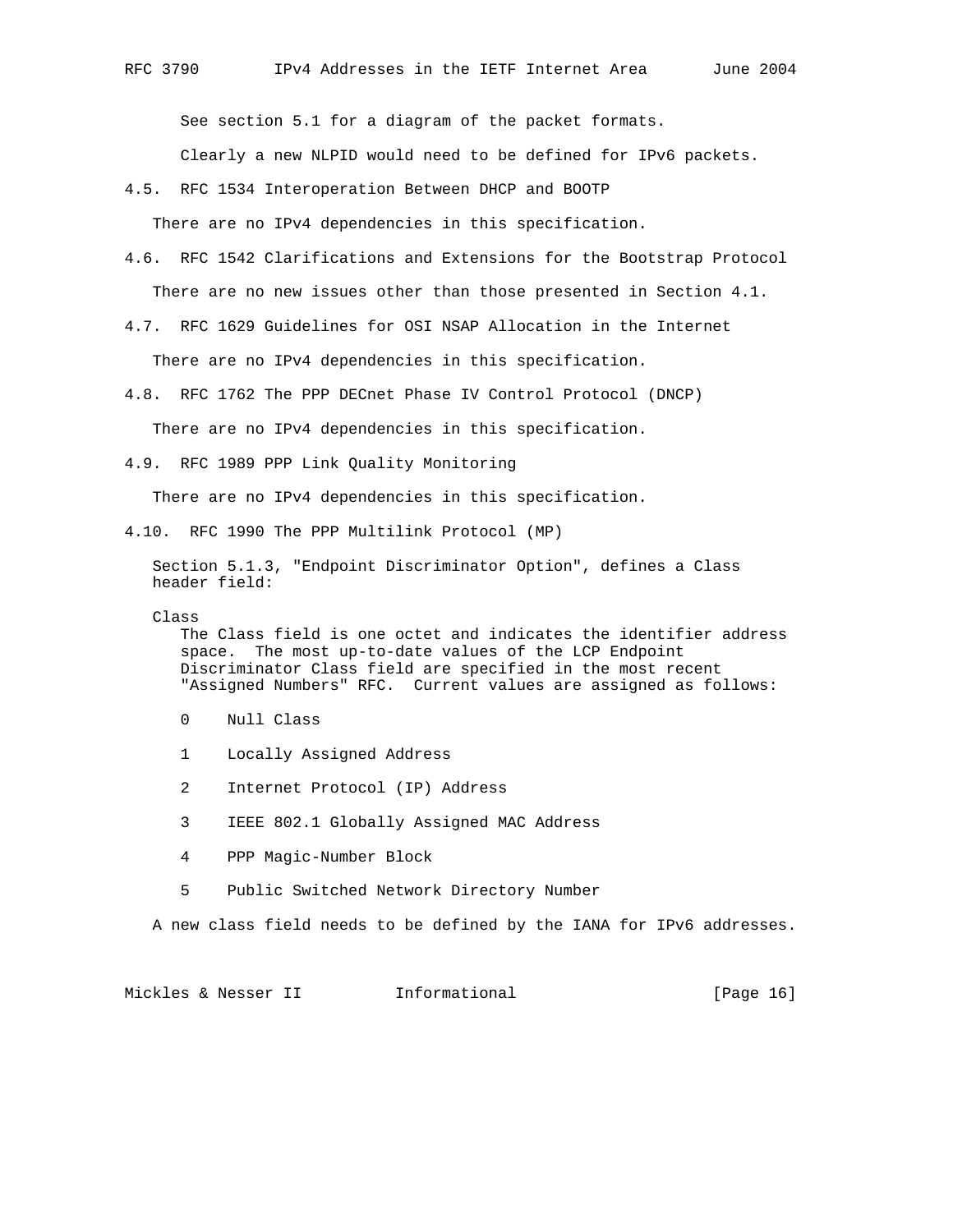4.11. RFC 1994 PPP Challenge Handshake Authentication Protocol (CHAP) There are no IPv4 dependencies in this specification.

4.12. RFC 2067 IP over HIPPI

Section 5.1, "Packet Formats", contains the following excerpt:

 EtherType (16 bits) SHALL be set as defined in Assigned Numbers: IP  $= 2048$  ('0800'h), ARP = 2054 ('0806'h), RARP = 32,821 ('8035'h).

Section 5.5, "MTU", has the following definition:

The MTU for HIPPI-SC LANs is 65280 bytes.

 This value was selected because it allows the IP packet to fit in one 64K byte buffer with up to 256 bytes of overhead. The overhead is 40 bytes at the present time; there are 216 bytes of room for expansion.

| HIPPI-FP Header                          |       | 8 bytes  |                         |  |
|------------------------------------------|-------|----------|-------------------------|--|
| HIPPI-LE Header                          |       | 24 bytes |                         |  |
| IEEE 802.2 LLC/SNAP Headers              |       | 8 bytes  |                         |  |
| Maximum IP packet size (MTU) 65280 bytes |       |          |                         |  |
|                                          |       |          |                         |  |
|                                          | Total |          | 65320 bytes (64K - 216) |  |

 This definition is not applicable for IPv6 packets since packets can be larger than the IPv4 limitation of 65280 bytes.

4.13. RFC 2131 Dynamic Host Configuration Protocol

 This version of DHCP is highly predicated of IPv4. It is not compatible with IPv6.

4.14. RFC 2132 DHCP Options and BOOTP Vendor Extensions

This is an extension to an IPv4-only specification.

4.15. RFC 2390 Inverse Address Resolution Protocol

There are no IPv4 dependencies in this specification.

4.16. RFC 2460 Internet Protocol, Version 6 (IPv6) Specification This document defines IPv6 and has no IPv4 issues.

Mickles & Nesser II 1nformational [Page 17]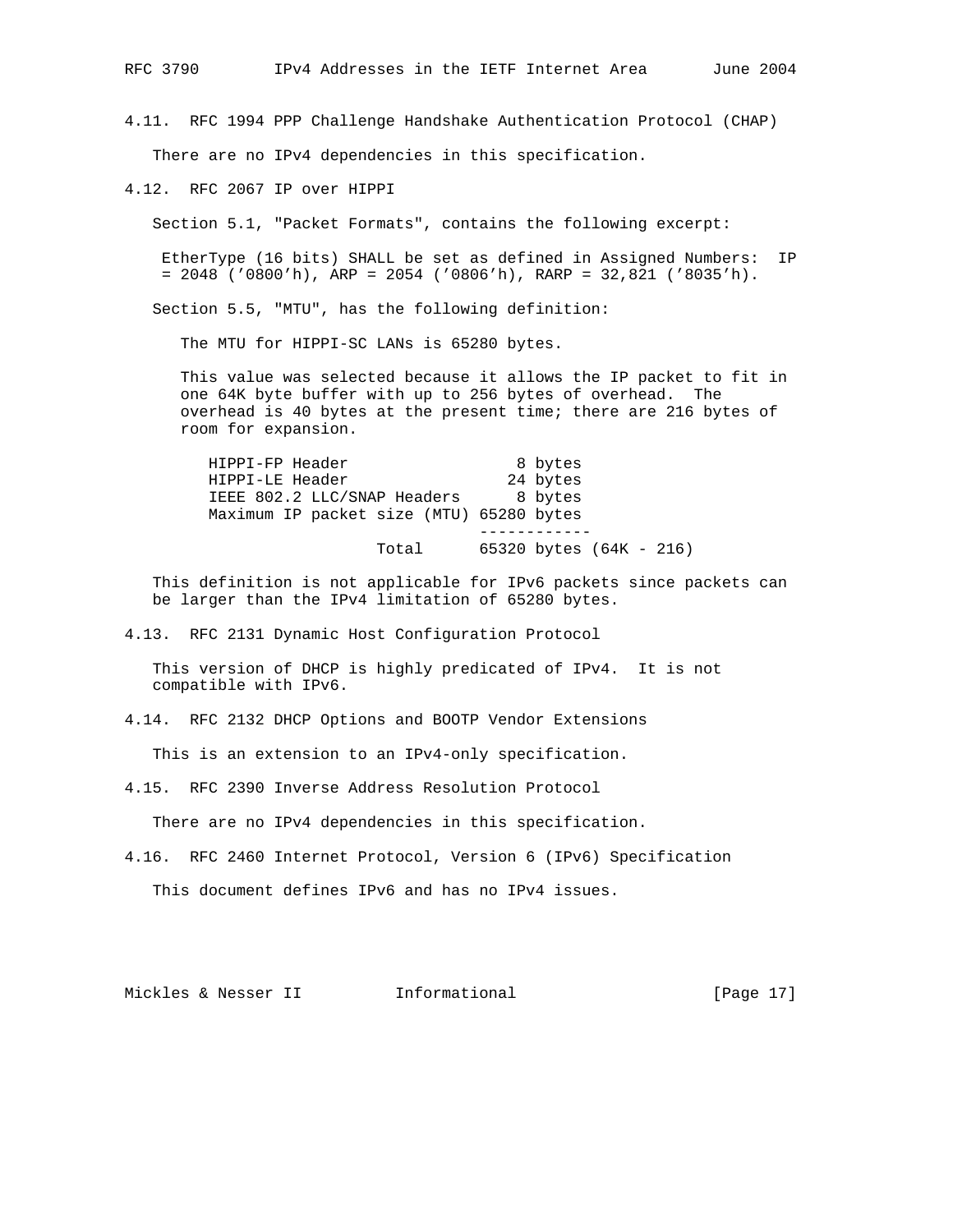4.17. RFC 2461 Neighbor Discovery for IP Version 6 (IPv6)

 This document defines an IPv6 related specification and has no IPv4 issues.

4.18. RFC 2462 IPv6 Stateless Address Autoconfiguration

 This document defines an IPv6 related specification and has no IPv4 issues.

4.19. RFC 2463 Internet Control Message Protocol (ICMPv6) for the Internet Protocol Version 6 (IPv6) Specification

 This document defines an IPv6 related specification and has no IPv4 issues.

4.20. RFC 3596 DNS Extensions to support IP version 6

 This specification defines the AAAA record for IPv6 as well as PTR records using the ip6.arpa domain, and as such has no IPv6 issues.

5. Proposed Standards

 Proposed Standards are introductory level documents. There are no requirements for even a single implementation. In many cases, Proposed are never implemented or advanced in the IETF standards process. They, therefore, are often just proposed ideas that are presented to the Internet community. Sometimes flaws are exposed or they are one of many competing solutions to problems. In these later cases, no discussion is presented as it would not serve the purpose of this discussion.

5.1. RFC 1234 Tunneling IPX traffic through IP networks

The section "Unicast Address Mappings" has the following text:

 For implementations of this memo, the first two octets of the host number will always be zero and the last four octets will be the node's four octet IP address. This makes address mapping trivial for unicast transmissions: the first two octets of the host number are discarded, leaving the normal four octet IP address. The encapsulation code should use this IP address as the destination address of the UDP/IP tunnel packet.

This mapping will not be able to work with IPv6 addresses.

Mickles & Nesser II 1nformational [Page 18]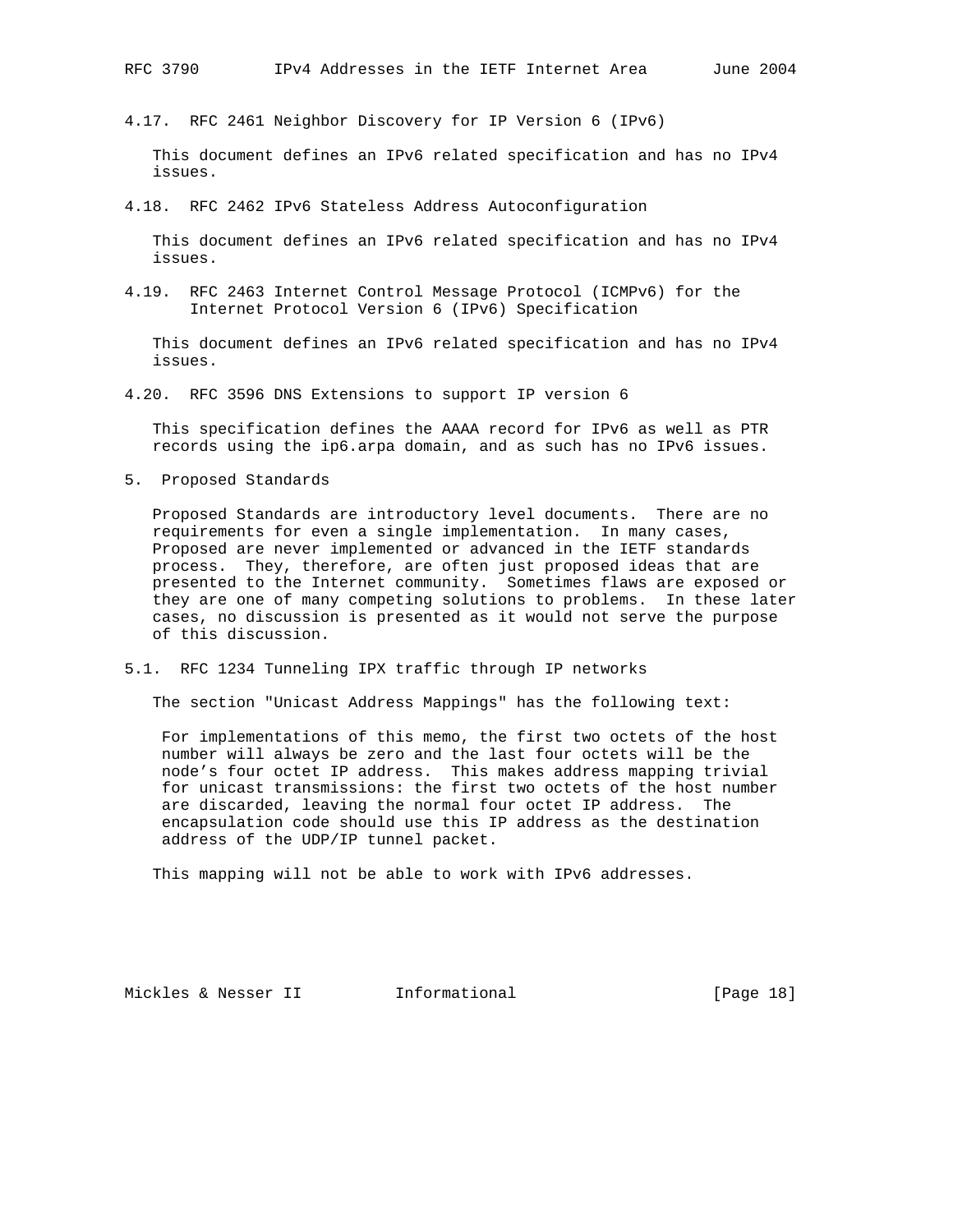There are also numerous discussions on systems keeping a "peer list" to map between IP and IPX addresses. The specifics are not discussed in the document and are left to the individual implementation.

 The section "Maximum Transmission Unit" also has some implications on IP addressing:

 Although larger IPX packets are possible, the standard maximum transmission unit for IPX is 576 octets. Consequently, 576 octets is the recommended default maximum transmission unit for IPX packets being sent with this encapsulation technique. With the eight octet UDP header and the 20 octet IP header, the resulting IP packets will be 604 octets long. Note that this is larger than the 576 octet maximum size IP implementations are required to accept. Any IP implementation supporting this encapsulation technique must be capable of receiving 604 octet IP packets.

 As improvements in protocols and hardware allow for larger, unfragmented IP transmission units, the 576 octet maximum IPX packet size may become a liability. For this reason, it is recommended that the IPX maximum transmission unit size be configurable in implementations of this memo.

5.2. RFC 1256 ICMP Router Discovery Messages

This specification defines a mechanism very specific to IPv4.

5.3. RFC 1277 Encoding Network Addresses to Support Operation over Non-OSI Lower Layers

 Section 4.5, "TCP/IP (RFC 1006) Network Specific Format" describes a structure that reserves 12 digits for the textual representation of an IP address.

 This 12 octet field for decimal versions of IP addresses is insufficient for a decimal version of IPv6 addresses. It is possible to define a new encoding using the 20 digit long IP Address + Port + Transport Set fields in order to accommodate a binary version of an IPv6 address, port number and Transport Set. There are several schemes that could be envisioned.

5.4. RFC 1332 The PPP Internet Protocol Control Protocol (IPCP)

 This specification defines a mechanism for devices to assign IPv4 addresses to PPP clients once PPP negotiation is completed. Section 3, "IPCP Configuration Options", defines IPCP option types which embed the IP address in 4-byte long fields. This is clearly not enough for IPv6.

Mickles & Nesser II 1nformational [Page 19]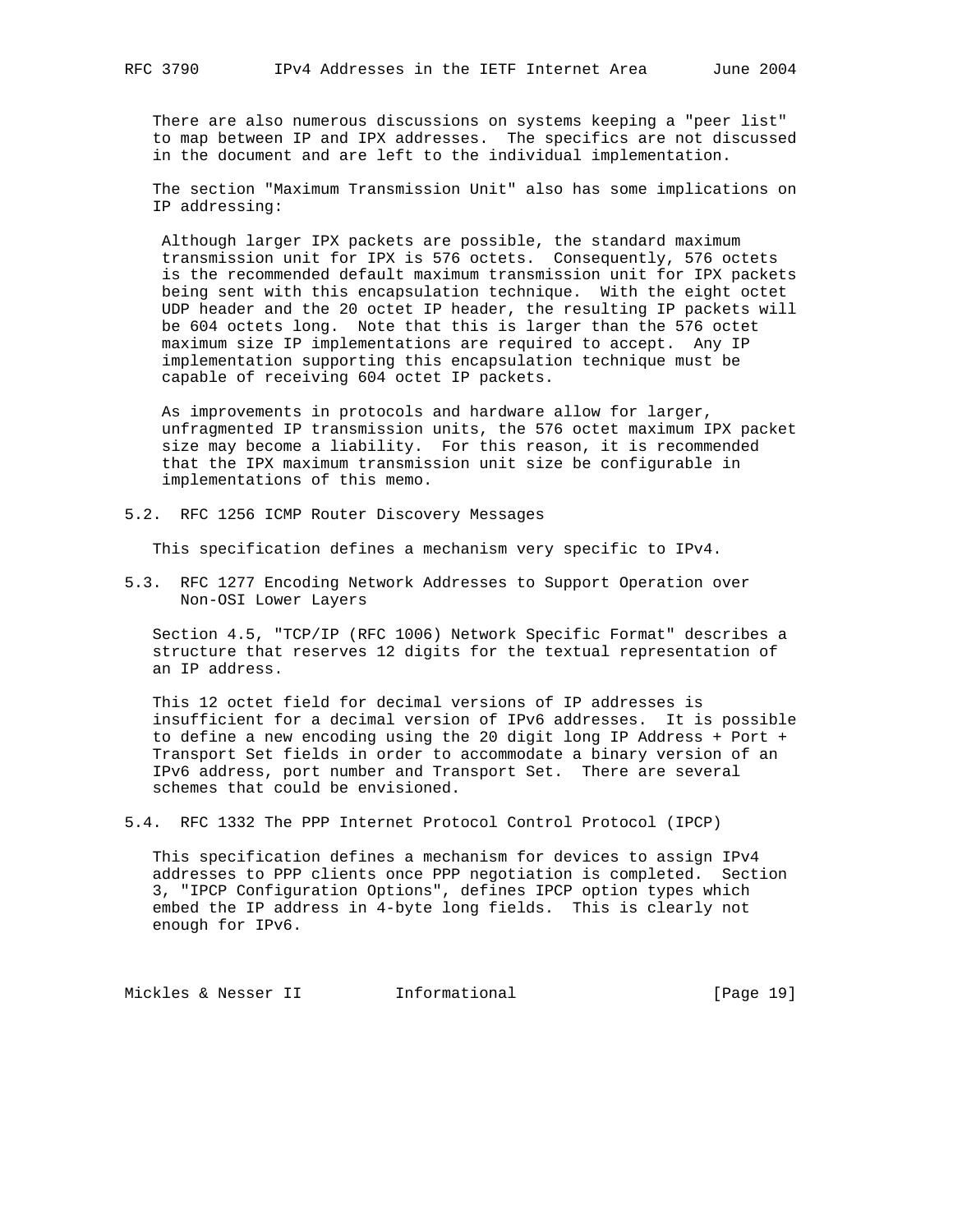However, the specification is clearly designed to allow new Option Types to be added and Should offer no problems for use with IPv6 once appropriate options have been defined.

5.5. RFC 1377 The PPP OSI Network Layer Control Protocol (OSINLCP)

There are no IPv4 dependencies in this specification.

5.6. RFC 1378 The PPP AppleTalk Control Protocol (ATCP)

There are no IPv4 dependencies in this specification.

5.7. RFC 1469 IP Multicast over Token-Ring Local Area Networks

 This document defines the usage of IPv4 multicast over IEEE 802.5 Token Ring networks. This is not compatible with IPv6.

5.8. RFC 1552 The PPP Internetworking Packet Exchange Control Protocol (IPXCP)

There are no IPv4 dependencies in this specification.

5.9. RFC 1570 PPP LCP Extensions

There are no IPv4 dependencies in this specification.

5.10. RFC 1598 PPP in X.25 PPP-X25

There are no IPv4 dependencies in this specification.

5.11. RFC 1618 PPP over ISDN

There are no IPv4 dependencies in this specification.

5.12. RFC 1663 PPP Reliable Transmission

There are no IPv4 dependencies in this specification.

5.13. RFC 1752 The Recommendation for the IP Next Generation Protocol

 This document defines a road map for IPv6 development and is not relevant to this discussion.

5.14. RFC 1755 ATM Signaling Support for IP over ATM

There are no IPv4 dependencies in this specification.

Mickles & Nesser II 1nformational [Page 20]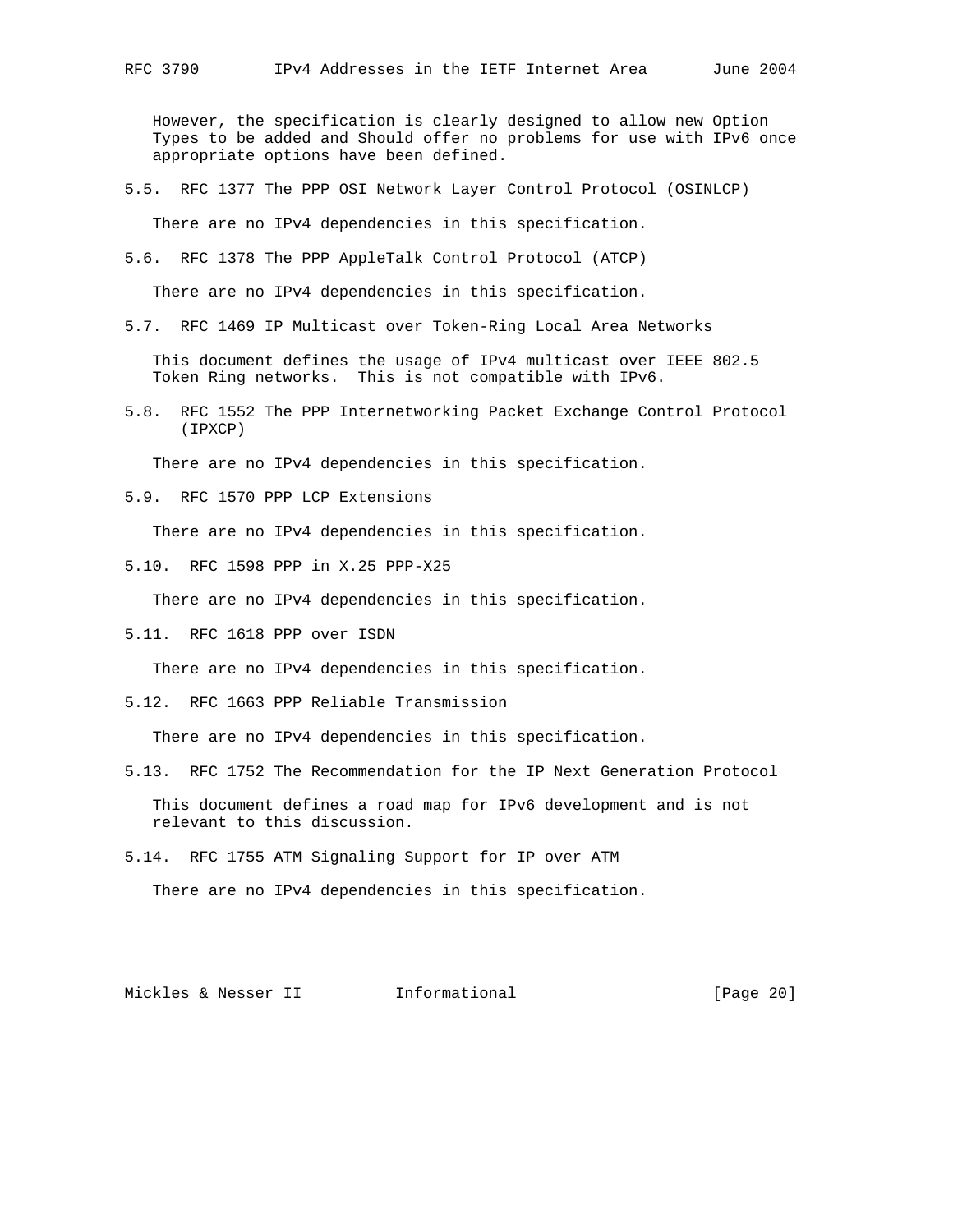5.15. RFC 1763 The PPP Banyan Vines Control Protocol (BVCP) There are no IPv4 dependencies in this specification.

- 5.16. RFC 1764 The PPP XNS IDP Control Protocol (XNSCP) There are no IPv4 dependencies in this specification.
- 5.17. RFC 1973 PPP in Frame Relay

There are no IPv4 dependencies in this specification.

5.18. RFC 1981 Path MTU Discovery for IP version 6

 This specification describes an IPv6 related specification and is not discussed in this document.

5.19. RFC 1982 Serial Number Arithmetic

There are no IPv4 dependencies in this specification.

5.20. RFC 1995 Incremental Zone Transfer in DNS

 Although the examples used in this document use IPv4 addresses, (i.e., A records) there is nothing in the specification to preclude full and proper functionality using IPv6.

5.21. RFC 1996 A Mechanism for Prompt Notification of Zone Changes (DNS NOTIFY)

There are no IPv4 dependencies in this specification.

5.22. RFC 2003 IP Encapsulation within IP

 This document is designed for use in IPv4 networks. There are many references to a specified IP version number of 4 and 32-bit addresses. This is incompatible with IPv6.

5.23. RFC 2004 Minimal Encapsulation within IP

 This document is designed for use in IPv4 networks. There are many references to a specified IP version number of 4 and 32-bit addresses. This is incompatible with IPv6.

5.24. RFC 2005 Applicability Statement for IP Mobility Support

 This specification documents the interoperation of IPv4 Mobility Support; this is not relevant to this discussion.

Mickles & Nesser II informational informational [Page 21]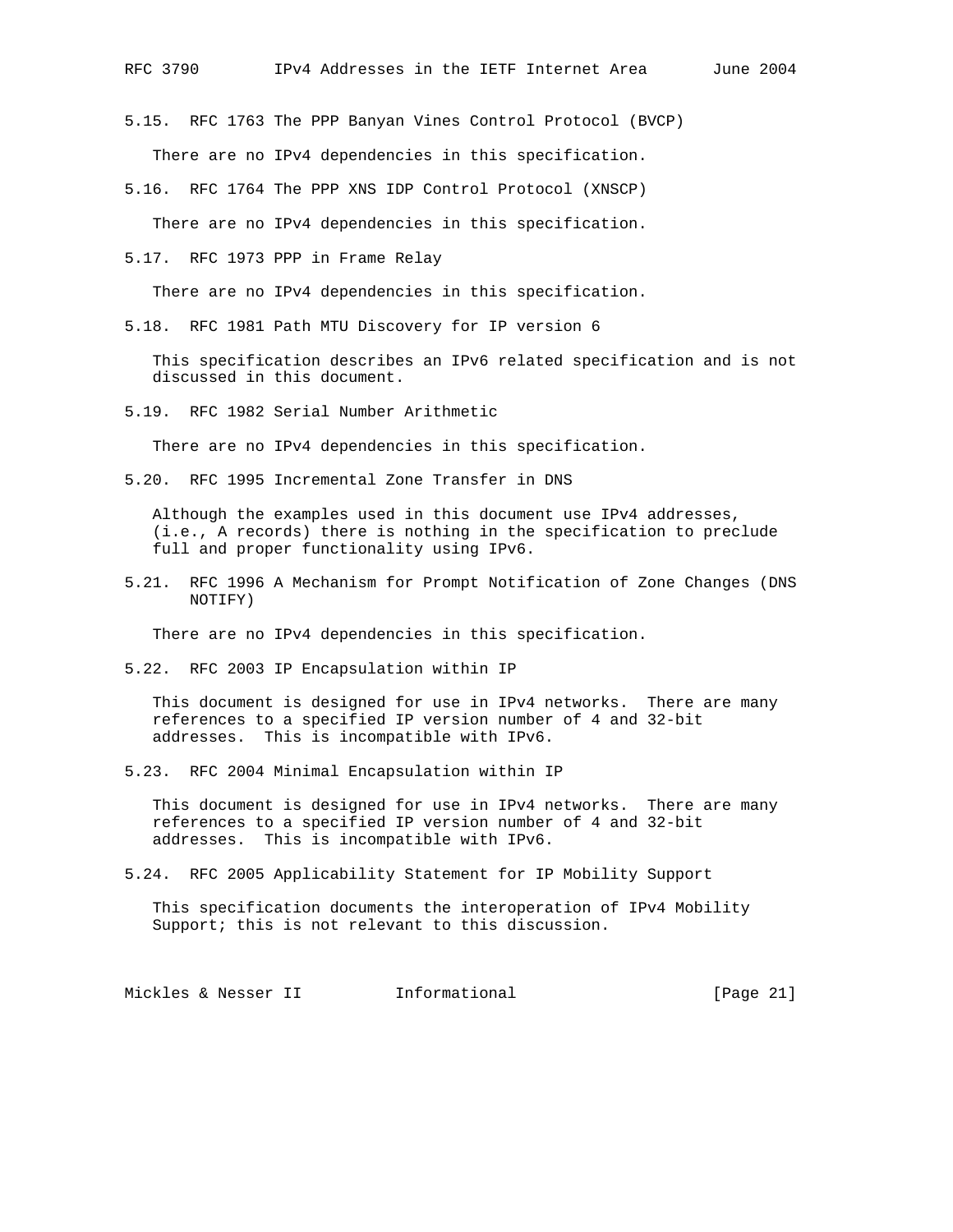5.25. RFC 2022 Support for Multicast over UNI 3.0/3.1 based ATM Networks

 This specification specifically maps IPv4 multicast in UNI based ATM networks. This is incompatible with IPv6.

5.26. RFC 2043 The PPP SNA Control Protocol (SNACP)

There are no IPv4 dependencies in this specification.

5.27. RFC 2097 The PPP NetBIOS Frames Control Protocol (NBFCP)

There are no IPv4 dependencies in this specification.

5.28. RFC 2113 IP Router Alert Option

 This document provides a new mechanism for IPv4. This is incompatible with IPv6.

5.29. RFC 2125 The PPP Bandwidth Allocation Protocol (BAP) / The PPP Bandwidth Allocation Control Protocol (BACP)

There are no IPv4 dependencies in this specification.

5.30. RFC 2136 Dynamic Updates in the Domain Name System (DNS UPDATE)

There are no IPv4 dependencies in this specification.

5.31. RFC 2181 Clarifications to the DNS Specification

 There are no IPv4 dependencies in this specification. The only reference to IP addresses discuss the use of an anycast address, so but one can assume that these techniques are IPv6 operable.

5.32. RFC 2225 Classical IP and ARP over ATM

 From the many references in this document, it is clear that this document is designed for IPv4 only. It is only later in the document that it is implicitly stated, as in:

- ar\$spln length in octets of the source protocol address. Value range is 0 or 4 (decimal). For IPv4 ar\$spln is 4.
- ar\$tpln length in octets of the target protocol address. Value range is 0 or 4 (decimal). For IPv4 ar\$tpln is 4.

and:

Mickles & Nesser II 1nformational 11 and 1982 [Page 22]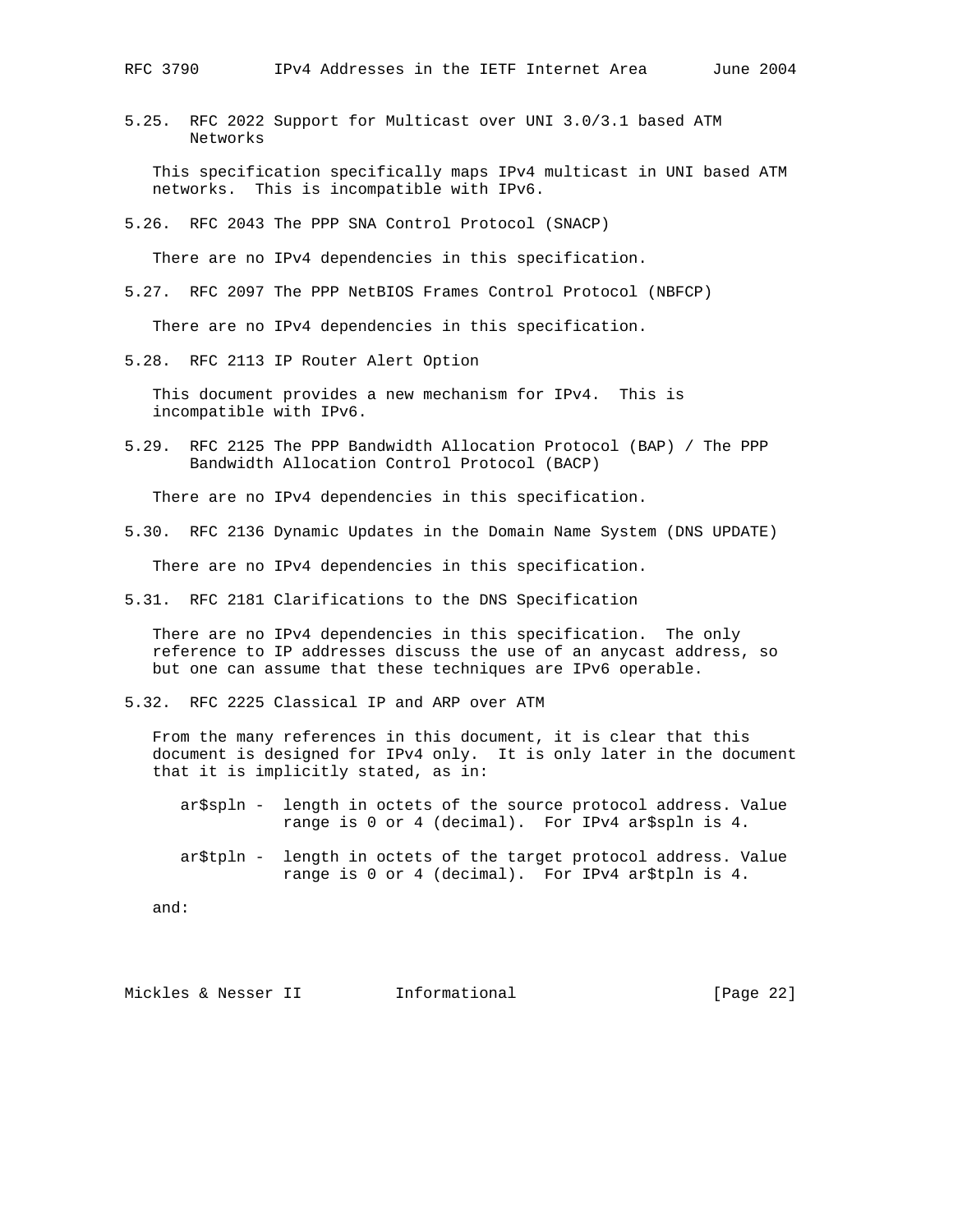For backward compatibility with previous implementations, a null IPv4 protocol address may be received with length = 4 and an allocated address in storage set to the value 0.0.0.0. Receiving stations must be liberal in accepting this format of a null IPv4 address. However, on transmitting an ATMARP or InATMARP packet, a null IPv4 address must only be indicated by the length set to zero and must have no storage allocated.

5.33. RFC 2226 IP Broadcast over ATM Networks

 This document is limited to IPv4 multicasting. This is incompatible with IPv6.

5.34. RFC 2241 DHCP Options for Novell Directory Services

This is an extension to an IPv4-only specification.

5.35. RFC 2242 NetWare/IP Domain Name and Information

This is an extension to an IPv4-only specification, for example:

PREFERRED\_DSS (code 6)

Length is  $(n * 4)$  and the value is an array of n IP addresses, each four bytes in length. The maximum number of addresses is 5 and therefore the maximum length value is 20. The list contains the addresses of n NetWare Domain SAP/RIP Server (DSS).

NEAREST\_NWIP\_SERVER (code 7)

Length is  $(n * 4)$  and the value is an array of n IP addresses, each four bytes in length. The maximum number of addresses is 5 and therefore the maximum length value is 20. The list contains the addresses of n Nearest NetWare/IP servers.

PRIMARY\_DSS (code 11)

 Length of 4, and the value is a single IP address. This field identifies the Primary Domain SAP/RIP Service server (DSS) for this NetWare/IP domain. NetWare/IP administration utility uses this value as Primary DSS server when configuring a secondary DSS server.

Mickles & Nesser II 1nformational [Page 23]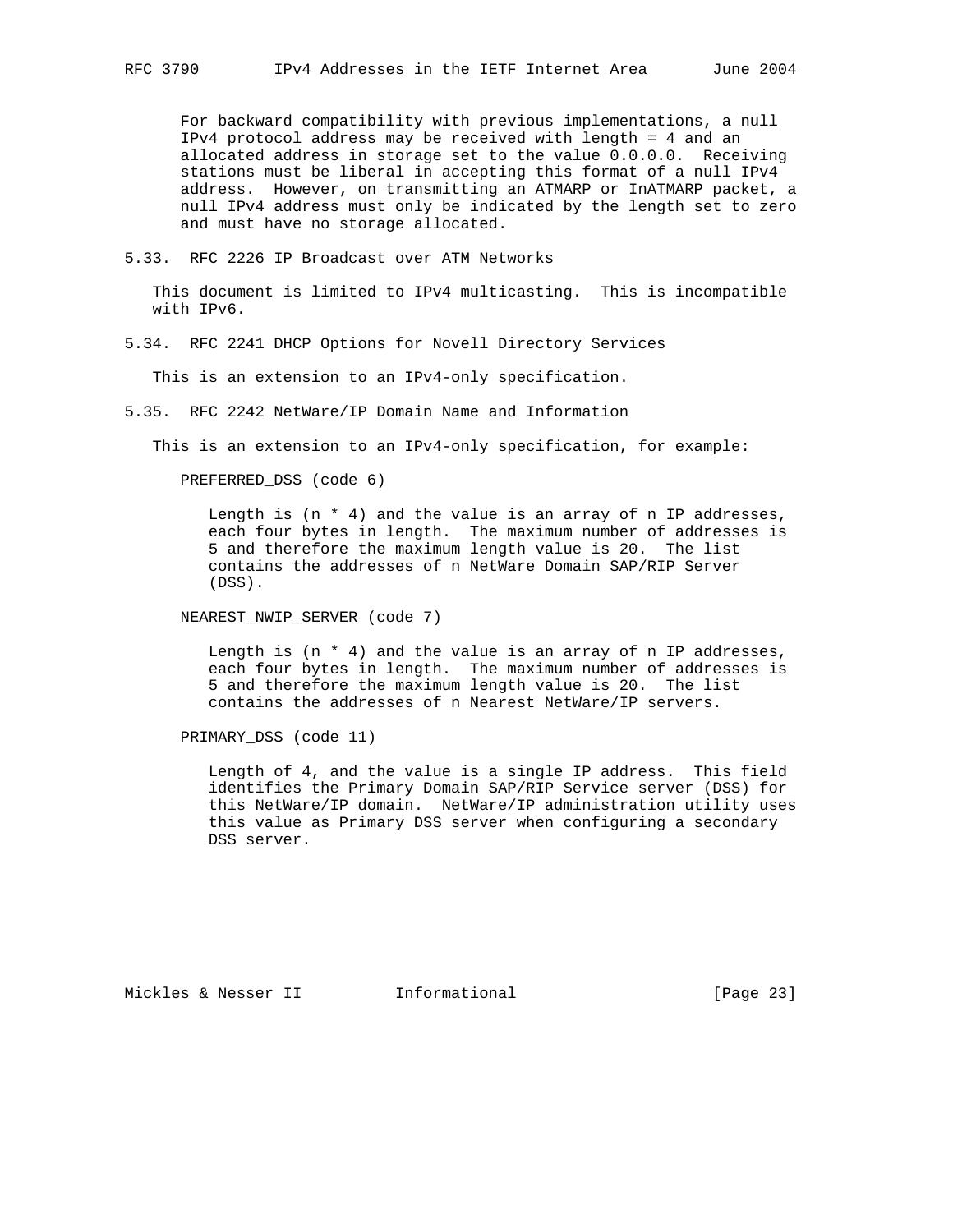5.36. RFC 2290 Mobile-IPv4 Configuration Option for PPP IPCP

 This document is designed for use with Mobile IPv4. There are numerous referrals to other IP "support" mechanisms (i.e., ICMP Router Discover Messages) that specifically refer to the IPv4 of ICMP.

5.37. RFC 2308 Negative Caching of DNS Queries (DNS NCACHE)

 Although there are numerous examples in this document that use IPv4 "A" records, there is nothing in the specification that limits its effectiveness to IPv4.

5.38. RFC 2331 ATM Signaling Support for IP over ATM - UNI Signaling 4.0 Update

There are no IPv4 dependencies in this specification.

5.39. RFC 2332 NBMA Next Hop Resolution Protocol (NHRP)

 This document is very generic in its design and seems to be able to support numerous layer 3 addressing schemes and should include both IPv4 and IPv6.

5.40. RFC 2333 NHRP Protocol Applicability

 This document is very generic in its design and seems to be able to support numerous layer 3 addressing schemes and should include both IPv4 and IPv6.

5.41. RFC 2335 A Distributed NHRP Service Using SCSP

There are no IPv4 dependencies in this specification.

5.42. RFC 2363 PPP Over FUNI

There are no IPv4 dependencies in this specification.

5.43. RFC 2364 PPP Over AAL5

There are no IPv4 dependencies in this specification.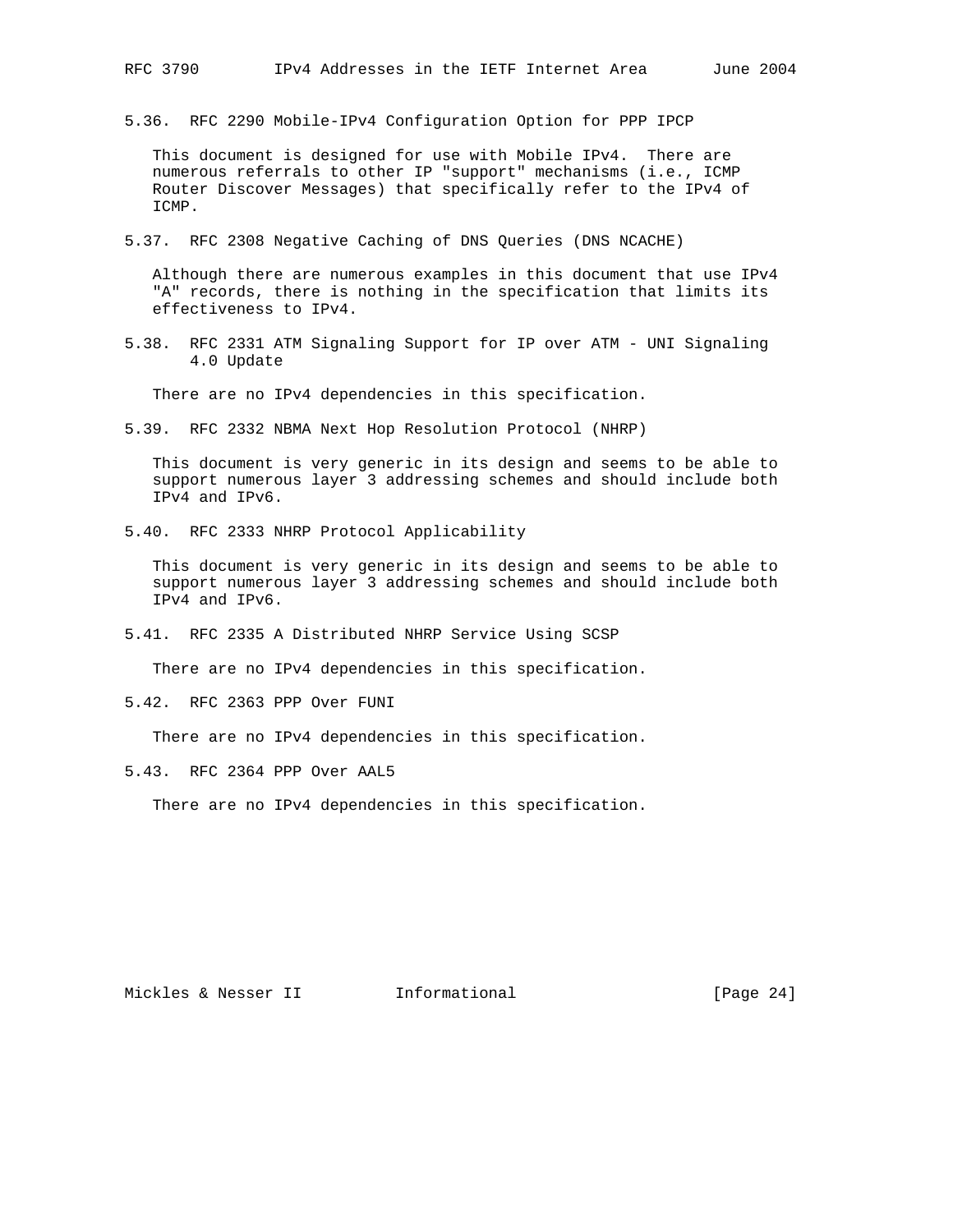5.44. RFC 2371 Transaction Internet Protocol Version 3.0 (TIPV3)

This document states:

TIP transaction manager addresses take the form:

<hostport><path>

The <hostport> component comprises:

<host>[:<port>]

where <host> is either a <dns name> or an <ip address>; and <port> is a decimal number specifying the port at which the transaction manager (or proxy) is listening for requests to establish TIP connections. If the port number is omitted, the standard TIP port number (3372) is used.

 A <dns name> is a standard name, acceptable to the domain name service. It must be sufficiently qualified to be useful to the receiver of the command.

 An <ip address> is an IP address, in the usual form: four decimal numbers separated by period characters.

And further along it states:

A TIP URL takes the form:

tip://<transaction manager address>?<transaction string>

 where <transaction manager address> identifies the TIP transaction manager (as defined in Section 7 above); and <transaction string> specifies a transaction identifier, which may take one of two forms (standard or non-standard):

i. "urn:" <NID> ":" <NSS>

 A standard transaction identifier, conforming to the proposed Internet Standard for Uniform Resource Names (URNs), as specified by RFC2141; where <NID> is the Namespace Identifier, and <NSS> is the Namespace Specific String. The Namespace ID determines the syntactic interpretation of the Namespace Specific String. The Namespace Specific String is a sequence of characters representing a transaction identifier (as defined by <NID>). The rules for the contents of these fields are specified by RFC2141 (valid characters, encoding, etc.).

Mickles & Nesser II 1nformational [Page 25]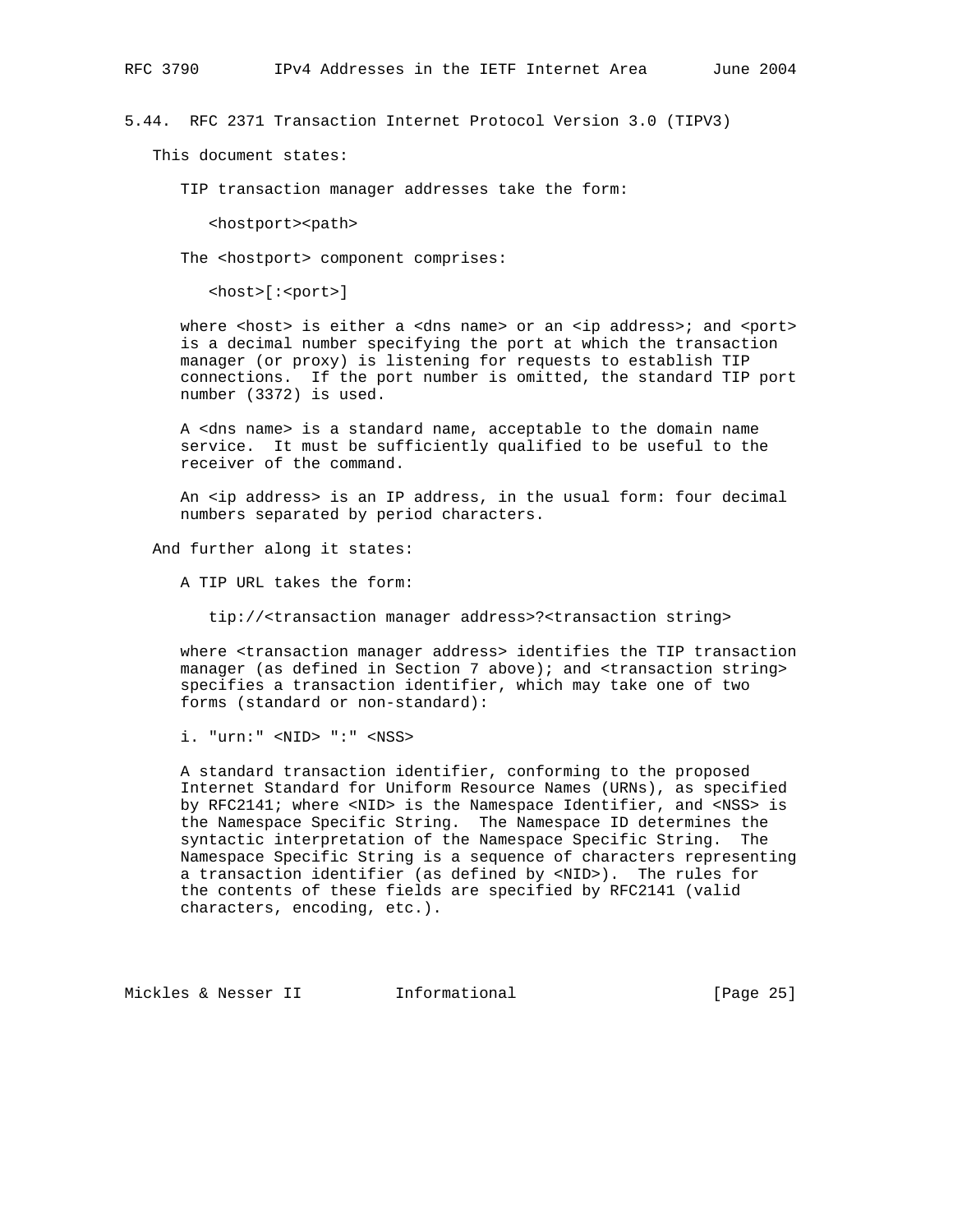This format of <transaction string> may be used to express global transaction identifiers in terms of standard representations. Examples for <NID> might be <iso> or <xopen>, e.g.,

tip://123.123.123.123/?urn:xopen:xid

Note that Namespace Ids require registration.

ii. <transaction identifier>

 A sequence of printable ASCII characters (octets with values in the range 32 through 126 inclusive (excluding ":") representing a transaction identifier. In this non-standard case, it is the combination of <transaction manager address> and <transaction identifier> which ensures global uniqueness, e.g.,

tip://123.123.123.123/?transid1

These are incompatible with IPv6.

5.45. RFC 2464 Transmission of IPv6 Packets over Ethernet Networks

 This specification documents a method for transmitting IPv6 packets over Ethernet and is not considered in this discussion.

5.46. RFC 2467 Transmission of IPv6 Packets over FDDI Networks

 This specification documents a method for transmitting IPv6 packets over FDDI and is not considered in this discussion.

5.47. RFC 2470 Transmission of IPv6 Packets over Token Ring Networks

 This specification documents a method for transmitting IPv6 packets over Token Ring and is not considered in this discussion.

5.48. RFC 2472 IP Version 6 over PPP

 This specification documents a method for transmitting IPv6 packets over PPP and is not considered in this discussion.

5.49. RFC 2473 Generic Packet Tunneling in IPv6 Specification

 This specification documents an IPv6 aware specification and is not considered in this discussion.

5.50. RFC 2484 PPP LCP Internationalization Configuration Option

There are no IPv4 dependencies in this specification.

Mickles & Nesser II 1nformational 11 and 1980 [Page 26]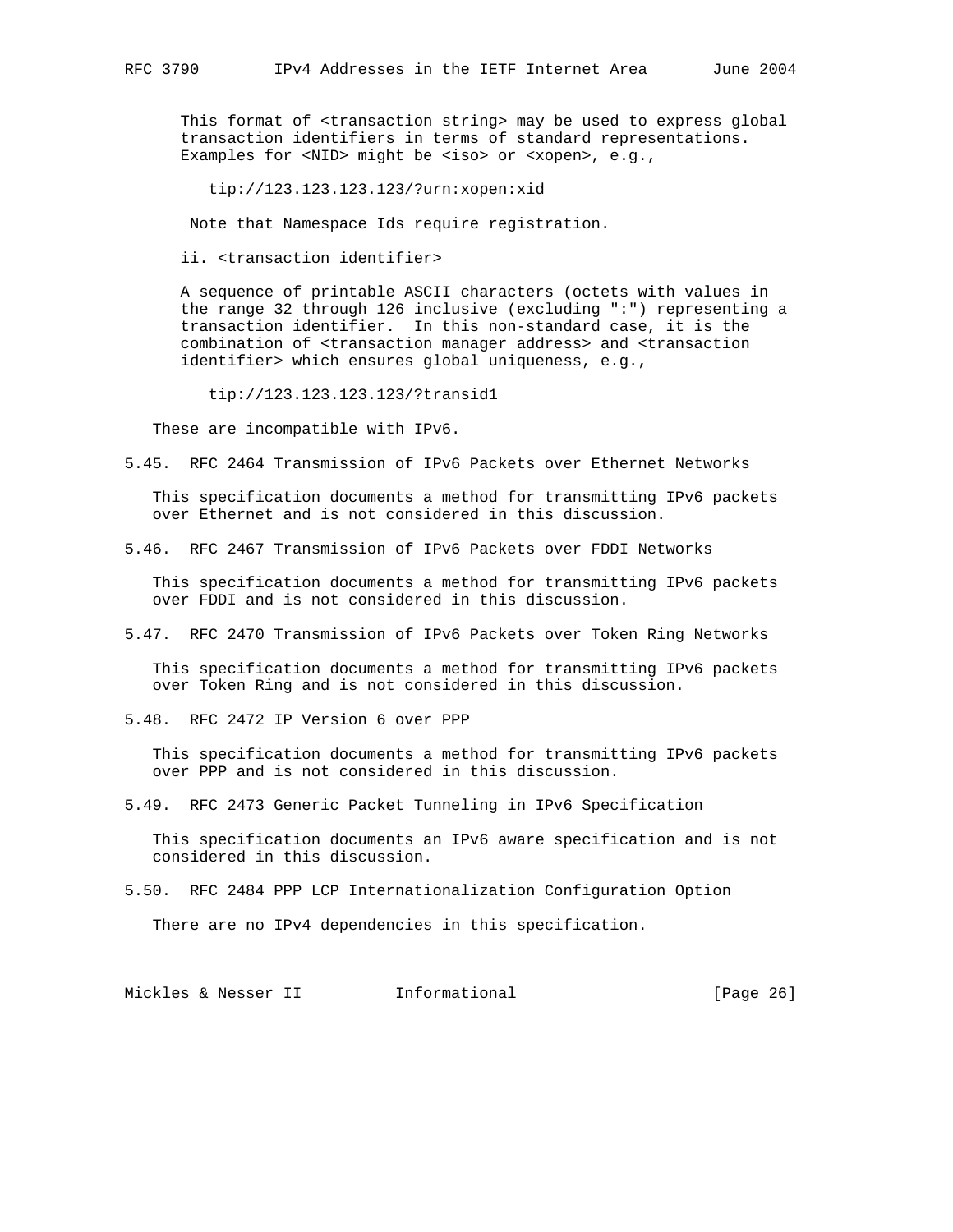5.51. RFC 2485 DHCP Option for The Open Group's User Authentication Protocol

This is an extension to an IPv4-only specification.

5.52. RFC 2486 The Network Access Identifier

There are no IPv4 dependencies in this specification.

5.53. RFC 2491 IPv6 over Non-Broadcast Multiple Access (NBMA) Networks

 This specification documents a method for transmitting IPv6 packets over NBMA networks and is not considered in this discussion.

5.54. RFC 2492 IPv6 over ATM Networks

 This specification documents a method for transmitting IPv6 packets over ATM networks and is not considered in this discussion.

5.55. RFC 2497 Transmission of IPv6 Packets over ARCnet Networks

 This specification documents a method for transmitting IPv6 packets over ARCnet networks and is not considered in this discussion.

5.56. RFC 2507 IP Header Compression

This specification is both IPv4 and IPv6 aware.

5.57. RFC 2526 Reserved IPv6 Subnet Anycast Addresses

 This specification documents IPv6 addressing and is not discussed in this document.

5.58. RFC 2529 Transmission of IPv6 over IPv4 Domains without Explicit Tunnels

 This specification documents IPv6 transmission methods and is not discussed in this document.

5.59. RFC 2563 DHCP Option to Disable Stateless Auto-Configuration in IPv4 Clients

This is an extension to an IPv4-only specification.

Mickles & Nesser II 1nformational 11 and 1982 [Page 27]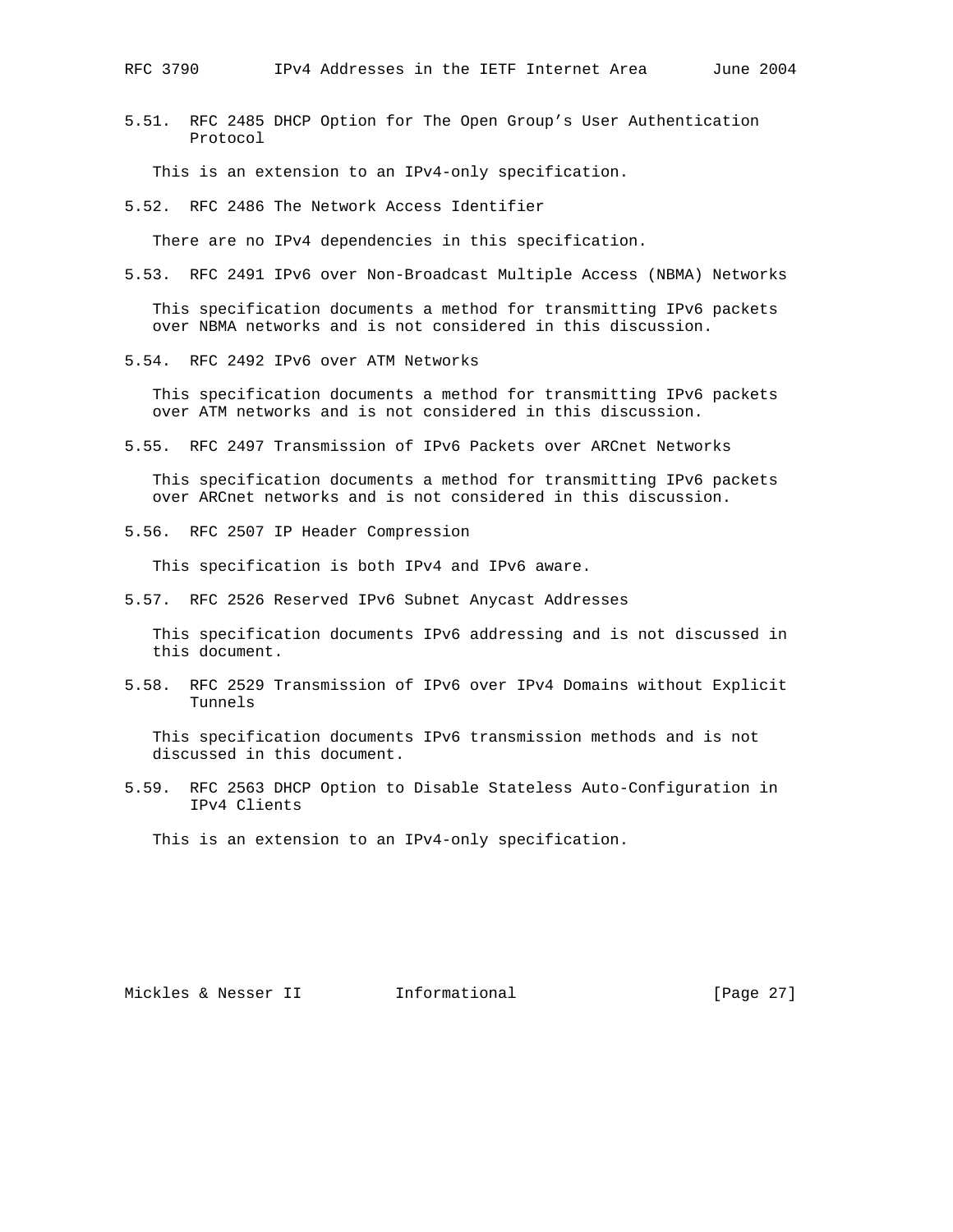5.60. RFC 2590 Transmission of IPv6 Packets over Frame Relay Networks Specification

 This specification documents IPv6 transmission method over Frame Relay and is not discussed in this document.

- 5.61. RFC 2601 ILMI-Based Server Discovery for ATMARP This specification is both IPv4 and IPv6 aware.
- 5.62. RFC 2602 ILMI-Based Server Discovery for MARS

This specification is both IPv4 and IPv6 aware.

5.63. RFC 2603 ILMI-Based Server Discovery for NHRP

This specification is both IPv4 and IPv6 aware.

5.64. RFC 2610 DHCP Options for Service Location Protocol

This is an extension to an IPv4-only specification.

5.65. RFC 2615 PPP over SONET/SDH

There are no IPv4 dependencies in this specification.

5.66. RFC 2625 IP and ARP over Fibre Channel

This document states:

Objective and Scope:

 The major objective of this specification is to promote interoperable implementations of IPv4 over FC. This specification describes a method for encapsulating IPv4 and Address Resolution Protocol (ARP) packets over FC.

This is incompatible with IPv6.

5.67. RFC 2661 Layer Two Tunneling Protocol (L2TP)

There are no IPv4 dependencies in this specification.

5.68. RFC 2671 Extension Mechanisms for DNS (EDNS0)

There are no IPv4 dependencies in this specification.

Mickles & Nesser II 1nformational 11 and 1989 [Page 28]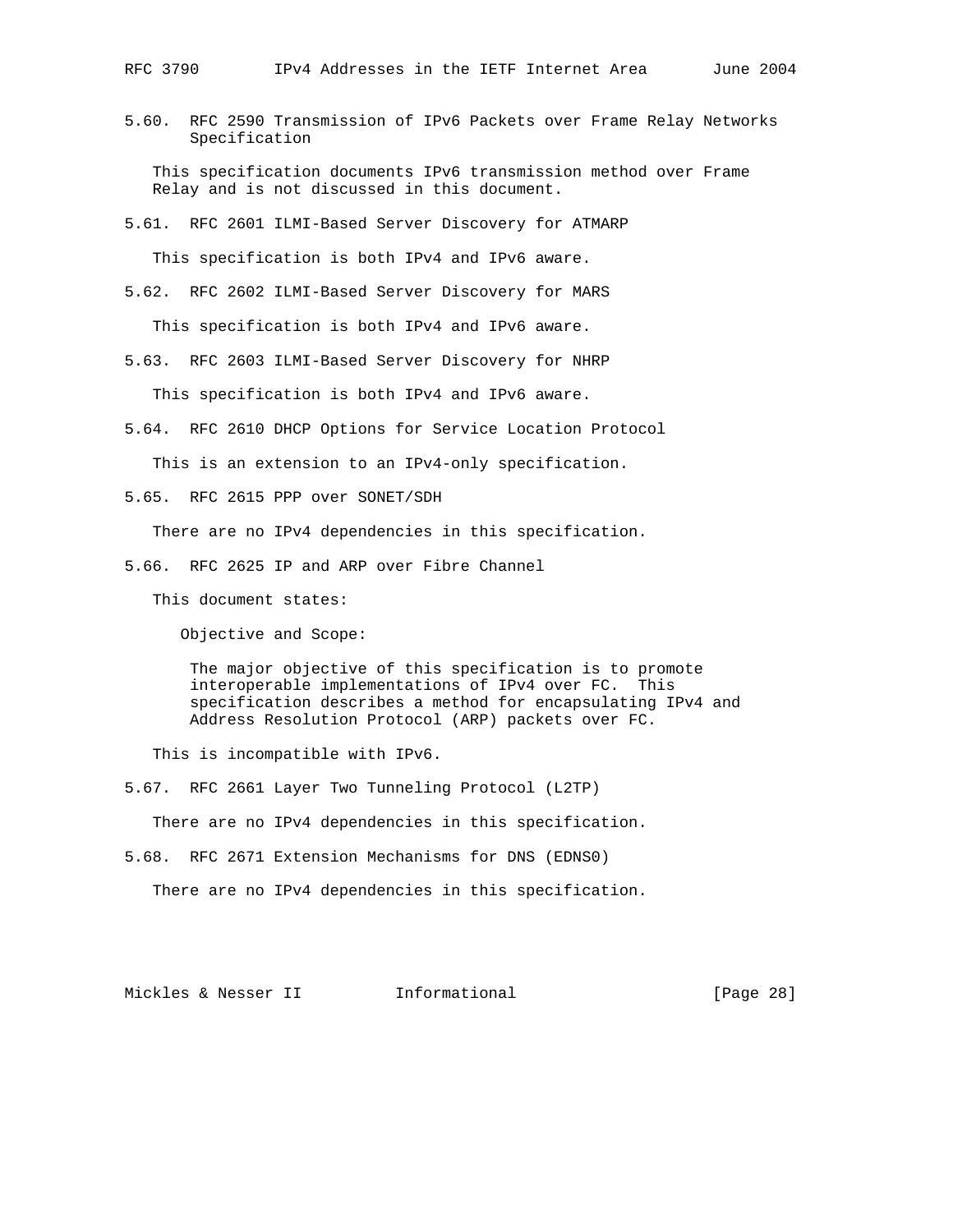5.69. RFC 2672 Non-Terminal DNS Name Redirection

 This document is only defined for IPv4 addresses. An IPv6 specification may be needed.

5.70. RFC 2673 Binary Labels in the Domain Name System

 This document is only defined for IPv4 addresses. An IPv6 specification may be needed.

5.71. RFC 2675 IPv6 Jumbograms

 This document defines a IPv6 packet format and is therefore not discussed in this document.

- 5.72. RFC 2684 Multiprotocol Encapsulation over ATM Adaptation Layer 5 There are no IPv4 dependencies in this specification.
- 5.73. RFC 2685 Virtual Private Networks Identifier

There are no IPv4 dependencies in this specification.

5.74. RFC 2686 The Multi-Class Extension to Multi-Link PPP

There are no IPv4 dependencies in this specification.

5.75. RFC 2687 PPP in a Real-time Oriented HDLC-like Framing

There are no IPv4 dependencies in this specification.

- 5.76. RFC 2688 Integrated Services Mappings for Low Speed Networks There are no IPv4 dependencies in this specification.
- 5.77. RFC 2710 Multicast Listener Discovery (MLD) for IPv6

 This document defines an IPv6 specific specification and is not discussed in this document.

5.78. RFC 2711 IPv6 Router Alert Option

 This document defines an IPv6 specific specification and is not discussed in this document.

Mickles & Nesser II 1nformational [Page 29]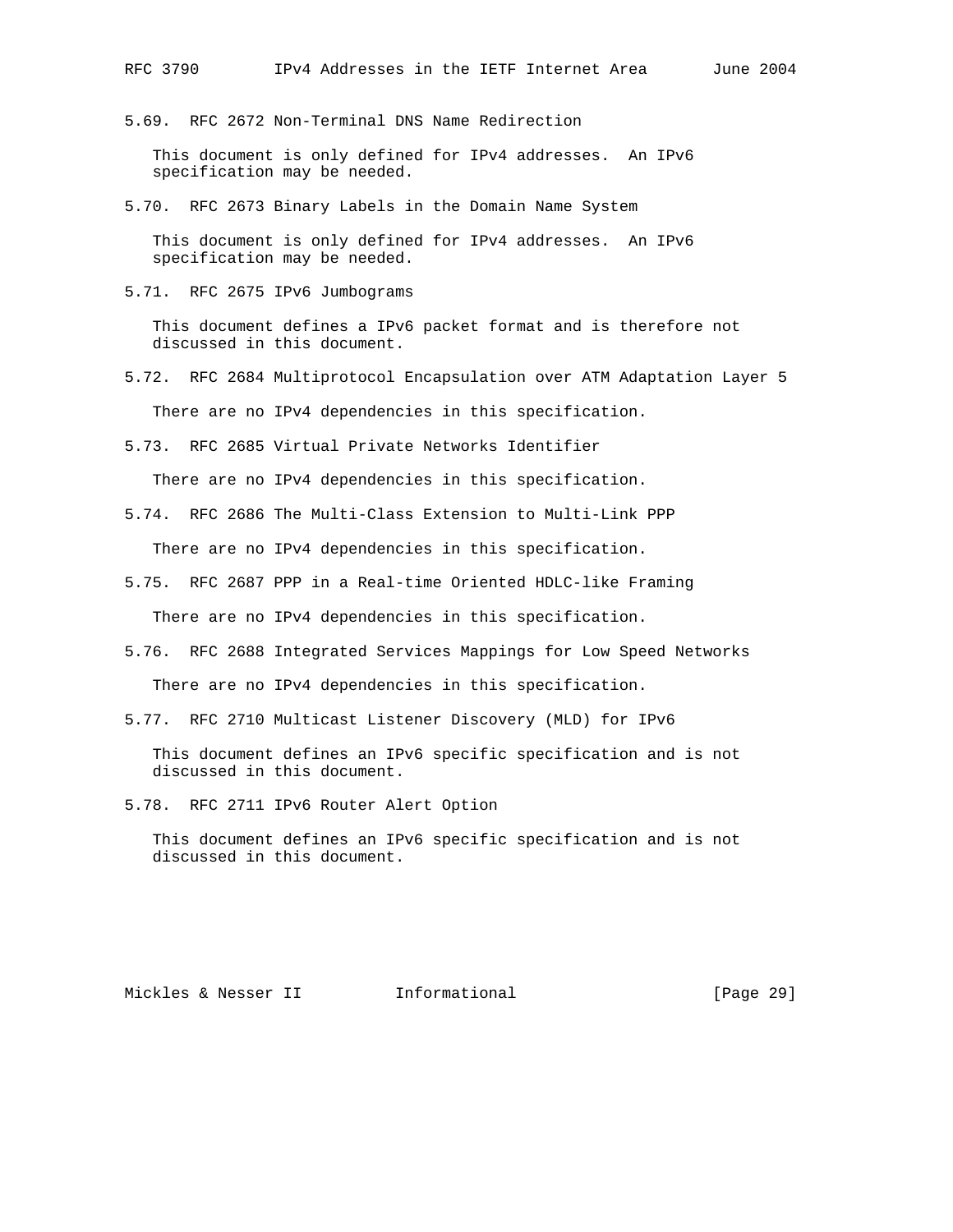5.79. RFC 2728 The Transmission of IP Over the Vertical Blanking Interval of a Television Signal

The following data format is defined:

0  $1$   $2$   $3$  0 1 2 3 4 5 6 7 8 9 0 1 2 3 4 5 6 7 8 9 0 1 2 3 4 5 6 7 8 9 0 1 +-+-+-+-+-+-+-+-+-+-+-+-+-+-+-+-+-+-+-+-+-+-+-+-+-+-+-+-+-+-+-+-+ |0| group | uncompressed IP header (20 bytes) | +-+-+-+-+-+-+-+-+ + | | : .... : + +-+-+-+-+-+-+-+-+-+-+-+-+-+-+-+-+-+-+-+-+-+-+-+-+ | | uncompressed UDP header (8 bytes) | +-+-+-+-+-+-+-+-+ + | | + +-+-+-+-+-+-+-+-+-+-+-+-+-+-+-+-+-+-+-+-+-+-+-+-+ | | payload (<1472 bytes) | +-+-+-+-+-+-+-+-+ + | | : .... : +-+-+-+-+-+-+-+-+-+-+-+-+-+-+-+-+-+-+-+-+-+-+-+-+-+-+-+-+-+-+-+-+  $CRC$ +-+-+-+-+-+-+-+-+-+-+-+-+-+-+-+-+-+-+-+-+-+-+-+-+-+-+-+-+-+-+-+-+

This is incompatible with IPv6.

5.80. RFC 2734 IPv4 over IEEE 1394

This specification is IPv4 only.

5.81. RFC 2735 NHRP Support for Virtual Private Networks

 This specification implies only IPv4 operations, but does not seem to present any reason that it would not function for IPv6.

5.82. RFC 2765 Stateless IP/ICMP Translation Algorithm (SIIT)

 This specification defines a method for IPv6 transition and is not discussed in this document.

5.83. RFC 2766 Network Address Translation - Protocol Translation (NAT-PT)

 This specification defines a method for IPv6 transition and is not discussed in this document.

Mickles & Nesser II 1nformational [Page 30]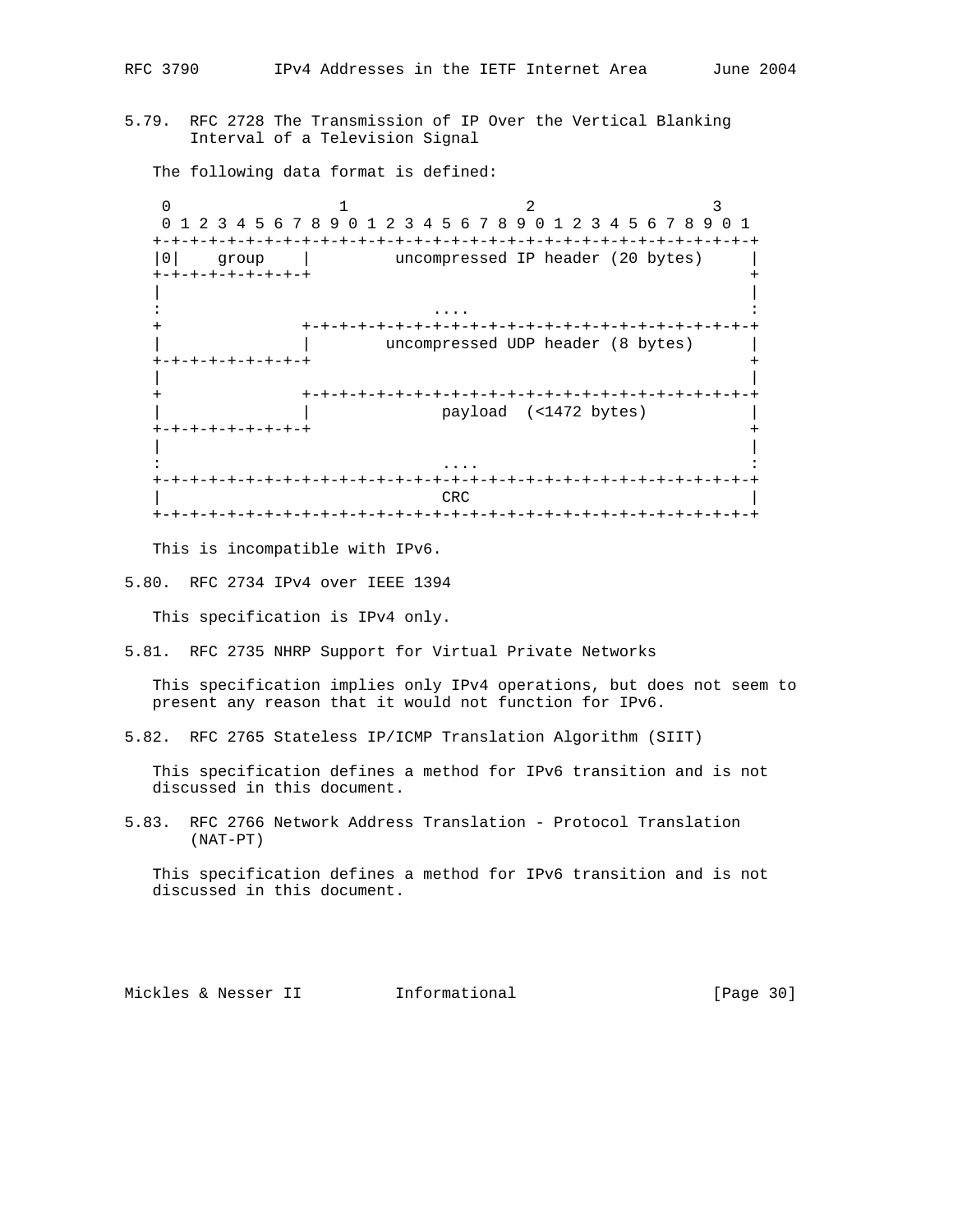5.84. RFC 2776 Multicast-Scope Zone Announcement Protocol (MZAP)

This specification is both IPv4 and IPv6 aware and needs no changes.

5.85. RFC 2782 A DNS RR for specifying the location of services

There are no IPv4 dependencies in this specification.

5.86. RFC 2794 Mobile IP Network Access Identifier Extension for IPv4

This is an extension to an IPv4-only specification.

5.87. RFC 2834 ARP and IP Broadcast over HIPPI-800

 This document uses the generic term "IP Address" in the text but it also contains the text:

 The HARP message has several fields that have the following format and values:

Data sizes and field meaning:

|         |                 | ar\$hrd 16 bits Hardware type                              |
|---------|-----------------|------------------------------------------------------------|
|         |                 | ar\$pro 16 bits Protocol type of the protocol fields below |
| ar\$op  |                 | 16 bits Operation code (request, reply, or NAK)            |
| ar\$pln |                 | 8 bits byte length of each protocol address                |
| ar\$rhl |                 | 8 bits requester's HIPPI hardware address length (q)       |
| ar\$thl |                 | 8 bits target's HIPPI hardware address length (x)          |
|         | ar\$rpa 32 bits | requester's protocol address                               |
| ar\$tpa | 32 bits         | target's protocol address                                  |
| ar\$rha | gbytes          | requester's HIPPI Hardware address                         |
| ar\$tha | xbytes          | target's HIPPI Hardware address                            |
|         |                 |                                                            |

 Where: ar\$hrd - SHALL contain 28. (HIPARP) ar\$pro - SHALL contain the IP protocol code 2048 (decimal). ar\$op - SHALL contain the operational value (decimal): 1 for HARP\_REQUESTs 2 for HARP\_REPLYs

 8 for InHARP\_REQUESTs 9 for InHARP\_REPLYs 10 for HARP\_NAK ar\$pln - SHALL contain 4.

Mickles & Nesser II 1nformational [Page 31]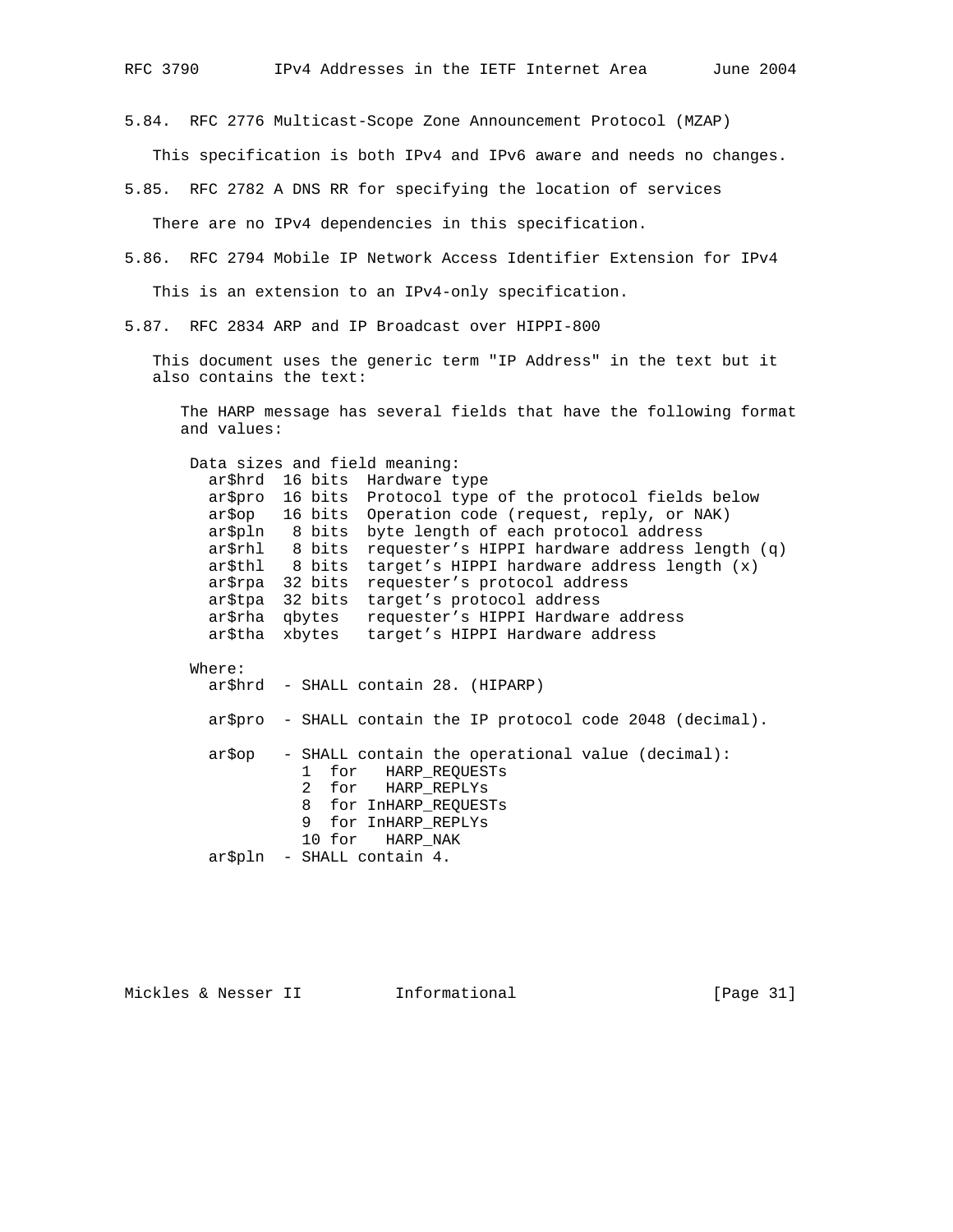And later:

 $31 \qquad 28 \qquad \qquad 23 \quad 21 \qquad \qquad 15 \qquad \qquad 10 \qquad \qquad 7 \qquad \qquad 2 \quad \qquad 0$  $0 | 04 | 1 | 0 | 000 | 03 | 0 |$  $1 \mid$ 45 3 | 2 | 2 | 000 | Source Switch Addr | 00 00  $4$  |  $\Box$ -------------------------------+  $5 \mid$ Destination ULA  $6 \mid$  $[LA]$ +-------------------------------+  $7<sup>1</sup>$ Source ULA 8 | AA | AA | 03 | 00 | 9 | 00 | 00 | Ethertype (2054) | 10 | hrd (28) | pro (2048) -------+-------------<u>\_\_\_\_\_\_\_\_\_\_\_\_\_\_\_\_\_\_</u>\_\_\_\_ 11 |  $op (ar5op)$  |  $pln (6)$  |  $rhl (q)$  | 12 |  $\text{th1} = (x)$  | Requester IP Address upper (24 bits) 13 | Req. IP lower | Target IP Address upper (24 bits) 14 | Tgt. IP lower | Requester HIPPI Hardware Address bytes 0 - 2 |  $15$ Requester HIPPI Hardware Address bytes 3 - 6 16 | Requester HW Address bytes  $7 - q$  | Tgt HW byte 0 |  $17$ Target HIPPI Hardware Address bytes 1 - 4 18 | Target HIPPI Hardware Address bytes 5 - 8 19 | Tgt HW byte  $9-x$  | FILL | FILL  $\begin{array}{|c|c|} \hline \quad & \quad \text{FILL} \end{array}$ HARP - InHARP Message

This is incompatible with IPv6.

Mickles & Nesser II 1nformational

[Page 32]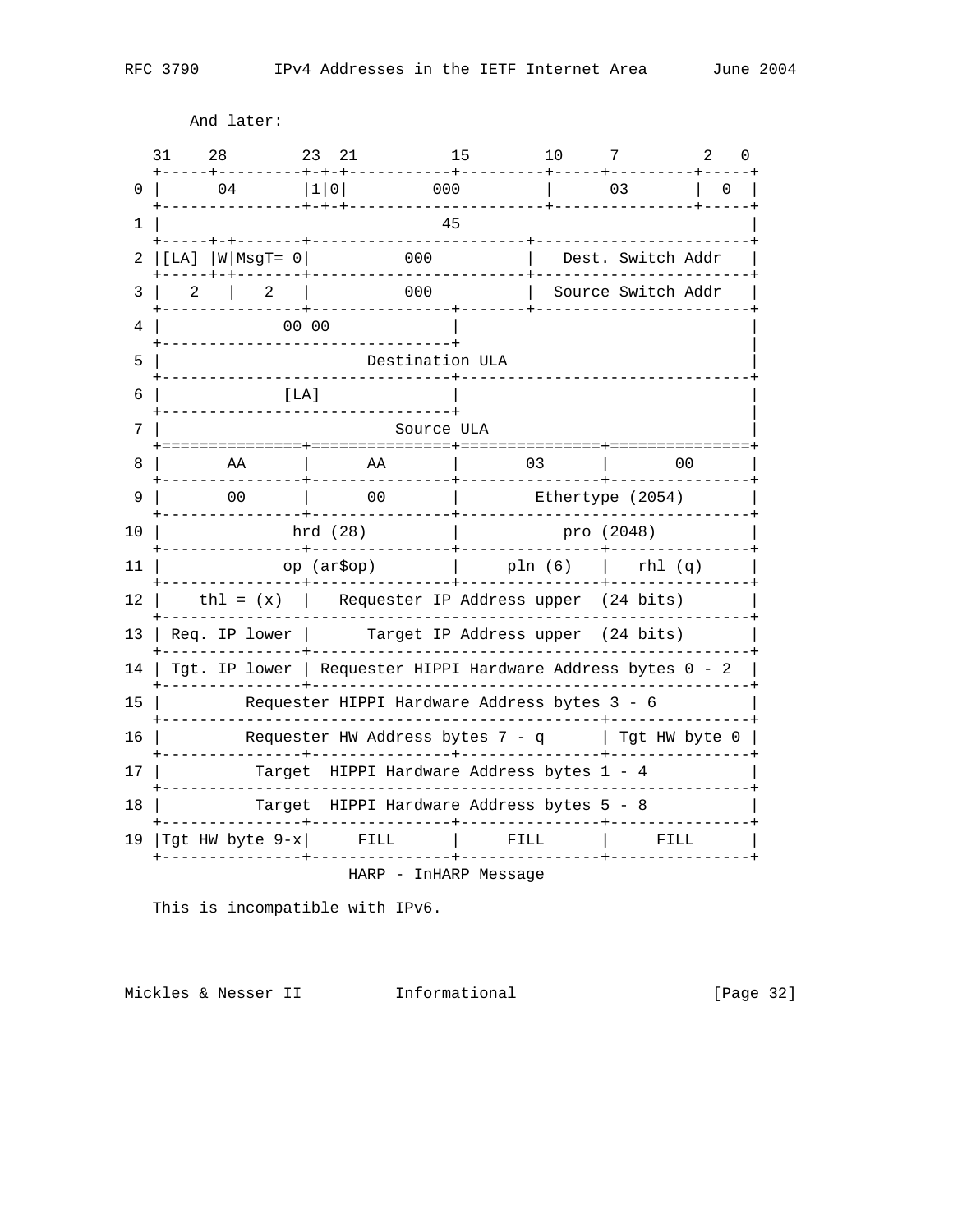5.88. RFC 2835 IP and ARP over HIPPI-6400

This document states:

The Ethertype value SHALL be set as defined in Assigned Numbers:

IP 0x0800 2048 (16 bits)

 This is limited to IPv4, and similar to the previous section, incompatible with IPv6. There are numerous other points in the documents that confirm this assumption.

5.89. RFC 2855 DHCP for IEEE 1394

This is an extension to an IPv4-only specification.

5.90. RFC 2874 DNS Extensions to Support IPv6 Address Aggregation and Renumbering

 This document defines a specification to interact with IPv6 and is not considered in this document.

5.91. RFC 2893 Transition Mechanisms for IPv6 Hosts and Routers

 This document defines a transition mechanism for IPv6 and is not considered in this document.

5.92. RFC 2916 E.164 number and DNS

There are no IPv4 dependencies in this specification.

5.93. RFC 2937 The Name Service Search Option for DHCP

This is an extension to an IPv4-only specification.

5.94. RFC 3004 The User Class Option for DHCP

This is an extension to an IPv4-only specification.

5.95. RFC 3011 The IPv4 Subnet Selection Option for DHCP

This is an extension to an IPv4-only specification.

5.96. RFC 3021 Using 31-Bit Prefixes for IPv4 P2P Links

 This specification is specific to IPv4 address architecture, where a modification is needed to use both addresses of a 31-bit prefix. This is possible by IPv6 address architecture, but in most cases not

Mickles & Nesser II 1nformational [Page 33]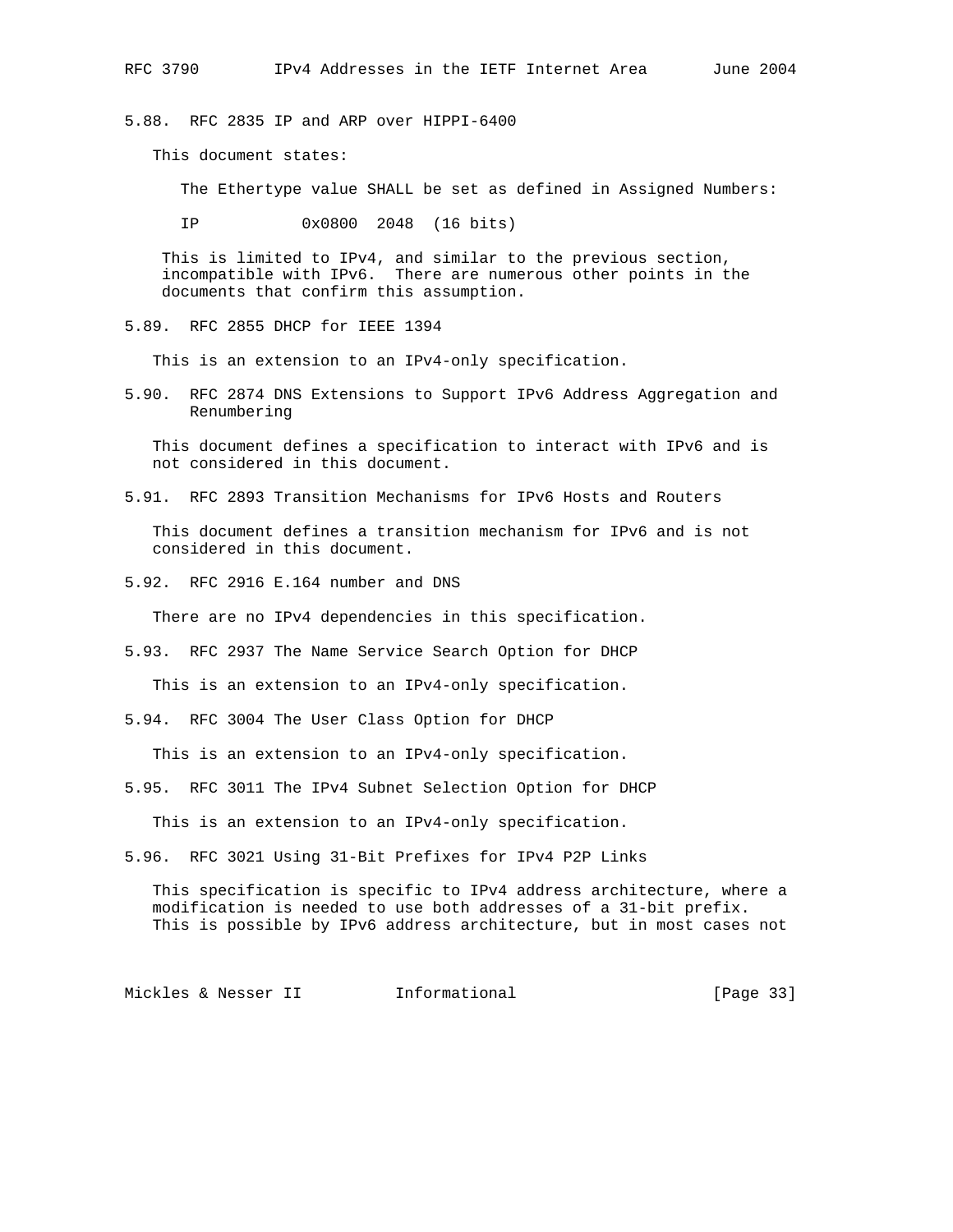recommended; see RFC 3627, Use of /127 Prefix Length Between Routers Considered Harmful.

5.97. RFC 3024 Reverse Tunneling for Mobile IP, revised

This is an extension to an IPv4-only specification.

5.98. RFC 3046 DHCP Relay Agent Information Option

This is an extension to an IPv4-only specification.

5.99. RFC 3056 Connection of IPv6 Domains via IPv4 Clouds

 This is an IPv6 related document and is not discussed in this document.

5.100. RFC 3068 An Anycast Prefix for 6to4 Relay Routers

 This is an IPv6 related document and is not discussed in this document.

- 5.101. RFC 3070 Layer Two Tunneling Protocol (L2TP) over Frame Relay There are no IPv4 dependencies in this specification.
- 5.102. RFC 3074 DHC Load Balancing Algorithm

There are no IPv4 dependencies in this specification.

5.103. RFC 3077 A Link-Layer Tunneling Mechanism for Unidirectional Links

This specification is both IPv4 and IPv6 aware and needs no changes.

5.104. RFC 3115 Mobile IP Vendor/Organization-Specific Extensions

This is an extension to an IPv4-only specification.

5.105. RFC 3145 L2TP Disconnect Cause Information

There are no IPv4 dependencies in this specification.

5.106. RFC 3344 IP Mobility Support for IPv4

There are IPv4 dependencies in this specification.

Mickles & Nesser II 1nformational [Page 34]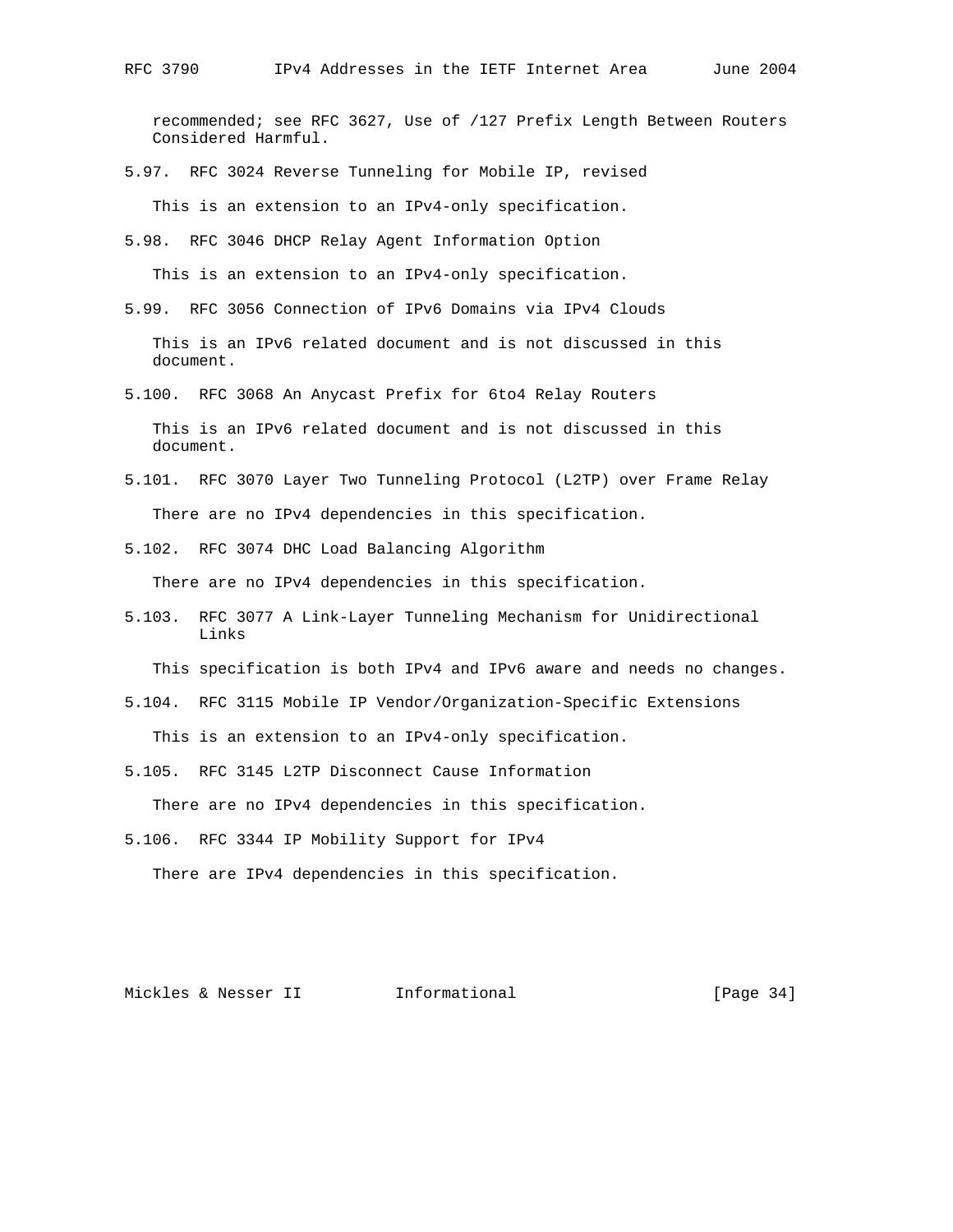5.107. RFC 3376 Internet Group Management Protocol, Version 3

 This document describes of version of IGMP used for IPv4 multicast. This is not compatible with IPv6.

5.108. RFC 3402 Dynamic Delegation Discovery System (DDDS) Part Two: The Algorithm

There are no IPv4 dependencies in this specification.

5.109. RFC 3403 Dynamic Delegation Discovery System (DDDS) Part Three: The Domain Name System (DNS) Database

There are no IPv4 dependencies in this specification.

5.110. RFC 3513 IP Version 6 Addressing Architecture

 This specification documents IPv6 addressing and is not discussed in this document.

5.111. RFC 3518 Point-to-Point Protocol (PPP) Bridging Control Protocol (BCP)

There are no IPv4 dependencies in this specification.

6. Experimental RFCs

 Experimental RFCs typically define protocols that do not have wide scale implementation or usage on the Internet. They are often propriety in nature or used in limited arenas. They are documented to the Internet community in order to allow potential interoperability or some other potential useful scenario. In a few cases they are presented as alternatives to the mainstream solution to an acknowledged problem.

6.1. RFC 1149 Standard for the transmission of IP datagrams on avian carriers

 There are no IPv4 dependencies in this specification. In fact the flexibility of this specification is such that all versions of IP should function within its boundaries, presuming that the packets remain small enough to be transmitted with the 256 milligrams weight limitations.

6.2. RFC 1183 New DNS RR Definitions

There are no IPv4 dependencies in this specification.

Mickles & Nesser II 1nformational [Page 35]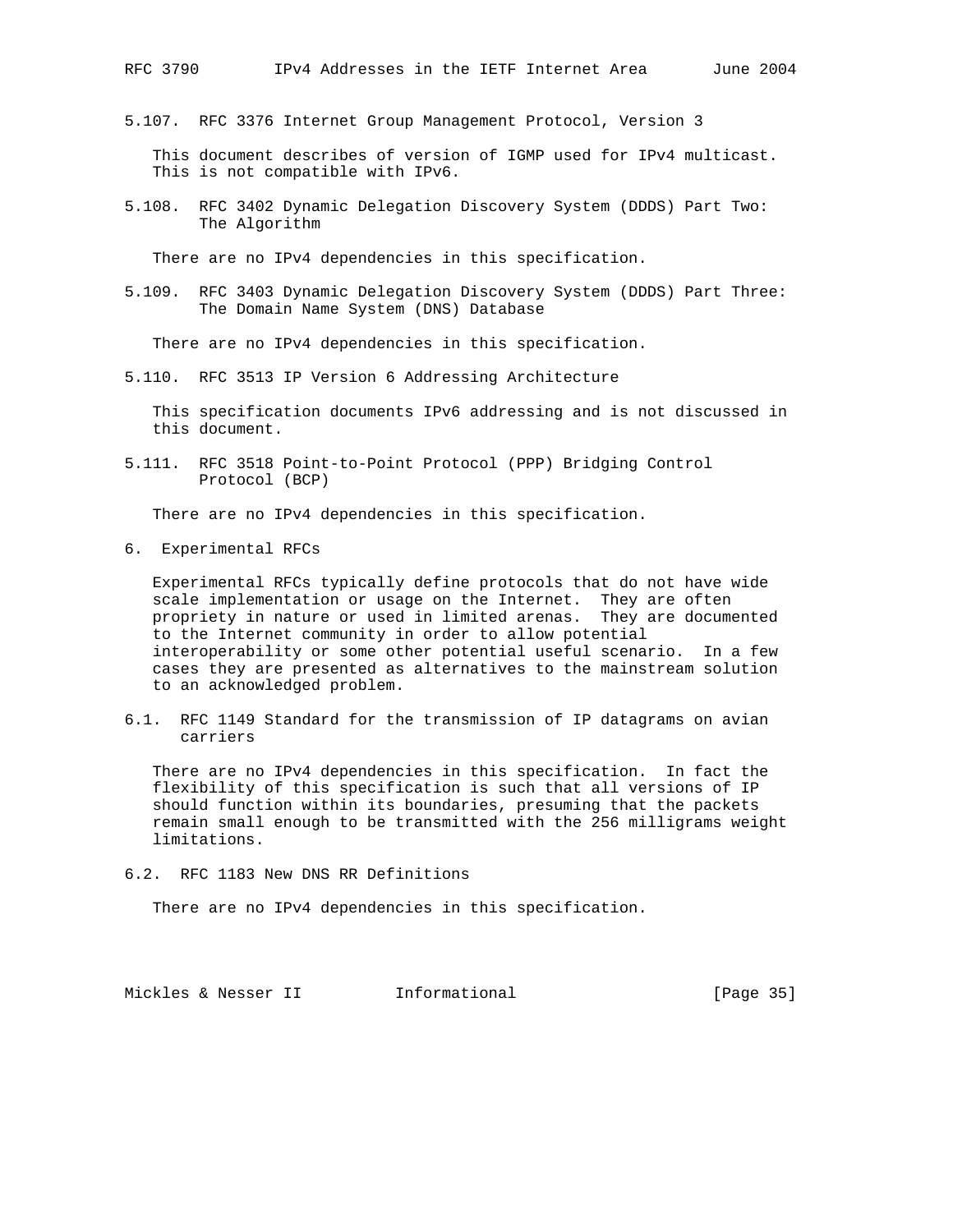6.3. RFC 1226 Internet protocol encapsulation of AX.25 frames

There are no IPv4 dependencies in this specification.

6.4. RFC 1241 Scheme for an internet encapsulation protocol: Version 1

 This specification defines a specification that assumes IPv4 but does not actually have any limitations which would limit its operation in an IPv6 environment.

6.5. RFC 1307 Dynamically Switched Link Control Protocol

This specification is IPv4 dependent, for example:

3.1 Control Message Format

0  $1$  2 3 0 1 2 3 4 5 6 7 8 9 0 1 2 3 4 5 6 7 8 9 0 1 2 3 4 5 6 7 8 9 0 1 +-+-+-+-+-+-+-+-+-+-+-+-+-+-+-+-+-+-+-+-+-+-+-+-+-+-+-+-+-+-+-+-+ | Identifier | Total length +-+-+-+-+-+-+-+-+-+-+-+-+-+-+-+-+-+-+-+-+-+-+-+-+-+-+-+-+-+-+-+-+ Function  $|$  Event Status +-+-+-+-+-+-+-+-+-+-+-+-+-+-+-+-+-+-+-+-+-+-+-+-+-+-+-+-+-+-+-+-+ Endpoint 1 +-+-+-+-+-+-+-+-+-+-+-+-+-+-+-+-+-+-+-+-+-+-+-+-+-+-+-+-+-+-+-+-+ Endpoint 2 +-+-+-+-+-+-+-+-+-+-+-+-+-+-+-+-+-+-+-+-+-+-+-+-+-+-+-+-+-+-+-+-+ | Message | +-+-+-+-+-+-+-+-+-+-+-+-+-+-+-+-+-+-+-+-+-+-+-+-+-+-+-+-+-+-+-+-+ | Body | +-+-+-+-+-+-+-+-+-+-+-+-+-+-+-+-+-+-+-+-+-+-+-+-+-+-+-+-+-+-+-+-+

Endpoint addresses: 32 bits each

 The internet addresses of the two communicating parties for which the link is being prepared.

6.6. RFC 1393 Traceroute Using an IP Option

 This document uses an IPv4 option. It is therefore limited to IPv4 networks, and is incompatible with IPv6.

6.7. RFC 1433 Directed ARP

There are no IPv4 dependencies in this specification.

Mickles & Nesser II 1nformational 11 and 1980 [Page 36]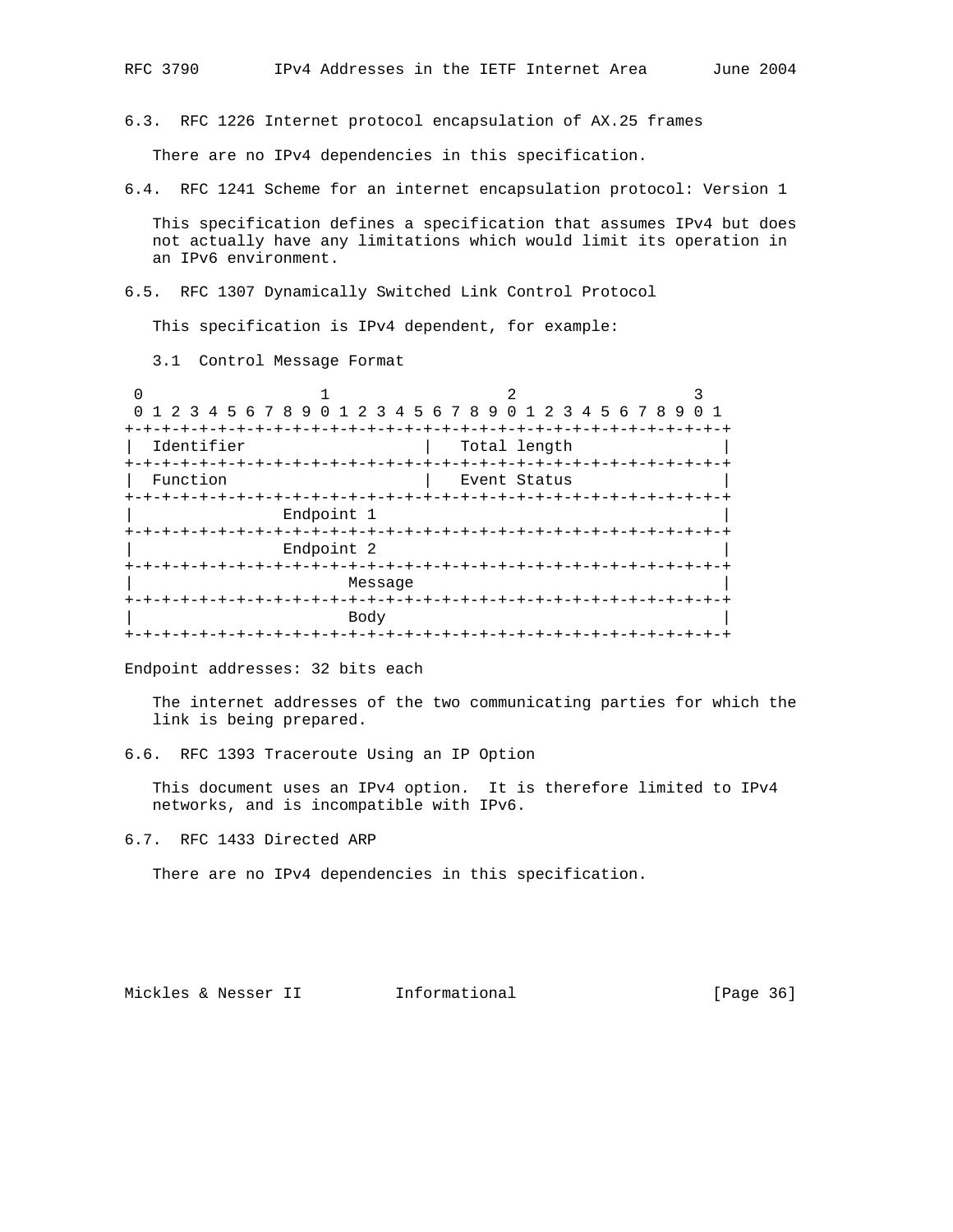6.8. RFC 1464 Using the Domain Name System To Store Arbitrary String Attributes

There are no IPv4 dependencies in this specification.

6.9. RFC 1475 TP/IX: The Next Internet

 This document defines IPv7 and has been abandoned by the IETF as a feasible design. It is not considered in this document.

6.10. RFC 1561 Use of ISO CLNP in TUBA Environments

 This document defines the use of NSAP addressing and does not use any version of IP, so there are no IPv4 dependencies in this specification.

6.11. RFC 1712 DNS Encoding of Geographical Location

There are no IPv4 dependencies in this specification.

6.12. RFC 1735 NBMA Address Resolution Protocol (NARP)

 This document defines a specification that is IPv4 specific, for example:

4. Packet Formats

 NARP requests and replies are carried in IP packets as protocol type 54. This section describes the packet formats of NARP requests and replies:

NARP Request

0  $1$  2 3 0 1 2 3 4 5 6 7 8 9 0 1 2 3 4 5 6 7 8 9 0 1 2 3 4 5 6 7 8 9 0 1 +-+-+-+-+-+-+-+-+-+-+-+-+-+-+-+-+-+-+-+-+-+-+-+-+-+-+-+-+-+-+-+-+ Version | Hop Count | Checksum +-+-+-+-+-+-+-+-+-+-+-+-+-+-+-+-+-+-+-+-+-+-+-+-+-+-+-+-+-+-+-+-+ | Type | Code | Unused | +-+-+-+-+-+-+-+-+-+-+-+-+-+-+-+-+-+-+-+-+-+-+-+-+-+-+-+-+-+-+-+-+ Destination IP address +-+-+-+-+-+-+-+-+-+-+-+-+-+-+-+-+-+-+-+-+-+-+-+-+-+-+-+-+-+-+-+-+ Source IP address +-+-+-+-+-+-+-+-+-+-+-+-+-+-+-+-+-+-+-+-+-+-+-+-+-+-+-+-+-+-+-+-+ | NBMA length | NBMA address +-+-+-+-+-+-+-+-+ | (variable length) +-+-+-+-+-+-+-+-+-+-+-+-+-+-+-+-+-+-+-+-+-+-+-+-+-+-+-+-+-+-+-+-+

Mickles & Nesser II 1nformational [Page 37]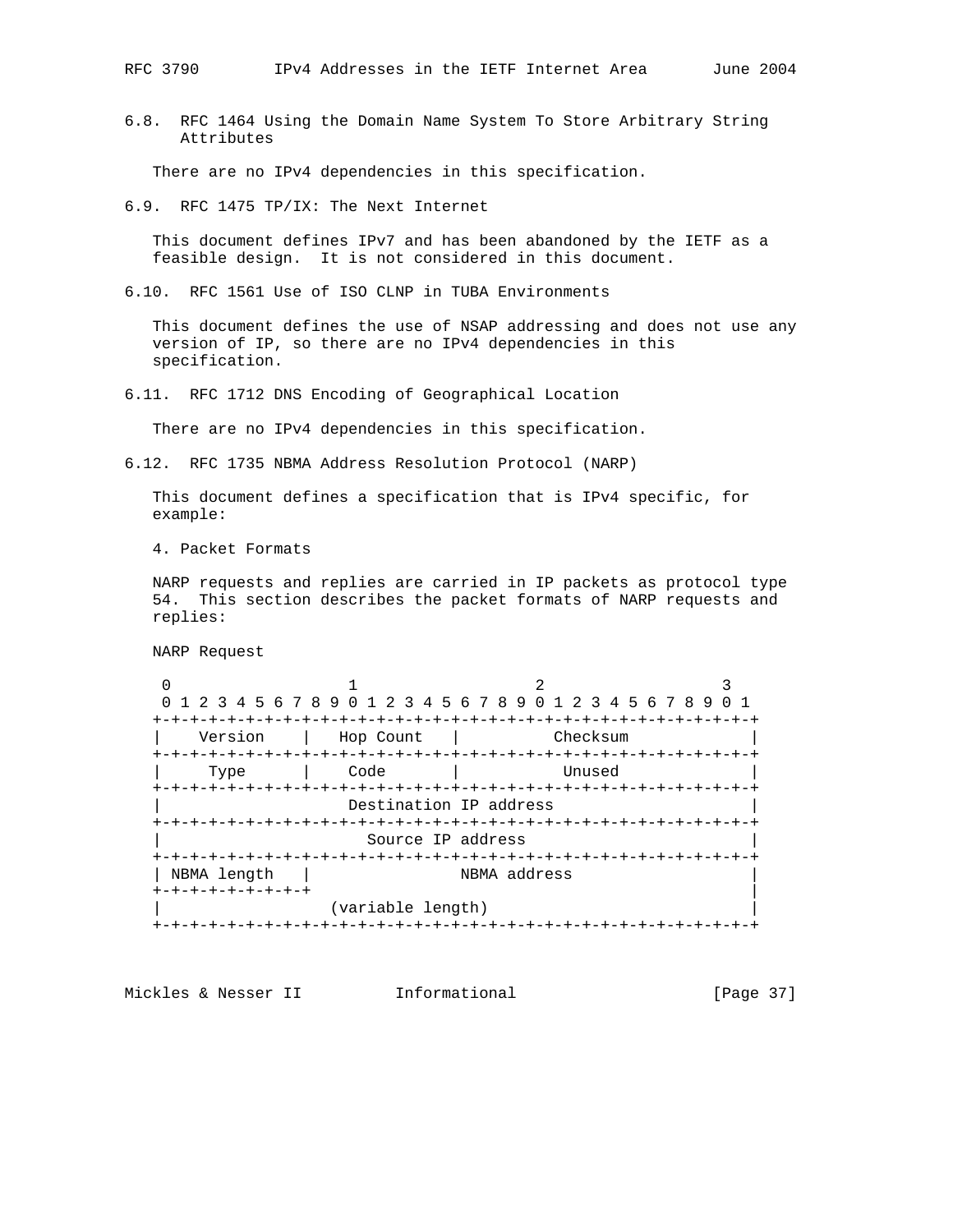Source and Destination IP Addresses Respectively, these are the IP addresses of the NARP requester and the target terminal for which the NBMA address is desired. And: NARP Reply 0  $1$  2 3 0 1 2 3 4 5 6 7 8 9 0 1 2 3 4 5 6 7 8 9 0 1 2 3 4 5 6 7 8 9 0 1 +-+-+-+-+-+-+-+-+-+-+-+-+-+-+-+-+-+-+-+-+-+-+-+-+-+-+-+-+-+-+-+-+ Version | Hop Count | Checksum +-+-+-+-+-+-+-+-+-+-+-+-+-+-+-+-+-+-+-+-+-+-+-+-+-+-+-+-+-+-+-+-+ | Type | Code | Unused | +-+-+-+-+-+-+-+-+-+-+-+-+-+-+-+-+-+-+-+-+-+-+-+-+-+-+-+-+-+-+-+-+ Destination IP address +-+-+-+-+-+-+-+-+-+-+-+-+-+-+-+-+-+-+-+-+-+-+-+-+-+-+-+-+-+-+-+-+ Source IP address +-+-+-+-+-+-+-+-+-+-+-+-+-+-+-+-+-+-+-+-+-+-+-+-+-+-+-+-+-+-+-+-+ | NBMA length | NBMA address +-+-+-+-+-+-+-+-+ | (variable length) +-+-+-+-+-+-+-+-+-+-+-+-+-+-+-+-+-+-+-+-+-+-+-+-+-+-+-+-+-+-+-+-+ Source and Destination IP Address Respectively, these are the IP addresses of the NARP requester and the target terminal for which the NBMA address is desired. This is incompatible with IPv6. 6.13. RFC 1768 Host Group Extensions for CLNP Multicasting This specification defines multicasting for CLNP, which is not an IP protocol, and therefore has no IPv4 dependencies. 6.14. RFC 1788 ICMP Domain Name Messages This specification is used for updates to the in-addr.arpa reverse DNS maps, and is limited to IPv4. 6.15. RFC 1797 Class A Subnet Experiment This document is specific to IPv4 address architecture, and as such, has no IPv6 dependencies.

Mickles & Nesser II 1nformational 11 and 1989 [Page 38]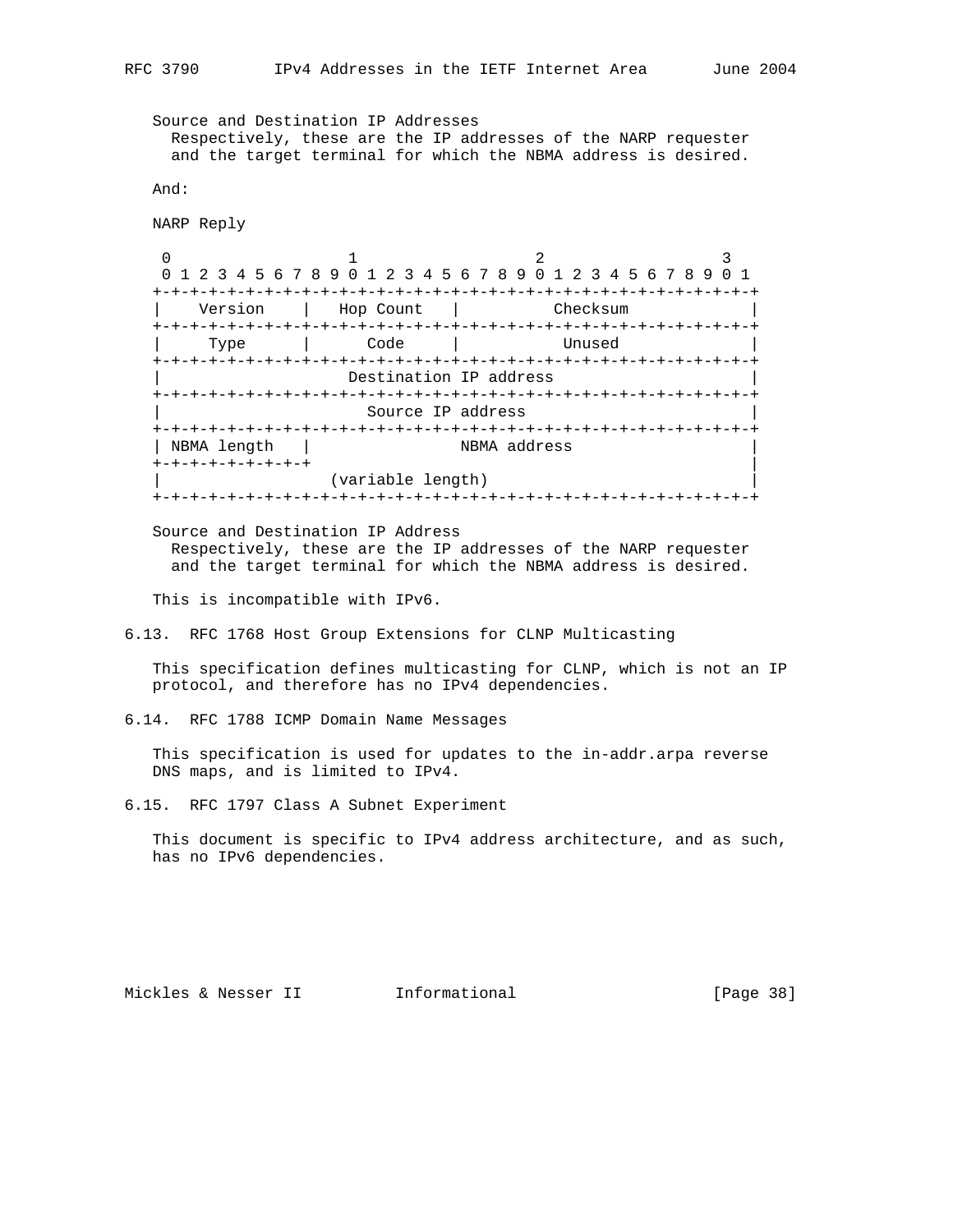6.16. RFC 1819 Internet Stream Protocol Version 2 (ST2) Protocol Specification - Version ST2+

 This specification is IPv4 limited. In fact it is the definition of IPv5. It has been abandoned by the IETF as feasible design, and is not considered in this discussion.

6.17. RFC 1868 ARP Extension - UNARP

 This specification defines an extension to IPv4 ARP to delete entries from ARP caches on a link.

6.18. RFC 1876 A Means for Expressing Location Information in the Domain Name System

 This document defines a methodology for applying this technology which is IPv4 dependent. The specification itself has no IPv4 dependencies.

6.19. RFC 1888 OSI NSAPs and IPv6

 This is an IPv6 related document and is not discussed in this document.

6.20. RFC 2009 GPS-Based Addressing and Routing

The document states:

 The future version of IP (IP v6) will certainly have a sufficient number of bits in its addressing space to provide an address for even smaller GPS addressable units. In this proposal, however, we assume the current version of IP (IP v4) and we make sure that we manage the addressing space more economically than that. We will call the smallest GPS addressable unit a GPS-square.

This specification does not seem to have real IPv4 dependencies.

6.21. RFC 2143 Encapsulating IP with the SCSI

 This specification will only operate using IPv4. As stated in the document:

 It was decided that the ten byte header offers the greatest flexibility for encapsulating version 4 IP datagrams for the following reasons: [...]

This is incompatible with IPv6.

Mickles & Nesser II 1nformational [Page 39]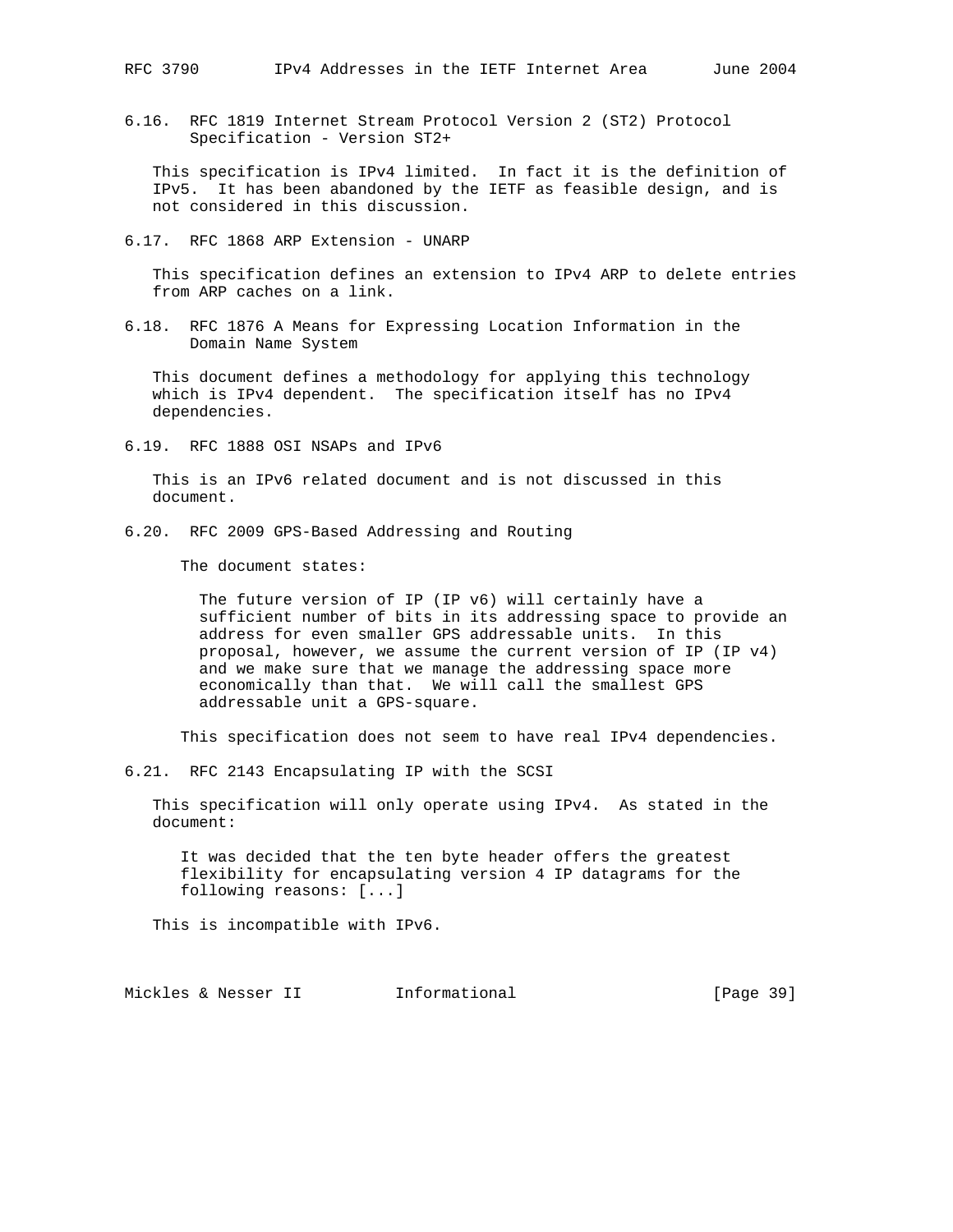6.22. RFC 2345 Domain Names and Company Name Retrieval

There are no IPv4 dependencies in this specification.

6.23. RFC 2443 A Distributed MARS Service Using SCSP

 This document gives default values for use on IPv4 networks, but is designed to be extensible so it will work with IPv6 with appropriate IANA definitions.

6.24. RFC 2471 IPv6 Testing Address Allocation

 This is an IPv6 related document and is not discussed in this document.

6.25. RFC 2520 NHRP with Mobile NHCs

This specification is both IPv4 and IPv6 aware and needs no changes.

6.26. RFC 2521 ICMP Security Failures Messages

There are no IPv4 dependencies in this specification.

6.27. RFC 2540 Detached Domain Name System (DNS) Information

There are no IPv4 dependencies in this specification.

6.28. RFC 2823 PPP over Simple Data Link (SDL) using SONET/SDH with ATM-like framing

There are no IPv4 dependencies in this specification.

6.29. RFC 3123 A DNS RR Type for Lists of Address Prefixes

This specification is both IPv4 and IPv6 aware and needs no changes.

6.30. RFC 3168 The Addition of Explicit Congestion Notification (ECN) to IP

This specification is both IPv4 and IPv6 aware and needs no changes.

6.31. RFC 3180 GLOP Addressing in 233/8

This document is specific to IPv4 multicast addressing.

Mickles & Nesser II 1nformational (Page 40)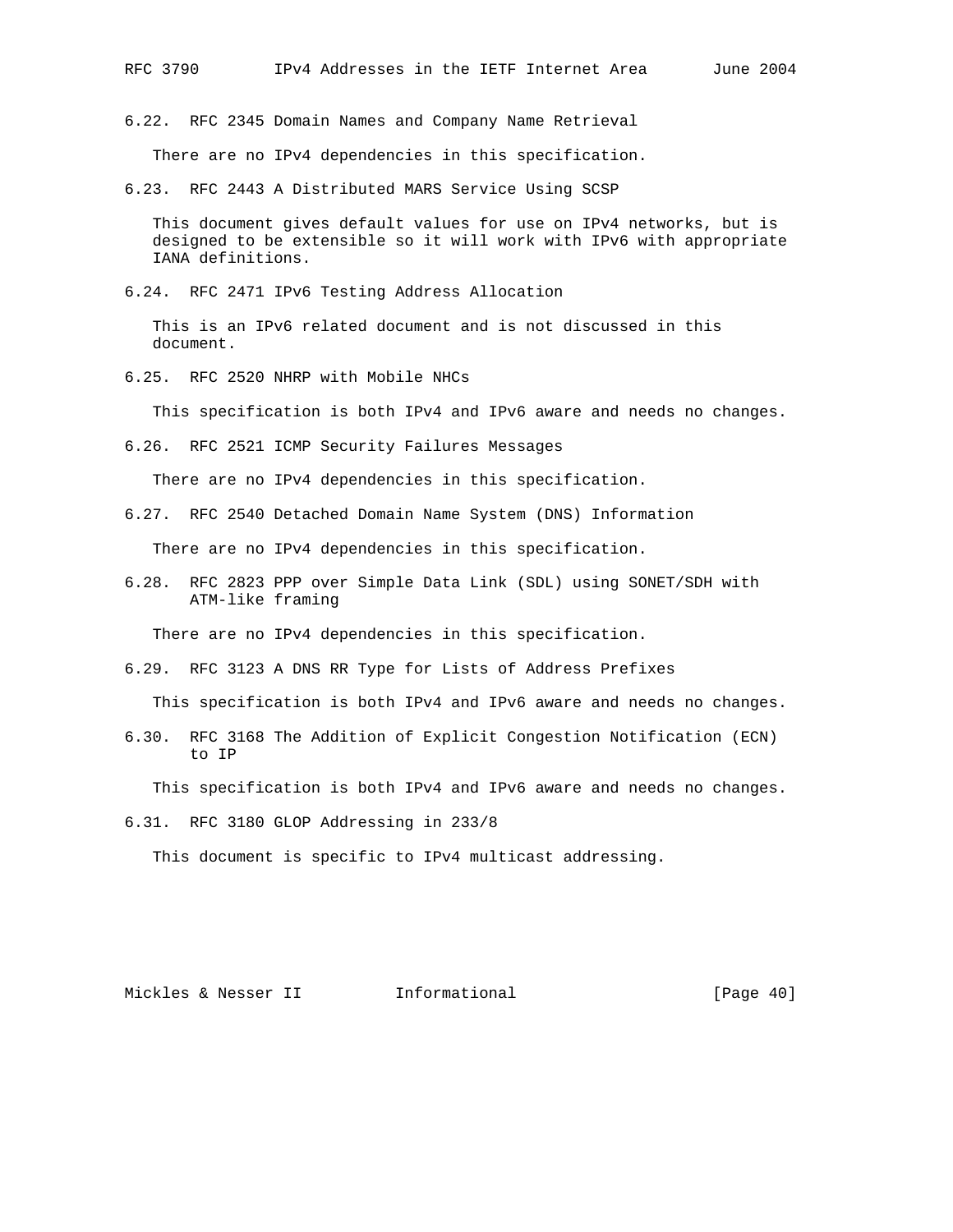## 7. Summary of the Results

 In the initial survey of RFCs 52 positives were identified out of a total of 186, broken down as follows:

|  |  | 17 out of 24 or 70.83%<br>6 out of 20 or 30.00%<br>22 out of 111 or 19.91%<br>7 out of 31 or 22.58% |
|--|--|-----------------------------------------------------------------------------------------------------|

 Of those identified many require no action because they document outdated and unused protocols, while others are document protocols that are actively being updated by the appropriate working groups. Additionally there are many instances of standards that should be updated but do not cause any operational impact if they are not updated.

- 7.1. Standards
- 7.1.1. RFC 791 Internet Protocol

RFC 791 has been updated in the definition of IPv6 in RFC 2460.

7.1.2. RFC 792 Internet Control Message Protocol

RFC 792 has been updated in the definition of ICMPv6 in RFC 2463.

7.1.3. RFC 891 DCN Networks

 DCN has long since been ceased to be used, so this specification is no longer relevant.

7.1.4. RFC 894 IP over Ethernet

 This problem has been fixed by RFC 2464, A Method for the Transmission of IPv6 Packets over Ethernet Networks.

7.1.5. RFC 895 IP over experimental Ethernets

 It is believed that experimental Ethernet networks are not being used anymore, so the specification is no longer relevant.

7.1.6. RFC 922 Broadcasting Internet Datagrams in the Presence of Subnets

 Broadcasting is not used in IPv6, but similar functionality has been included in RFC 3513, IPv6 Addressing Architecture.

Mickles & Nesser II 1nformational [Page 41]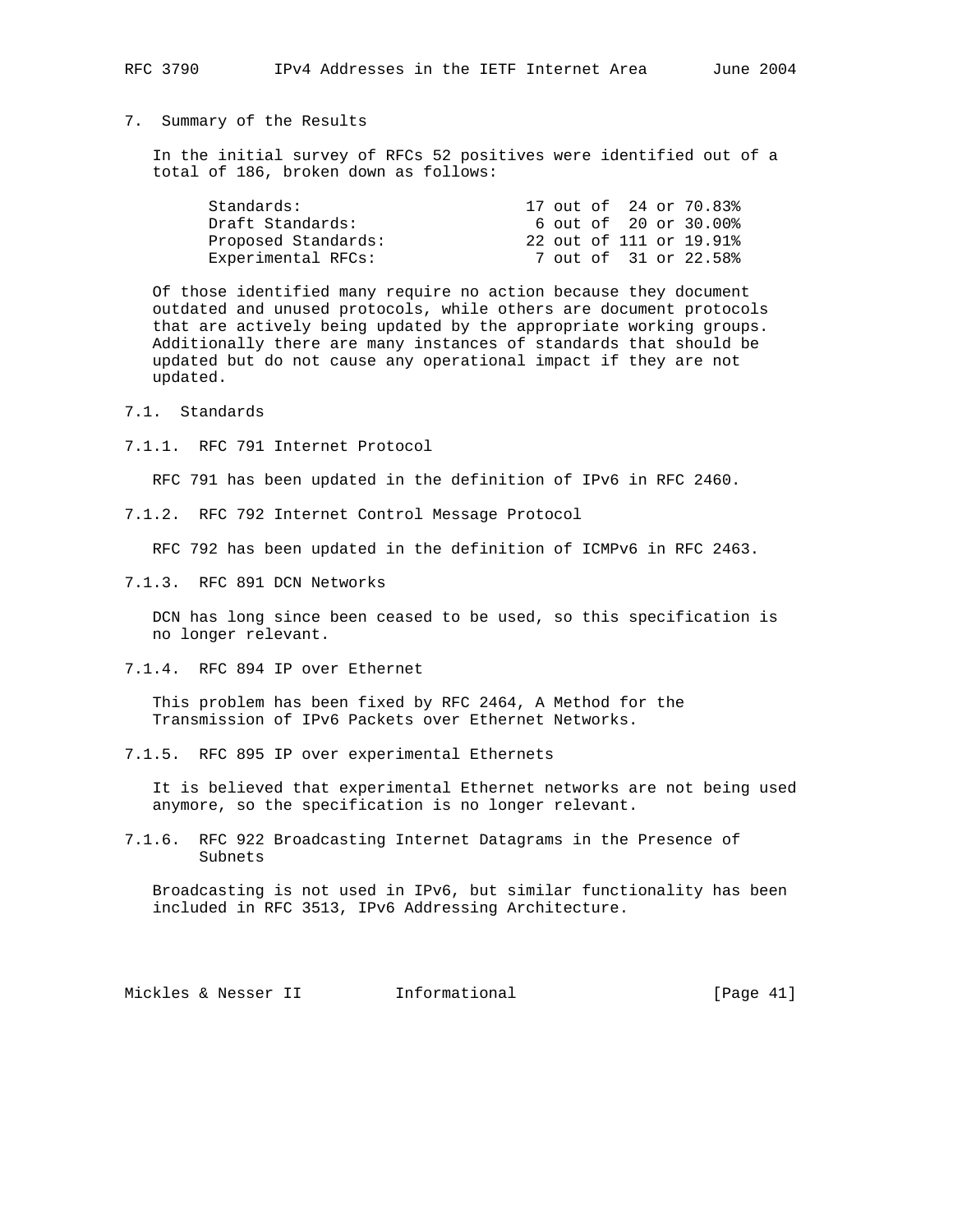7.1.7. RFC 950 Internet Standard Subnetting Procedure

 Broadcasting is not used in IPv6, but similar functionality has been included in RFC 3513, IPv6 Addressing Architecture.

7.1.8. RFC 1034 Domain Names: Concepts and Facilities

 The problems have been fixed by defining new resource records for IPv6 addresses.

7.1.9. RFC 1035 Domain Names: Implementation and Specification

 The problems have been fixed by defining new resource records for IPv6 addresses.

7.1.10. RFC 1042 IP over IEEE 802

 This problem has been fixed by RFC 2470, Transmission of IPv6 Packets over Token Ring Networks.

7.1.11. RFC 1044 IP over HyperChannel

 No updated document exists for this specification. It is unclear whether one is needed.

7.1.12. RFC 1088 IP over NetBIOS

 No updated document exists for this specification. It is unclear whether one is needed.

7.1.13. RFC 1112 Host Extensions for IP Multicast

 The IPv4-specific parts of RFC 1112 have been updated in RFC 2710, Multicast Listener Discovery for IPv6.

7.1.14. RFC 1122 Requirements for Internet Hosts

 RFC 1122 is essentially a requirements document for IPv4 hosts. Similar work is in progress [2].

7.1.15. RFC 1201 IP over ARCNET

 This problem has been fixed by RFC 2497, A Method for the Transmission of IPv6 Packets over ARCnet Networks.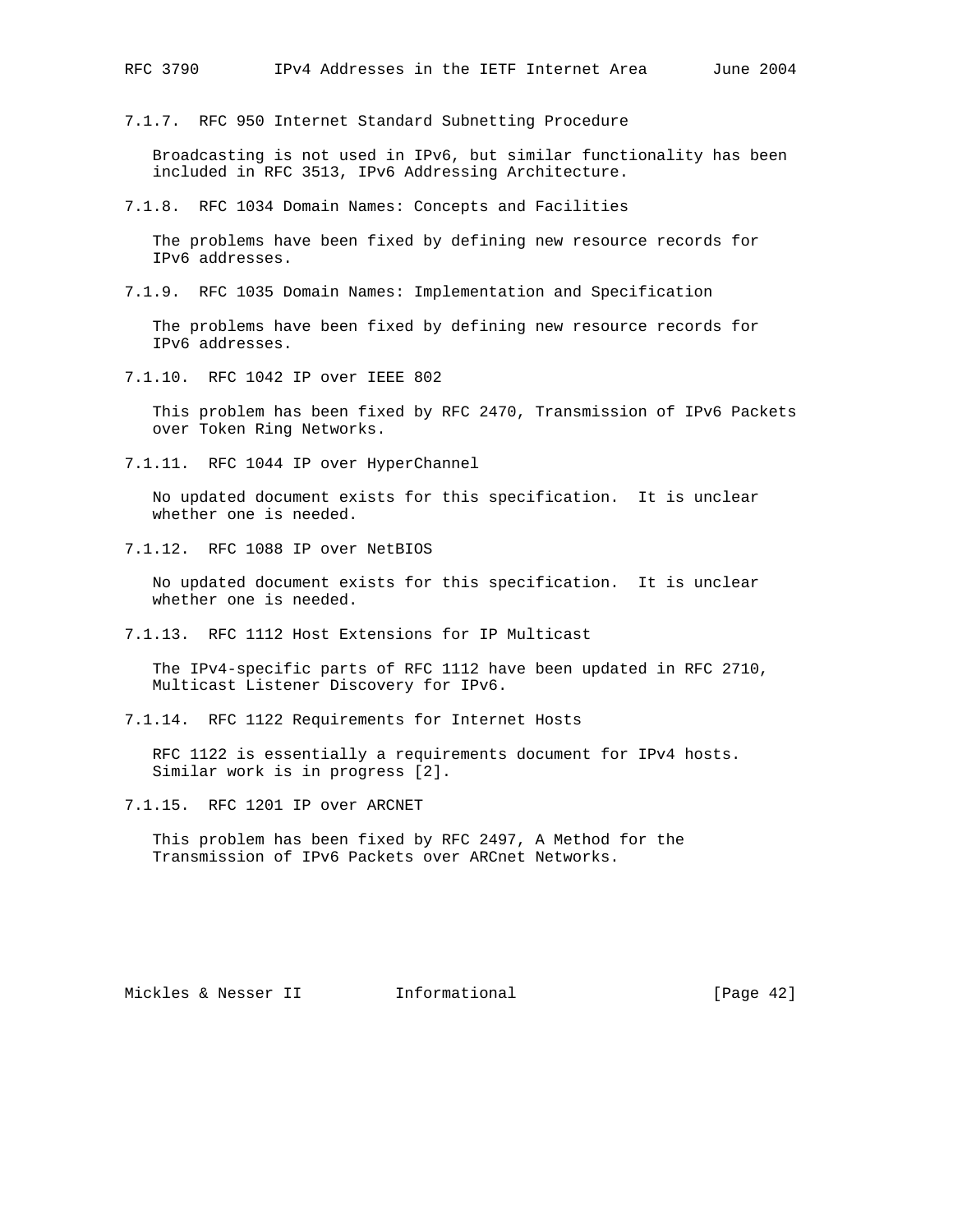7.1.16. RFC 1209 IP over SMDS

 No updated document exists for this specification. It is unclear whether one is needed.

7.1.17. RFC 1390 Transmission of IP and ARP over FDDI Networks

 This problem has been fixed by RFC 2467, Transmission of IPv6 Packets over FDDI Networks.

7.2. Draft Standards

7.2.1. RFC 951 Bootstrap Protocol (BOOTP)

 This problem has been fixed by RFC 2462, IPv6 Stateless Address Autoconfiguration, and RFC 3315, Dynamic Host Configuration Protocol for IPv6 (DHCPv6).

7.2.2. RFC 1191 Path MTU Discovery

 This problem has been fixed in RFC 1981, Path MTU Discovery for IP version 6.

7.2.3. RFC 1356 Multiprotocol Interconnect on X.25 and ISDN

 This problem can be fixed by defining a new NLPID for IPv6. Note that an NLPID has already been defined in RFC 2427, Multiprotocol Interconnect over Frame Relay.

7.2.4. RFC 1990 The PPP Multilink Protocol (MP)

 A new class identifier ("6") for IPv6 packets has been registered with the IANA by the original author, fixing this problem.

7.2.5. RFC 2067 IP over HIPPI

 No updated document exists for this specification. It is unclear whether one is needed.

7.2.6. RFC 2131 DHCP

 This problem has been fixed in RFC 3315, Dynamic Host Configuration Protocol for IPv6 (DHCPv6).

 Further, the consensus of the DHC WG has been that the options defined for DHCPv4 will not be automatically "carried forward" to DHCPv6. Therefore, any further analysis of additionally specified DHCPv4 Options has been omitted from this memo.

Mickles & Nesser II 1nformational 11 and [Page 43]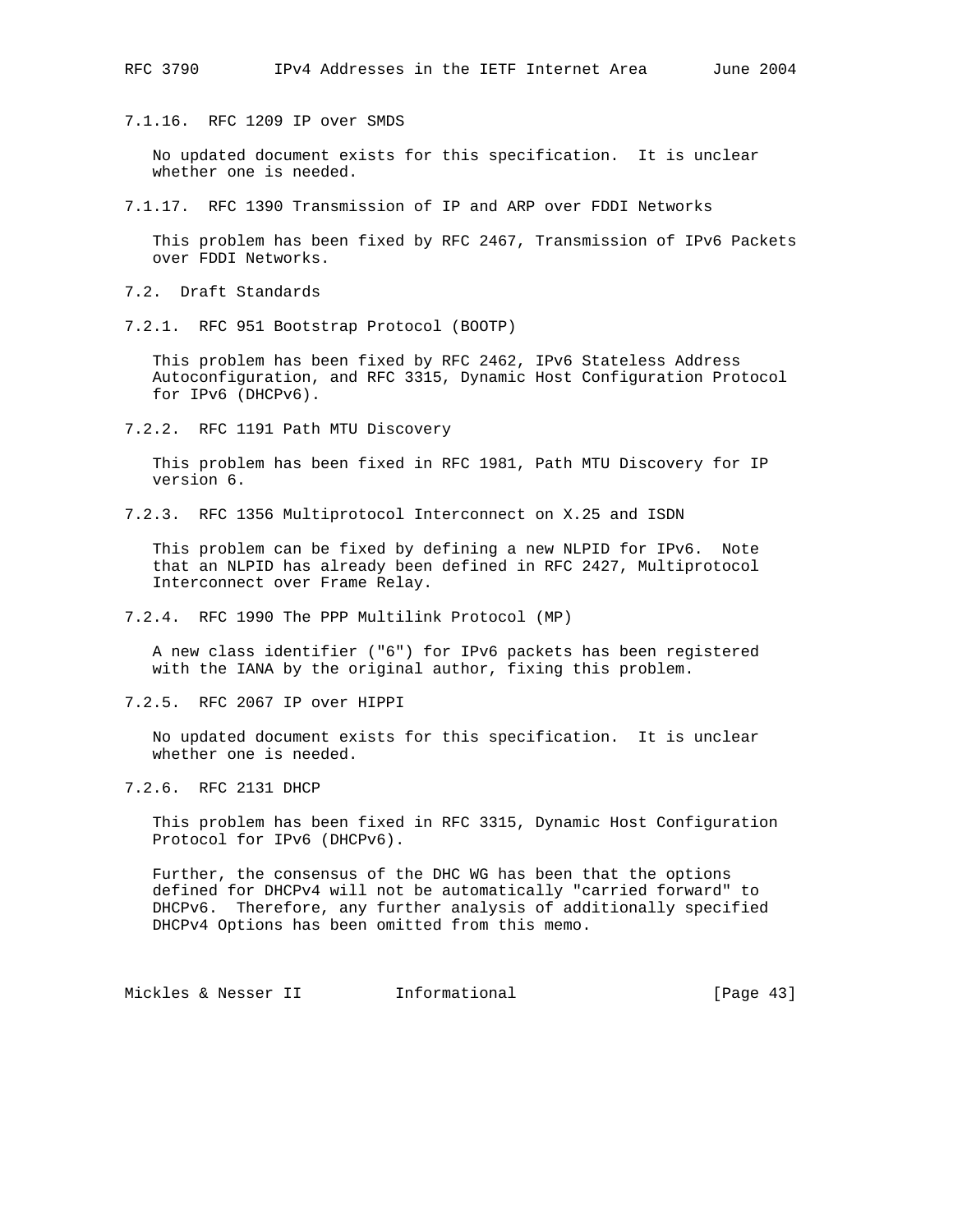7.3. Proposed Standards

7.3.1. RFC 1234 Tunneling IPX over IP

 No updated document exists for this specification. In practice, the similar effect can be achieved by the use of a layer 2 tunneling protocol. It is unclear whether an updated document is needed.

7.3.2. RFC 1256 ICMP Router Discovery

 This problem has been resolved in RFC 2461, Neighbor Discovery for IP Version 6 (IPv6).

7.3.3. RFC 1277 Encoding Net Addresses to Support Operation Over Non OSI Lower Layers

 No updated document exists for this specification; the problem might be resolved by the creation of a new encoding scheme if necessary. It is unclear whether an update is needed.

7.3.4. RFC 1332 PPP Internet Protocol Control Protocol (IPCP)

This problem has been resolved in RFC 2472, IP Version 6 over PPP.

7.3.5. RFC 1469 IP Multicast over Token Ring

 The functionality of this specification has been essentially covered in RFC 2470, Transmission of IPv6 Packets over Token Ring Networks.

7.3.6. RFC 2003 IP Encapsulation within IP

 This problem has been fixed by defining different IP-in-IP encapsulation, for example, RFC 2473, Generic Packet Tunneling in IPv6 Specification.

7.3.7. RFC 2004 Minimal Encapsulation within IP

 No updated document exists for this specification. It is unclear whether one is needed.

7.3.8. RFC 2022 Support for Multicast over UNI 3.0/3.1 based ATM Networks

 No updated document exists for this specification. It is unclear whether one is needed.

Mickles & Nesser II 1nformational [Page 44]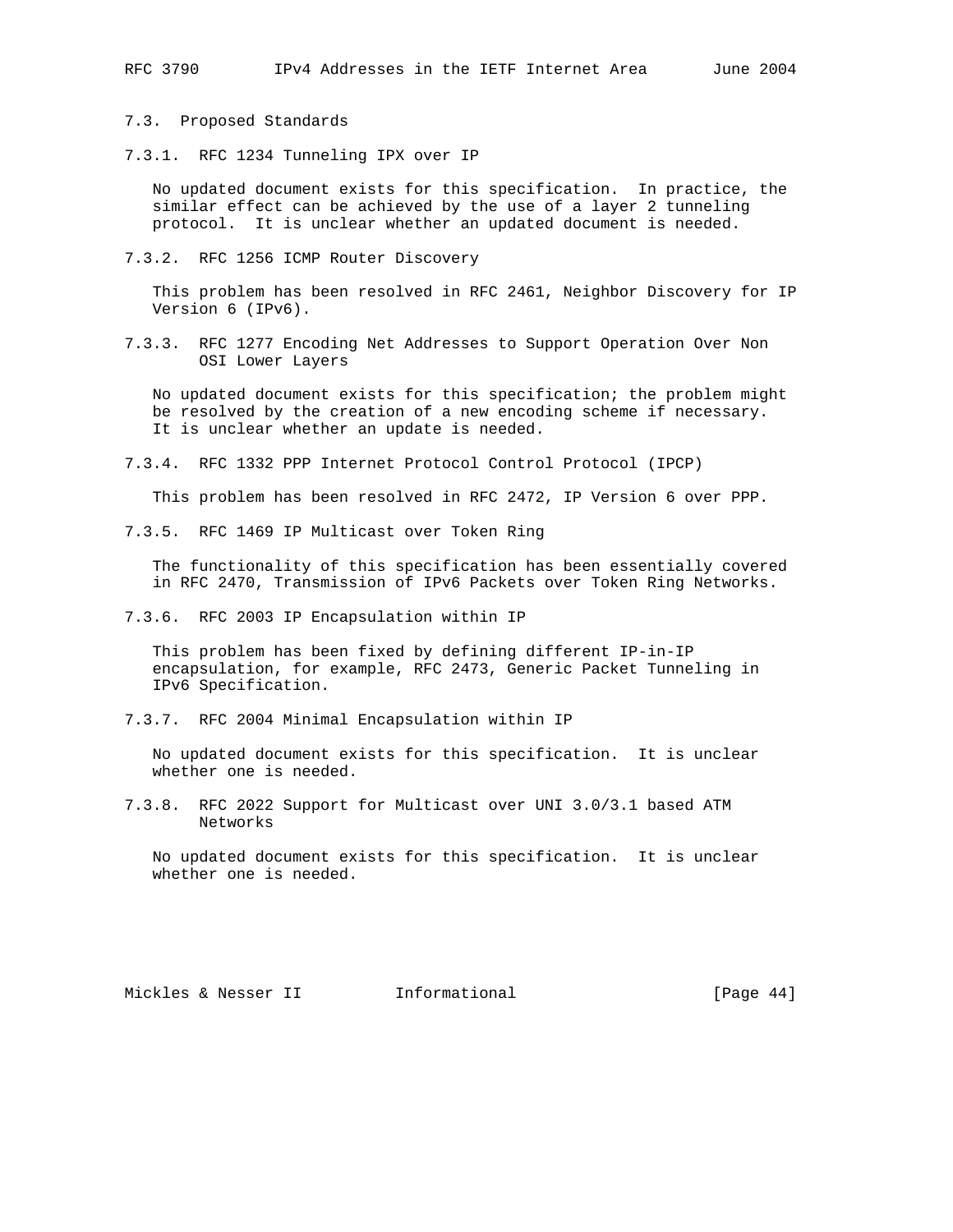7.3.9. RFC 2113 IP Router Alert Option

This problem has been fixed in RFC 2711, IPv6 Router Alert Option.

7.3.10. RFC 2165 SLP

 The problems have been addressed in RFC 3111, Service Location Protocol Modifications for IPv6.

7.3.11. RFC 2225 Classical IP & ARP over ATM

The problems have been resolved in RFC 2492, IPv6 over ATM Networks.

7.3.12. RFC 2226 IP Broadcast over ATM

The problems have been resolved in RFC 2492, IPv6 over ATM Networks.

7.3.13. RFC 2371 Transaction IPv3

 No updated document exists for this specification. It is unclear whether one is needed.

7.3.14. RFC 2625 IP and ARP over Fibre Channel

There is work in progress to fix these problems

7.3.15. RFC 2672 Non-Terminal DNS Redirection

 No updated document exists for this specification. It is unclear whether one is needed.

7.3.16. RFC 2673 Binary Labels in DNS

 No updated document exists for this specification. It is unclear whether one is needed.

7.3.17. IP over Vertical Blanking Interval of a TV Signal (RFC 2728)

 No updated document exists for this specification. It is unclear whether one is needed.

7.3.18. RFC 2734 IPv4 over IEEE 1394

 This problem has been fixed by RFC 3146, Transmission of IPv6 Packets Over IEEE 1394 Networks.

Mickles & Nesser II 1nformational (Page 45)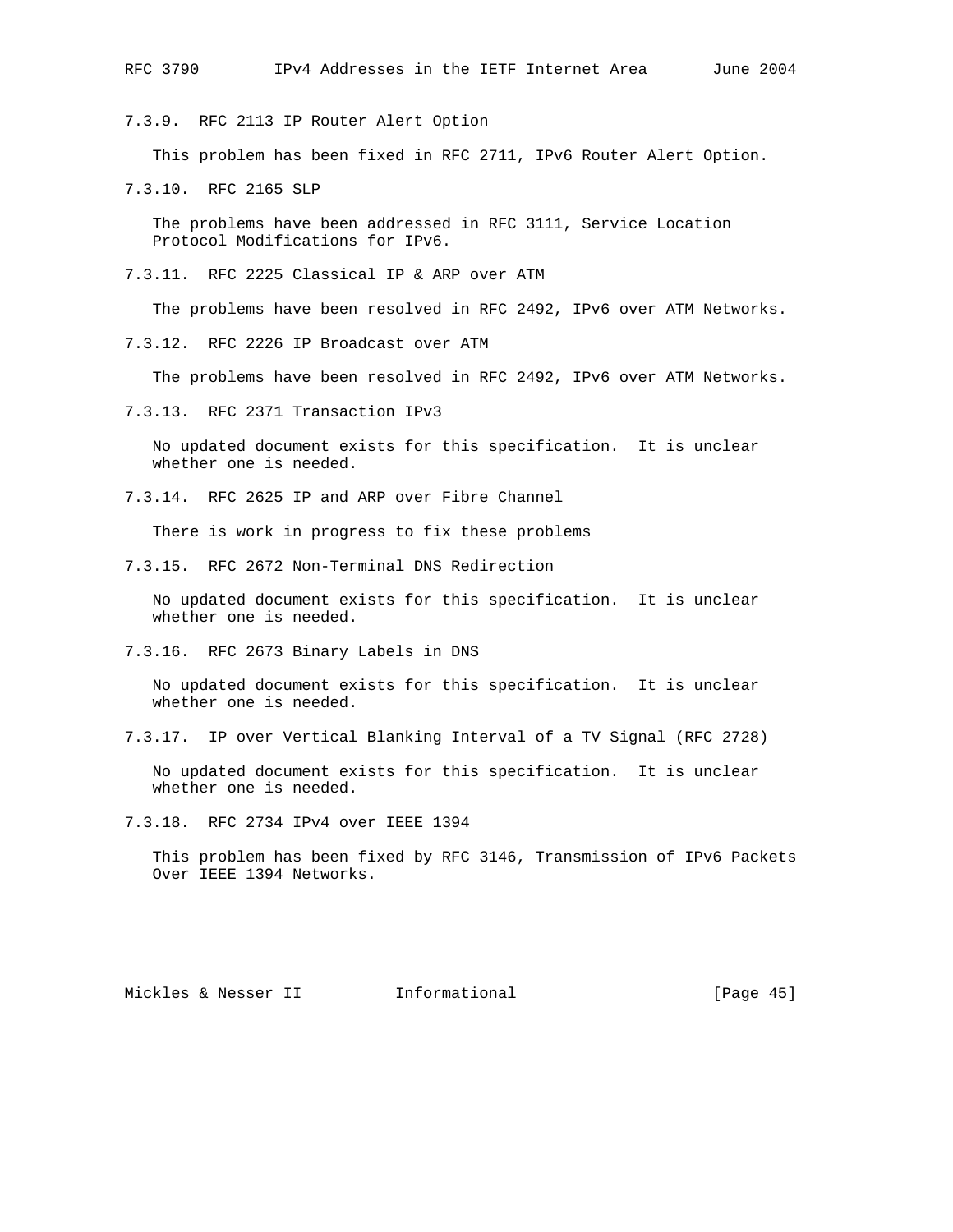7.3.19. RFC 2834 ARP & IP Broadcasts Over HIPPI 800

 No updated document exists for this specification. It is unclear whether one is needed.

7.3.20. RFC 2835 ARP & IP Broadcasts Over HIPPI 6400

 No updated document exists for this specification. It is unclear whether one is needed.

7.3.21. RFC 3344 Mobility Support for IPv4

The problems have been resolved by RFC 3775 and RFC 3776 [3, 4].

 Since the first Mobile IPv4 specification in RFC 2002, a number of extensions to it have been specified. As all of these depend on MIPv4, they have been omitted from further analysis in this memo.

7.3.22. RFC 3376 Internet Group Management Protocol, Version 3

This problem is being fixed by MLDv2 specification [5].

7.4. Experimental RFCs

7.4.1. RFC 1307 Dynamically Switched Link Control Protocol

 No updated document exists for this specification. It is unclear whether one is needed.

7.4.2. RFC 1393 Traceroute using an IP Option

 This specification relies on the use of an IPv4 option. No replacement document exists, and it is unclear whether one is needed.

7.4.3. RFC 1735 NBMA Address Resolution Protocol (NARP)

 This functionality has been defined in RFC 2491, IPv6 over Non- Broadcast Multiple Access (NBMA) networks and RFC 2332, NBMA Next Hop Resolution Protocol (NHRP).

7.4.4. RFC 1788 ICMP Domain Name Messages

 No updated document exists for this specification. However, DNS Dynamic Updates should provide similar functionality, so an update does not seem necessary.

Mickles & Nesser II 1nformational 11 and 1989 (Page 46)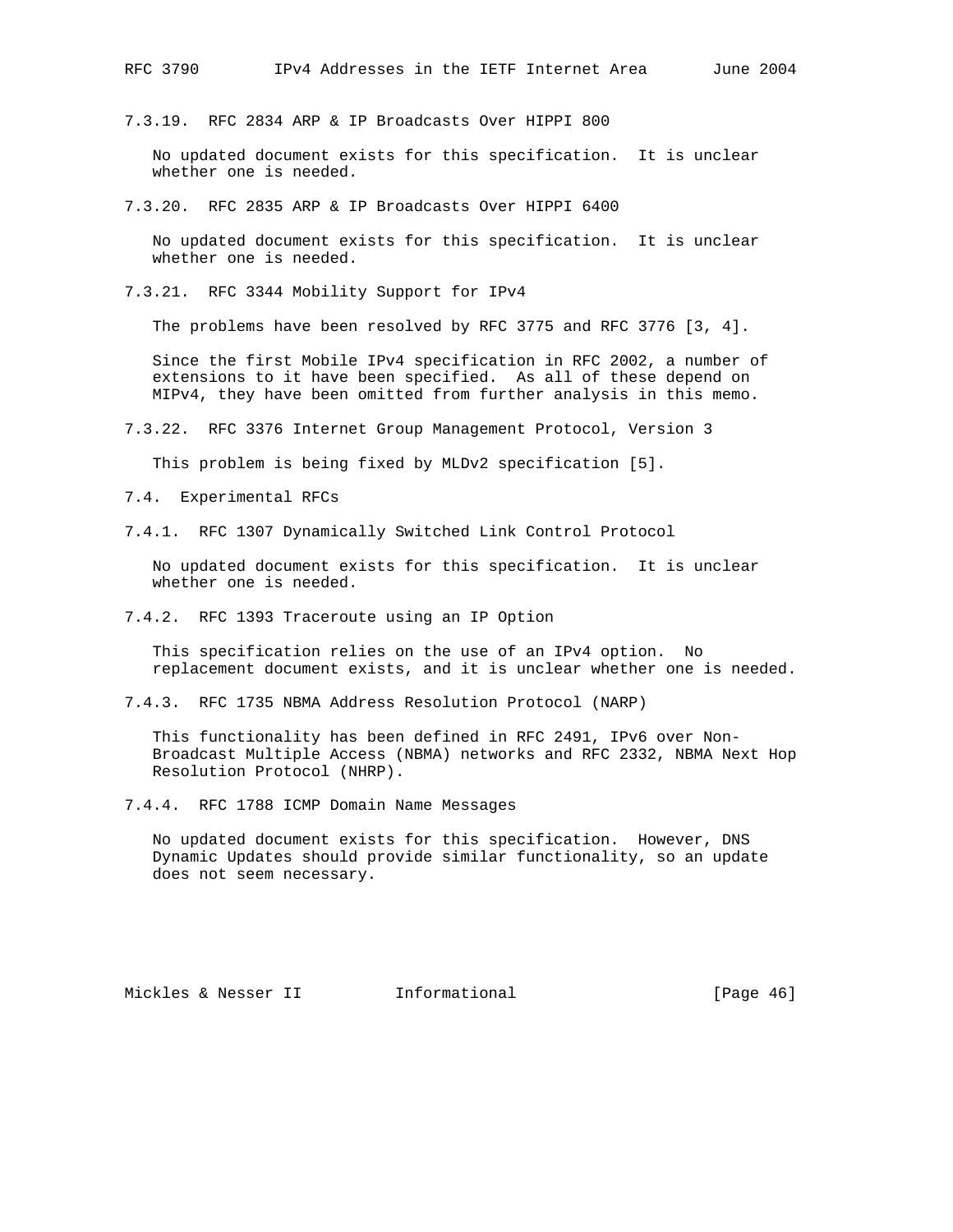7.4.5. RFC 1868 ARP Extension - UNARP

 This mechanism defined a mechanism to purge ARP caches on a link. That functionality already exists in RFC 2461, Neighbor Discovery for IPv6.

7.4.6. RFC 2143 IP Over SCSI

 No updated document exists for this specification. It is unclear whether one is needed.

7.4.7. RFC 3180 GLOP Addressing in 233/8

 Similar functionality is provided by RFC 3306, Unicast-Prefix-based IPv6 Multicast Addresses, and no action is necessary.

8. Security Considerations

 This memo examines the IPv6-readiness of specifications; this does not have security considerations in itself.

9. Acknowledgements

 The author would like to acknowledge the support of the Internet Society in the research and production of this document. Additionally the author would like to thanks his partner in all ways, Wendy M. Nesser.

 The editor, Cleveland Mickles, would like to thank Steve Bellovin and Russ Housley for their comments and Pekka Savola for his comments and guidance during the editing of this document. Additionally, he would like to thank his wife, Lesia, for her patient support.

Pekka Savola helped in editing the latest versions of the document.

- 10. References
- 10.1. Normative References
	- [1] Nesser II, P. and A. Bergstrom, Editor, "Introduction to the Survey of IPv4 Addresses in Currently Deployed IETF Standards", RFC 3789, June 2004.

Mickles & Nesser II 1nformational [Page 47]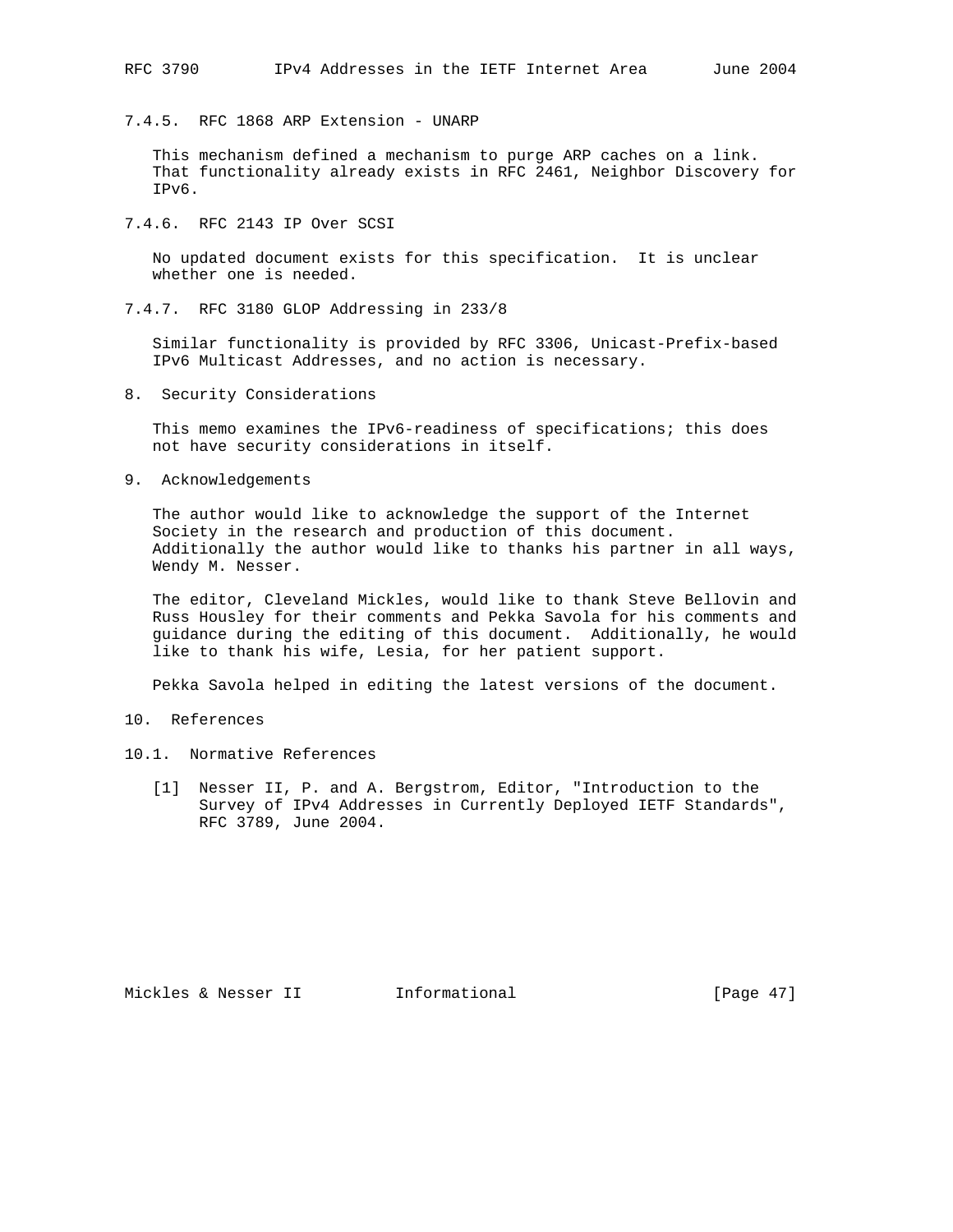- 10.2 Informative References
	- [2] Loughney, J., Ed., "IPv6 Node Requirements", Work in Progress, January 2004.
	- [3] Johnson, D., Perkins, C. and J. Arkko, "Mobility Support in IPv6", RFC 3775, June 2004.
	- [4] Arkko, J., Devarapalli, V. and F. Dupont, "Using IPsec to Protect Mobile IPv6 Signaling Between Mobile Nodes and Home Agents", RFC 3776, June 2004.
	- [5] Vida, R. and L. Costa, Eds., "Multicast Listener Discovery Version 2 (MLDv2) for IPv6", RFC 3810, June 2004.
- 11. Authors' Addresses

 Cleveland Mickles, Editor Reston, VA 20191 USA

EMail: cmickles.ee88@gtalumni.org

 Philip J. Nesser II Nesser & Nesser Consulting 13501 100th Ave NE, #5202 Kirkland, WA 98034 USA

EMail: phil@nesser.com